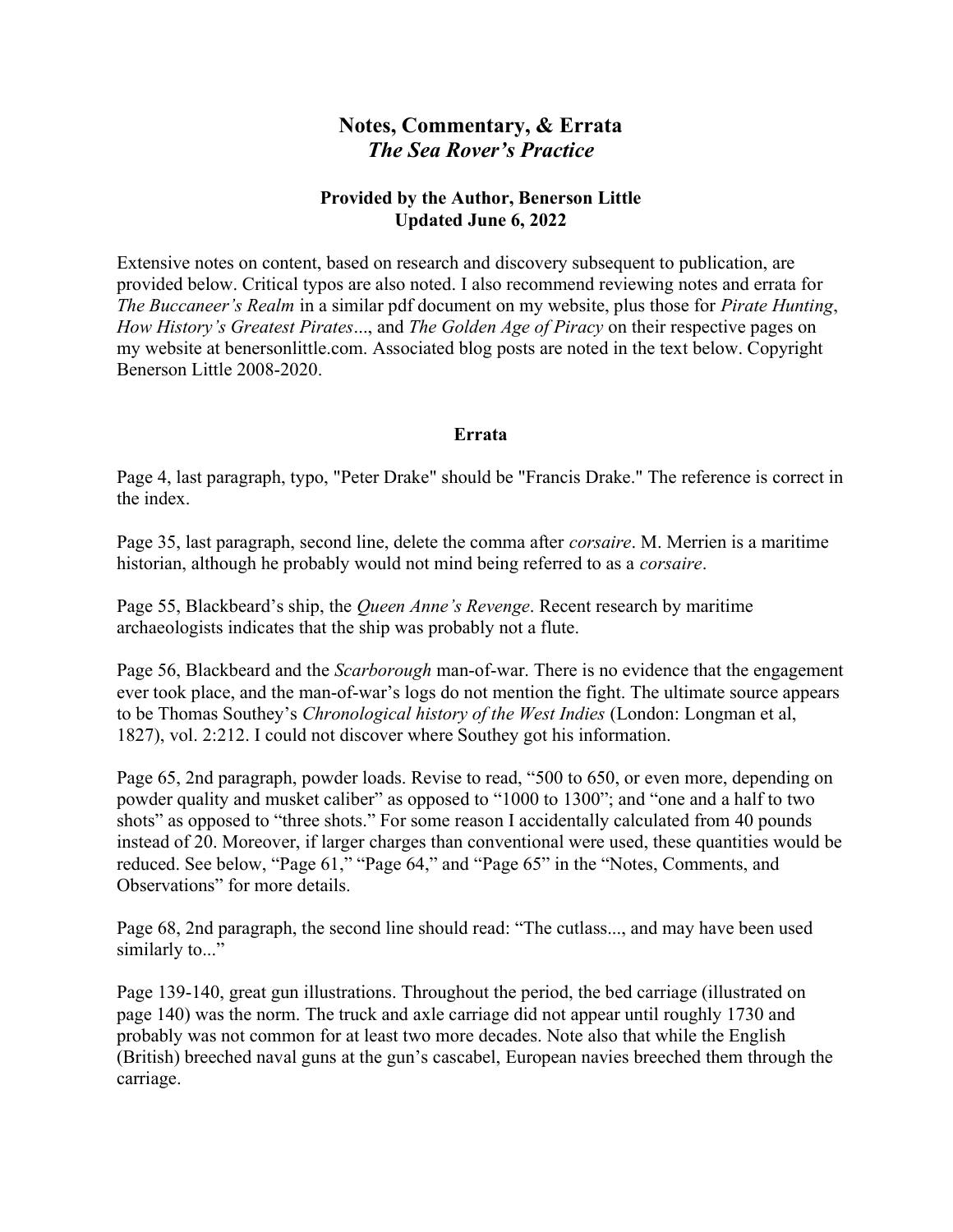Page 141, 1st paragraph, chambers for chamber-loaded swivel guns. Chambers were *not*, as I stated, loaded with powder and shot, but only with powder and a tompion or wooden cylinder if the powder load did not fill the chamber entirely or the shot was loaded conventionally from the muzzle. The shot, whether round shot or a form of case shot, was pushed into the barrel, then the chamber was loaded into the swivel gun. See below, "Page 141," for more information.

Page 203, 2nd paragraph, last line should read "…and the younger men…"

Page 244, Captain Uring convalesced in Virginia, not North Carolina. Author's error.

## Notes, Comments, and Observations

Page 31, 3rd paragraph, ship's officers. In 1686 Bartholomew Sharp, commanding the Josiah frigate, formally lists Paul Abney as the "lieutenant" of the Josiah. Sharp, a buccaneer, had recently committed piracy at Campeche and on the sea, and was assisting the governor of Bermuda in dealing with an insurrection, under authority of an almost certainly invalid commission. Sailing under, in theory at least, a "lawful" commission and wanting to avoid charges of piracy, Sharp had every reason to organize his vessel as a European naval vessel or privateer, not a buccaneer. However, the usual manner of American privateers, from the Caribbean to the New York and New England colonies, appears to have been in accordance with Caribbean custom, aka "the Jamaica rule." See CSP 1685-1688, nos. 532, 841iv; the Bartholomew Sharp chapter in *How History's Greatest Pirates*; and also the articles of Capt. William Kidd commissioned as a pirate hunter—his articles were organized more according to the Jamaica Rule, unlike Sharp's "pirate and Indian hunting" privateer articles, unless, of course, Sharp designated his quartermaster as his lieutenant sole for the sake of appearance.

Page 31, 3rd paragraph, ship's officers. Pirate officers listed by Captain Snelgrave in 1719 included quartermaster, boatswain, surgeon, trumpeter, master, and carpenter. Other sources list these officers and gunner as well. Commissions against pirates often list pirate officers other than captain as "lieutenant, master, quartermaster, carpenter, boatswain, gunner, and inferior officers." See William Snelgrave, A New Account of Some Parts of Guinea (London: James, John, and Paul Knapton, 1734), 195-288, and Johnson, History of the Pirates, 13, 51, 54, 274.

Page 33, shares and outfitting (repeated from Buccaneer's Realm notes). Buccaneers, filibusters, pirates, and many privateers were required to provide their own arms. According to Captain Thomas Larimore in Boston in 1695, "the person fitted out always allows to the person fitting out One full Quarter part of a whole share of whatsoever is gained on the voyage." The records of the privateer *Revenge*, out of Rhode Island in 1741 provide " $\frac{1}{2}$  of a  $\frac{1}{4}$  Share for a Gun and Cartouch" and "¼ of ¼ of do. [one share] for a pistoll." This practice was almost certainly in place prior to 1695, and it is likely that many buccaneers and filibusters contracted in such a manner with local suppliers, investors, or bankers for the arms and powder required. Raveneau de Lussan was advanced funds by M. de Franquesnay in Petit Goave in 1684, although de Lussan does not provide the terms. See "Deposition of Thomas Larimore, October 28, 1695," in Jameson, Privateering and Piracy, 152-153; "Abstract of the Shares of the Revenge" in Jameson, Privateering and Piracy, 417; and de Lussan, Journal of a Voyage, 36.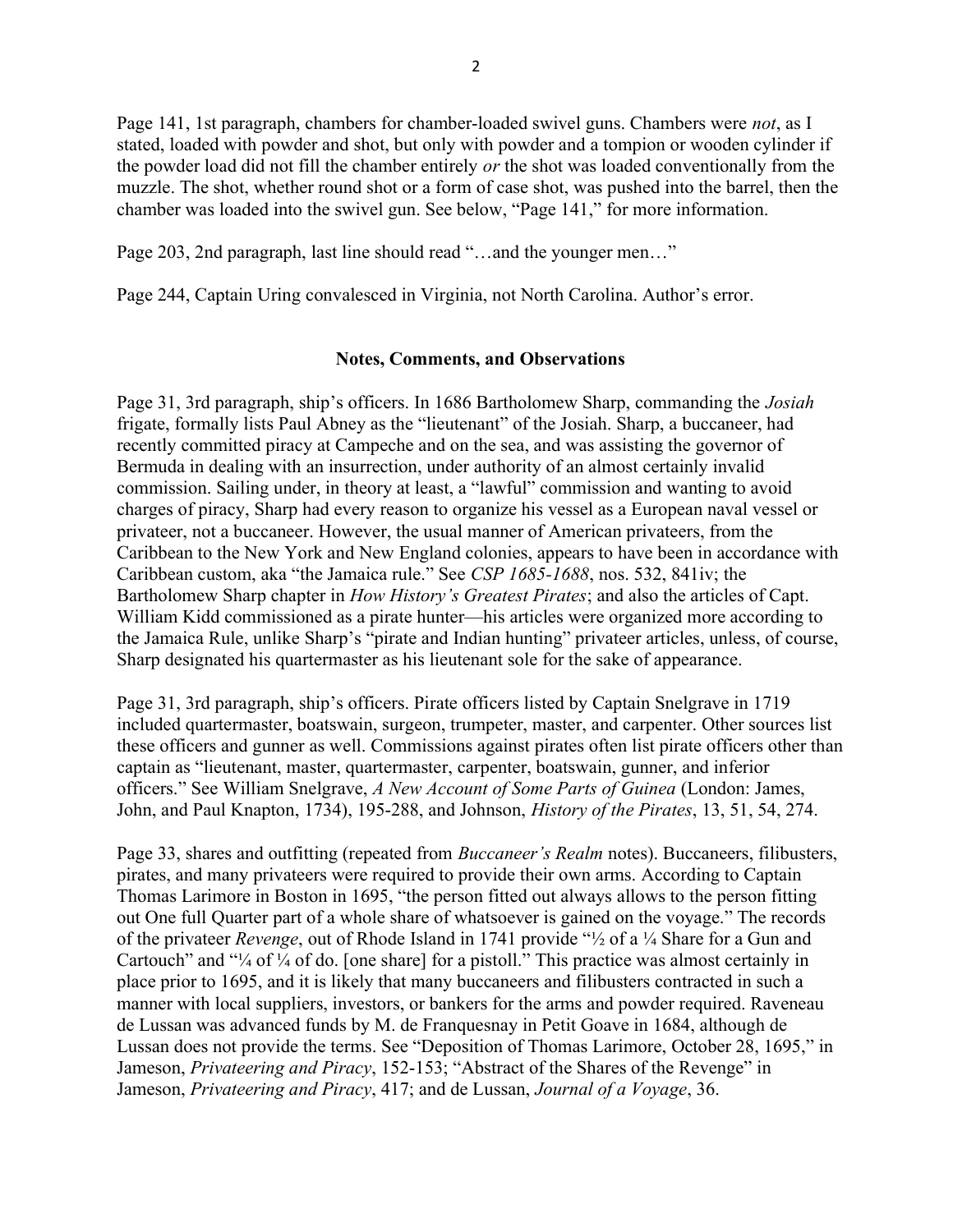Page 36, second paragraph, disability compensation: conventional European privateers typically awarded the seriously wounded double shares. See Robert Park's Defensive War by Sea (London: 1704), page 128.

Page 45, larger sea roving ships. The *Mocha* Frigate, a Red Sea pirate in 1697, formerly an East Indiaman, carried at least a few—"some"—16 and 18 pounders (demi-culverins in older terminology) on her lower gundeck, 10 patereroes, and 2 Coehorn mortars in the head (the mortars fired a small grenade of iron or coated canvas, Woodes Rogers also carried these mortars on his privateering voyage around the world). Charles Johnson notes that the Mocha was a 40 gun ship, but an eyewitness aboard notes only 34. The smaller guns were probably of 9 or 8, 6, and 3 or 4 pound shot, unless the swivels were included in the number.

In 1683 Laurens de Graff sailed a captured Dutch-built Spanish slaver, the San Francisco Javier y San Lucas Evangelista, which he renamed the Neptune and increased the armament to roughly 50 guns, although at 263 or 273 tons mercante, equal to 310 or 322 tons guerra (roughly equal to English burthen), under de Graff she probably mounted no more than the 34 great guns that she was captured with, the rest being swivels, 14 or 16. For example, the Asiento slaver Santa Cruz, of roughly 500 tons, mounted 32 guns and 16 patereros at Cartagena in 1671. In theory, the Santa Cruz could mount roughly 50 guns of moderate size. Very typically, most Spanish ships (as well as ships of other nations often as well) did not mount as many guns as they had ports. The fact that the San Francisco Javier's had a full armament when captured was likely due to the fact that she was being dispatched to engage de Graff and his *flibustier* fleet. Additional guns would have been added to her existing armament.

There was a tendency then, and still so now, to exaggerate the number and size of great guns carried aboard larger pirate ships. Blackbeard's purported 40 gun ship was, given its 200 (or possibly 300) tons, probably no more than a 24 to 26 gun ship of 6 pound and smaller shot, with the rest being swivel guns. Even if she were of 300 tons, 40 guns would make her over-gunned for her size, with consequences in ship-handling. To date, guns recovered from the likely site of the wreck are small guns.

Note that the *Mocha* Frigate was unusual in the caliber of her guns: most ships up to the fourth rate of this period mounted smaller guns, even on the lower tier, and often mounted fewer guns than they were pierced for. A Spanish ship of the Armada de Barlovento, for example, of 500 to 700 tons and pierced for roughly 50 to 60 guns, might carry as few 40, ranging from 12 (or even 10) pounders to 4 pounders, with a half dozen 18 pounders mixed in with the 12s. Guns of 16 or 18 pound shot were usually the largest seen on Spanish ships of this size in this era. English ships of this size—fourth rates, of 450 to 940 tons—typically mounted 12 pounders on the lower deck, although occasionally culverins (18 pound shot) and, very rarely, demi-cannon (32 pound shot) are seen. The 50 gun, 711 ton pirate hunter HMS Swallow, whose captain and crew brought Bartholomew Roberts to bay, mounted 18 pounders on her lower deck, with 9 and 6 pounders above.

See Solomon Lloyd and William Reynolds, "A Large Account of the Action of the Ship Dorrill with a Pirate Ship Mocha, dated Achin, 28th August 1697" in Pirates of the Eastern Seas, 1618-1723: A Lurid Page of History by Charles Grey, edited by George MacMunn (London: Sampson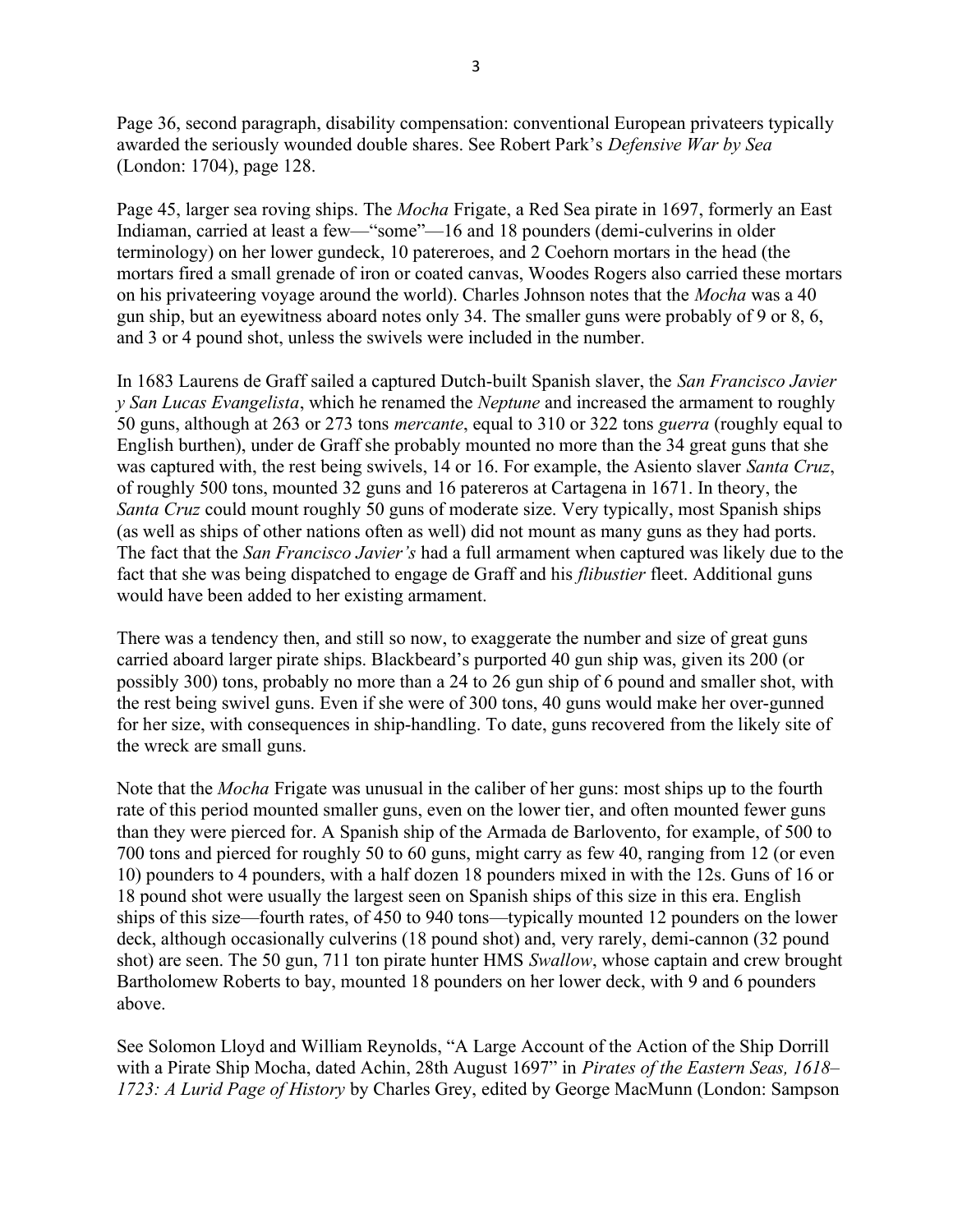Low, Marston, & Co., [1933]), page 143; Adrian B. Caruana, *The History of English Sea* Ordnance 1523-1875, volume 1; Enrique García-Torralba Pérez, Las Fragatas de Vela de la Armada Española 1600-1850, 105-106; Beeston, Voyage to Cartagena, 172; and Little, The Golden Age of Piracy.

Pages 46-48, oars and sweeps, stowage of. Aboard the War of 1812 schooner USS Hamilton, lost and later discovered almost intact in Lake Ontario in almost 50 fathoms, sweeps were stowed lashed outboard at the stern quarter, probably resting in part on the mainmast channels, looms forward. See http://www.hamilton-scourge.hamilton.ca/HamFinds.htm. A late 17th century image of a very small Dutch frigate in the NNM shows sweeps stowed in the same place. French corsaire René Duguay-Trouin notes that sweeps used on the lower gundeck were lashed to the carlings above when not in use. Some French ships as large as 54 guns carried as many as 30 sweeps and stowed them this way. See *The Memoirs of M. du Gué-Trouin* (London: J. Bratley, 1732), 118, 87. Aboard English men-of-war and "galley-frigates" with oar ports on the upper deck, the sweeps were, or probably often were, stowed alongside the spar topmasts and spars resting on the gallows and edge of the forecastle. They may also have been stowed outboard astern, as in the case of the USS Hamilton: several late 17th images of Dutch warships, as well as a 1646 image of the Danish Hannibal, in the National Maritime Museum in Greenwich show various spars (and even a small topmast) being carried in this position, their aft ends on the mizzen channel, or sometimes centered on the mizzen channel. Small French frigates, typically lacking gallows, probably stowed their sweeps this way.

Pages 51-52, dugout canoes and pirogues. John Taylor, 1687, states that canoes were propelled via "short paddles" not "long oars." It may well be that Europeans used long oars, for which we have solid evidence, but Native Americans and Africans used paddles even in local "European" service. Or, paddles were used by Europeans in canoes too small to be rowed. Taylor agrees with Exquemelin that dugout canoes were far more numerous than any other small craft. He notes that those made of cottonwood would soon rot if left out of the water. He also describes canoes probably piraguas—of 40 feet long, 8 feet wide, flat bottomed, with carved keel and sternpost. There is much overlap in period definitions of canoes and *piraguas*. See John Taylor, *Jamaica in* 1687: The Taylor Manuscript at the National Library of Jamaica, edited by David Buisseret, (Kingston, Jamaica: University of West Indies Press, 2008), 185.

Pages 51-42, dugout canoes and their sails. An eyewitness illustration of a canoe depicted on a French 1680s chart (Plan de la Ville et Citadelle de St Martin by P. Cornuau, 1683) shows the canoe carrying a simple square sail. Edward Barlow's illustration of Port Royal, Jamaica shows two apparent canoes using single sprit sails. Barlow's canoes may have been used as skiffs, mentioned by Taylor (see above) in 1687, to ferry passengers back and forth from Port Royal to Kingston and other locations.

Pages 51-52, pirogues. From 1720 is the following description of a pirogue being built at Fort Royal, Martinique, roughly translated from French, and paraphrased at times: "It was made from the trunk of a single tree. It was 37 feet long, and 4.5 feet wide outside and 4 feet wide inside, giving a thickness of three inches at the gunwale. However, the thickness increased aft, and can be six inches at the keel, sides, and knees. The width decreases forward; the stern is wider by a foot. The mainmast at the center is as tall as that of a *canôt* [here meaning a ship's boat], and has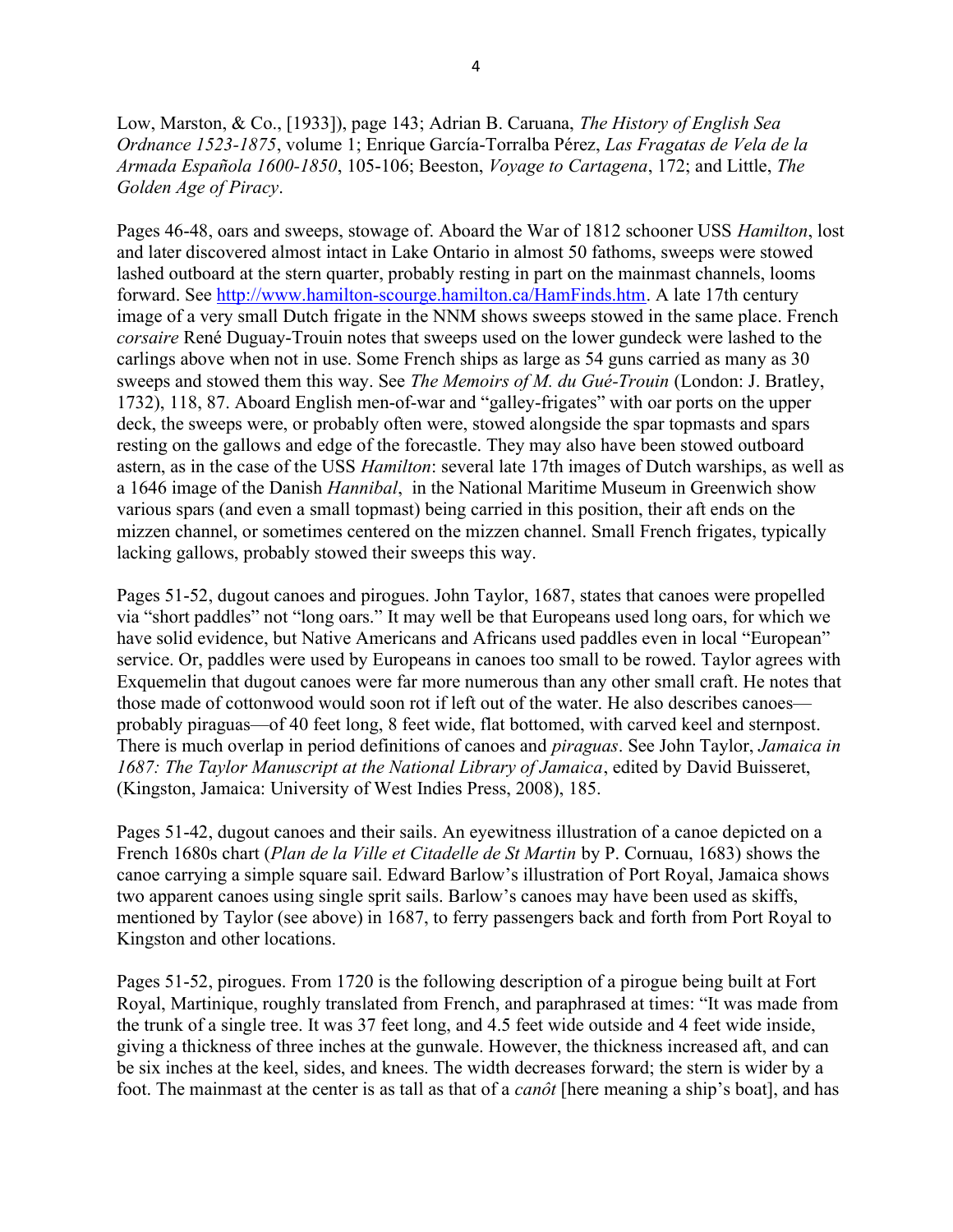a small mast forward with a lateen sail [probably a bowsprit with jib]. The mainsail is in the form of a trapezoid, larger at the head [top] than the foot [bottom], but parallel. The long dimensions from angles, one of 60 degrees, the other of 80. [Most likely a sprit sail as in the Labat drawing, or possibly a lug sail.] These boats row and sail well for their size, flying across the tips of waves and sailing very close to the wind: they can sail within three points of the wind, or better. Six Negroes are used to row, sail, and steer. A very low cabin is built in the stern for passengers to sleep. These vessels serve to sail from one island to another." See Antoine Laval, *Voyage de la* Louisiane (Paris: Jean Mariette, 1725), 60.

Comparing with the description above, Labat's illustration of a "Canot à la voile" is actually a pirogue. It's mainmast is sprit-rigged, and it has a short bowsprit with staysail or jib. Barring the curious description of head and foot as parallel (sprit sails and lug sails generally have no parallel sides today), the pirogue described above was probably rigged as in Labat's illustration. The sail plan in Labat's illustration has been copied directly from du Pas, and it is very similar to that depicted in Jouve. In other words, although it may be accurate, the illustrator has copied it from another work in order to save time. It is not an eyewitness illustration.

Page 53, regarding the *barcalonga*. Early 19th century sources indicate that the Spanish barcalonga was rigged with a lug sail on each mast, and an earlier 18th century illustration in the Museo Naval de Madrid from the Marquis de la Victoria's *Albúm* (the image is also reprinted in Apestegui's Pirates of the Caribbean and Konstam's The Pirate Ship) indicates a "virga al tercio" or lug spar for a lug sail. This sail plan would make the *barcalonga* an excellent vessel for chasing or escaping to windward. It may well be that *barcalongas* or *barque-longues* were rigged variously with lug or common square sails. A *barque-longue* attacked by Sir Henry Morgan in 1681 had a topsail, and thus probably had two masts.

The fact that it was uncommon to have a topsail strongly suggests that a *barque-longue* in the Caribbean was generally not the two or three mast fully-decked vessel when referred to by the English. It's likely that the English used the term *barcalonga* to refer to the Spanish and Mediterranean style vessel, while the French used it to refer to a very small frigate, of which there are clear indications, for example a French document referring to a *flibustier barque-longue* with eight guns, clearly a larger decked vessel. Confusingly, the *barque-longue* of Dunkirk, known as a snauw in the Netherlands otherwise, was a small two-mast vessel whose foremast was about a third shorter. See J. J. Moore, The Midshipman's or British Mariner's Vocabulary (London: Vernor and Hood, 1805); the Albúm of the Marquis de la Victoria; and The London Gazette, April 14, 1681. See also page 53 below regarding the snow.

Page 53, regarding the schooner as a pirate vessel, the schooner known as such did not appear in force until the first quarter of the eighteenth century and was not a principal pirate vessel in this era: the single mast, sloop, brigantine and its variations, and ship were, although pirates did use schooners at times. Charles Johnson notes a few schooners as prizes, the earliest being two captured by Stede Bonnet in 1717. The most notable pirate schooner (and the only one Johnson mentions) was the eighty ton *Fancy* commanded by Charles Harris, a prize originally captured by Ned Low. The Boston News Letter of June 11, 1716 reports a "small Vessel with two Masts, two Boom sayles, and a flying Jib, Spanish Colours, about Ten hands on Board, very swarthy Fellows with red Caps," which was clearly a Spanish pirate, perhaps the first reference to a pirate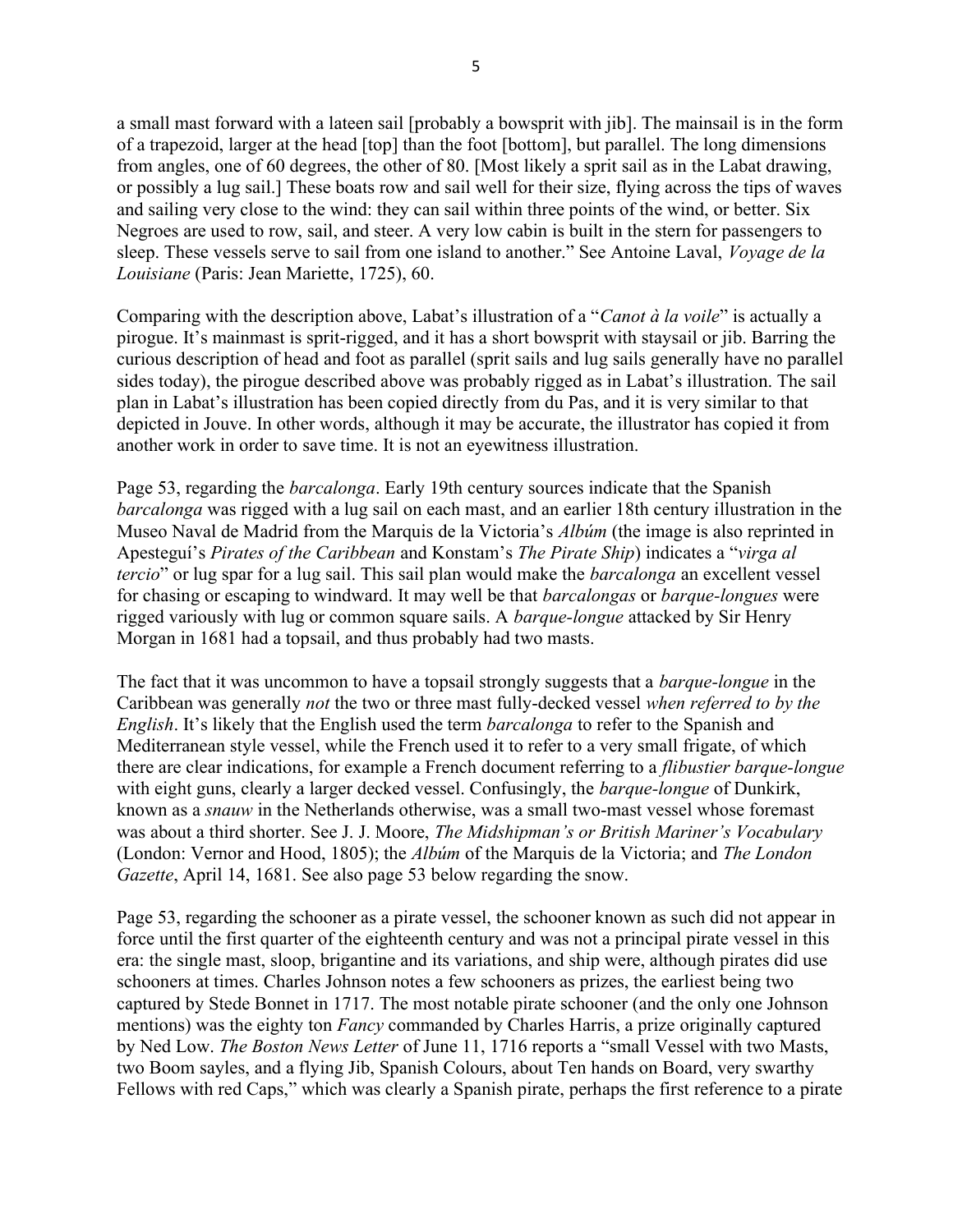schooner. Clearly schooners were a bit of a novelty at the time, although there were others identified by the term 'schooner' in the same year. Schooner is spelled "scooner" by Charles Johnson in 1724, and by the *American Weekly Mercury*, November 10, 1720. According the Karl Heinz Marquardt, the schooner as a type was invented in 1695 not in America but in Britain, although the general type had been under development for some time. See Johnson's pirate history, and also Marquardt, The Global Schooner (Annapolis: Naval Institute, 2003), 14-21.

Page 53, 4th and 5th paragraphs, regarding the snow. There is some speculation that the snow's name may have referred originally to its hull form. In any case, in Dutch it was known as a snauw and in French as a *senau*, and appears to be either the same vessel described as a Dunkirk *barque longue*, or the latter was included in the general classification of *snauw*. In the late 17th century and early 18th century it was generally described as two-masted and square-rigged, without a gaff set on a trysail mast. It was sometimes described as being smack-rigged with larger sails. A description in Robert Park's *Defensive War by Sea* (London: 1704), pages 109-111, confirms a square-rigged vessel. Notably, in the series of prints Zeegevecht tussen Hollanders en Fransen op de Noordzee (1694), a snauw is depicted as having three masts, suggesting, as some historians have concluded, that the Dutch *snauw* was a classification of small square-rigged dispatch vessel. At some point, probably late in the second quarter of the 18th century, a trysail mast and trysail were added. The snow was rarely seen in the Caribbean until the 1690s when it became fairly common there, although one did accompany the comte d'Estrees in 1678-1679 and was noted as being unique to the region, therefore it was more than a corvette or brigantine, often depicted as small vessels with courses and topsails on both masts. Some sources note that is identical with the Flemish barque-longue (not to be confused with the French three-mast *barque-longue* or mere *barque* such as *La Belle*, that is, a very small frigate, if indeed *La Belle* were three-masted [the mizzen step is missing], nor with the un-decked Spanish and English privateering barque-longue / barcalonga. From a distance its most unique characteristic was that its foremast was a third shorter than its main, as with the Flemish *barque*longue apparently. See also CSP 1677-1680, no. 1118; Moore, Alan, "The Snow," Mariner's Mirror 2, no. 1 (1912), 38-43; Gueroult du Pas, *Batimens*, s.v. *barque longue* and *corvette*; and Patrick Villiers, Les combats de Jean-Bart, 134-35.

Page 56, sails on ships. Ships of this period never carried sails (later called royals) above the topgallants, and only exceedingly rarely carried topgallants on the sprit and mizzen. Captain Kidd's Adventure Galley did so in 1697, and from 1673 is a report of a Spanish ship carrying topgallants on the mizzen and sprit. See Barlow, Journal, 2:484, and Mariner's Mirror 4, no. 3 (1914), 288, query 59.

Pages 57-65. For more information on buccaneer guns, see my upcoming blog post (2020?).

Pages 57-74. For eyewitness images of arms and how they were carried, see the following, and also an upcoming blog post on pistol carriage (2020?):

https://benersonlittle.com/2015/10/06/the-authentic-image-of-the-real-buccaneers-of-captainblood-his-odyssey-by-rafael-sabatini/ and

https://benersonlittle.com/2015/10/16/the-authentic-image-of-the-boucanier/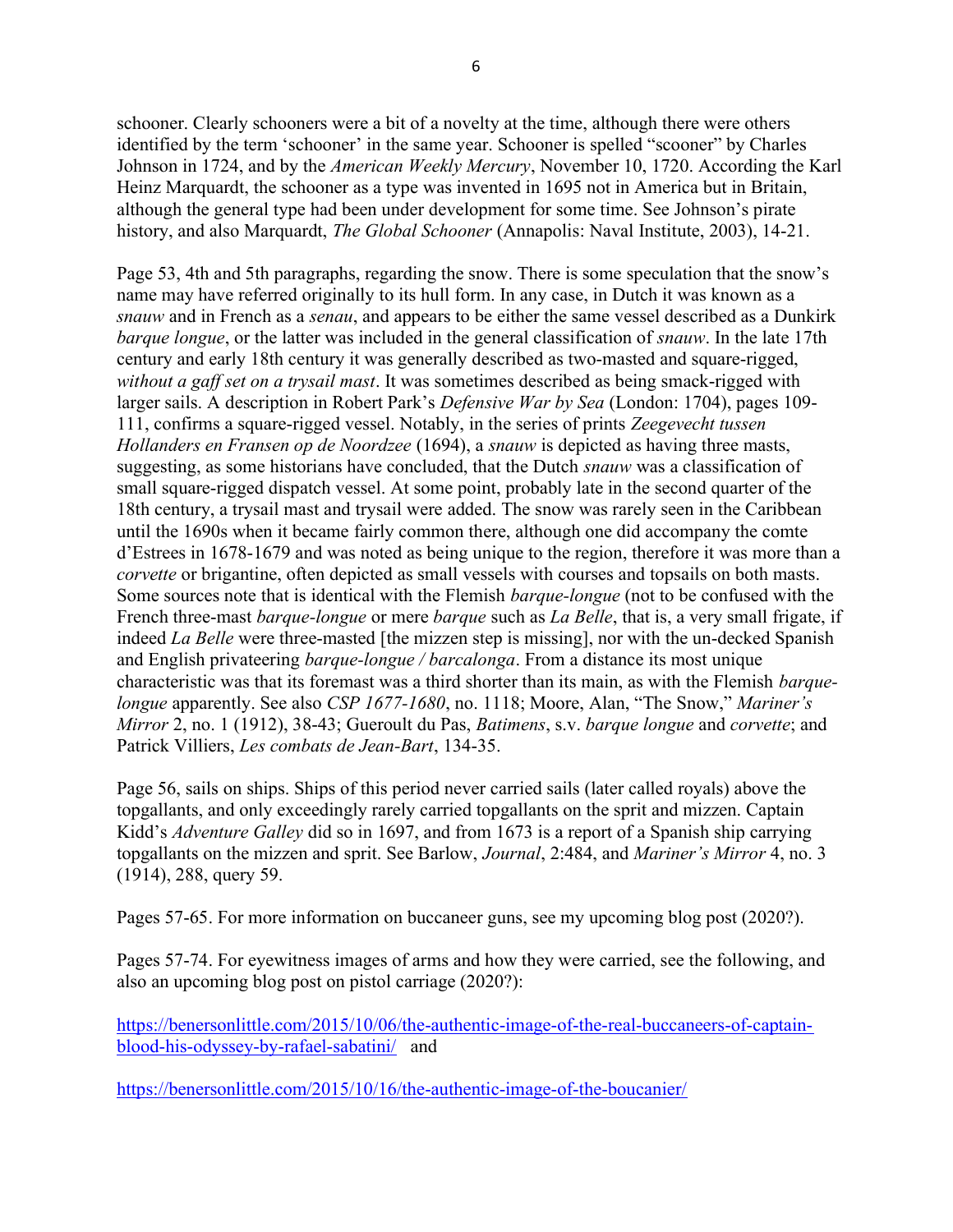Pages 60-61, last/first paragraphs, quick loading sequence: this sequence is not only described by eyewitness Jean-Baptiste Labat, for whom it was demonstrated, but also by eyewitness Fray Juan de Avila who saw it used in battle during the sack of Veracruz in 1683. See Fray Juan de Avila, manuscript describing the "*Pillage de la ville de Veracruz par les pirates le 18 Mai 1683*", 3r. Pages 60-61, last/first paragraphs, quick loading sequence: the method is also discussed by Humphrey Bland in A Treatise of Military Discipline, 5th ed. (London: Daniel Midwinter, 1743), pages 73-74. He notes that unless the barrel is very clean, which is impossible after two or three shots, the cartridge will hang halfway down the barrel. In my experience, the cartridge nearly always hung immediately between the mouth of the barrel and halfway down, no matter how clean the barrel and how well-made the cartridge. Never did it slide all the way down and seat. Greasing the cartridge paper might possibly help. More windage between ball and bore might also permit a heavy cartridge to slide all the way down the barrel once or twice before hanging up in the barrel, but would significantly affect accuracy. When *boucaniers* used this quickloading technique, they almost surely dumped the powder down the barrel, spat the ball from mouth into hand then into barrel (or directly from mouth to barrel), then banged the musket to

This leads to another issue, that of how cartridges were carried: ball up (top down) or ball down (top up). In most military manuals of the eighteenth century, cartridges are placed ball up, powder down, so that the soldier or marine can grasp the cartridge and bite off the opposite (powder) end. This also prevents powder corns from slipping between paper and ball if the cartridge paper is not tight around the ball or is not tied between ball and powder. However, there are suggestions that this was not always done, and I myself sometimes carry cartridges ball down, especially in a cartridge box without a drilled block.

seat charge and ball.

Most late 17th and early 18th century cartridge boxes do not appear to have used drilled blocks, although there were several recovered from the wreck of the French privateer La Dauphine in St. Malo (the *corsaire* wrecked in 1704). I prefer a drilled block: in my experience it protects the cartridges much better than in an open box, even when stuffing a rag or such next to the remaining cartridges to keep them in place as cartridges are used up. And, based on the French eyewitness images of *flibustiers* in the 1680s, some of the cartridge boxes do seem large enough to accommodate 30 cartridge drilled block, with compartments beneath. That said, of the two non-belly box cartouche boxes recovered from the Phips and Whydah wrecks, neither are drilled, but rather are lined with a wood box.

Page 61, 4th paragraph, page 62, 2nd paragraph, also page 251, range of the *fusil boucanier* or "buccaneer gun." An eighteenth century source states that "Boucaniers are assured of killing at 300 paces with this musket [a fusil boucanier], and of piercing [passing through?] a cow at 200." A pace or *pas geometrique* is equal to five French feet, equal to 5.33 US/Imperial feet, thus 300 pas equals 1599 feet or 533 yards, and 200 pas equals 1066 feet or 355 yards. However, the text may be referring to the *pas commun* or *pas ordinaire* of 2.5 French feet, which would halve these numbers, and frankly make them more reasonable—killing at 266 yards, piercing a cow at 177 yards. One should view the aforementioned distances, if accurate, as effective ranges, and not as the actual ability to aim and hit a target at these longer distances. There are other reports of buccaneer and similar long-barreled muskets killing at long range: American Revolutionary War veteran Joseph Plumb Martin witnessed a fellow soldier "rest his old six feet barrel across a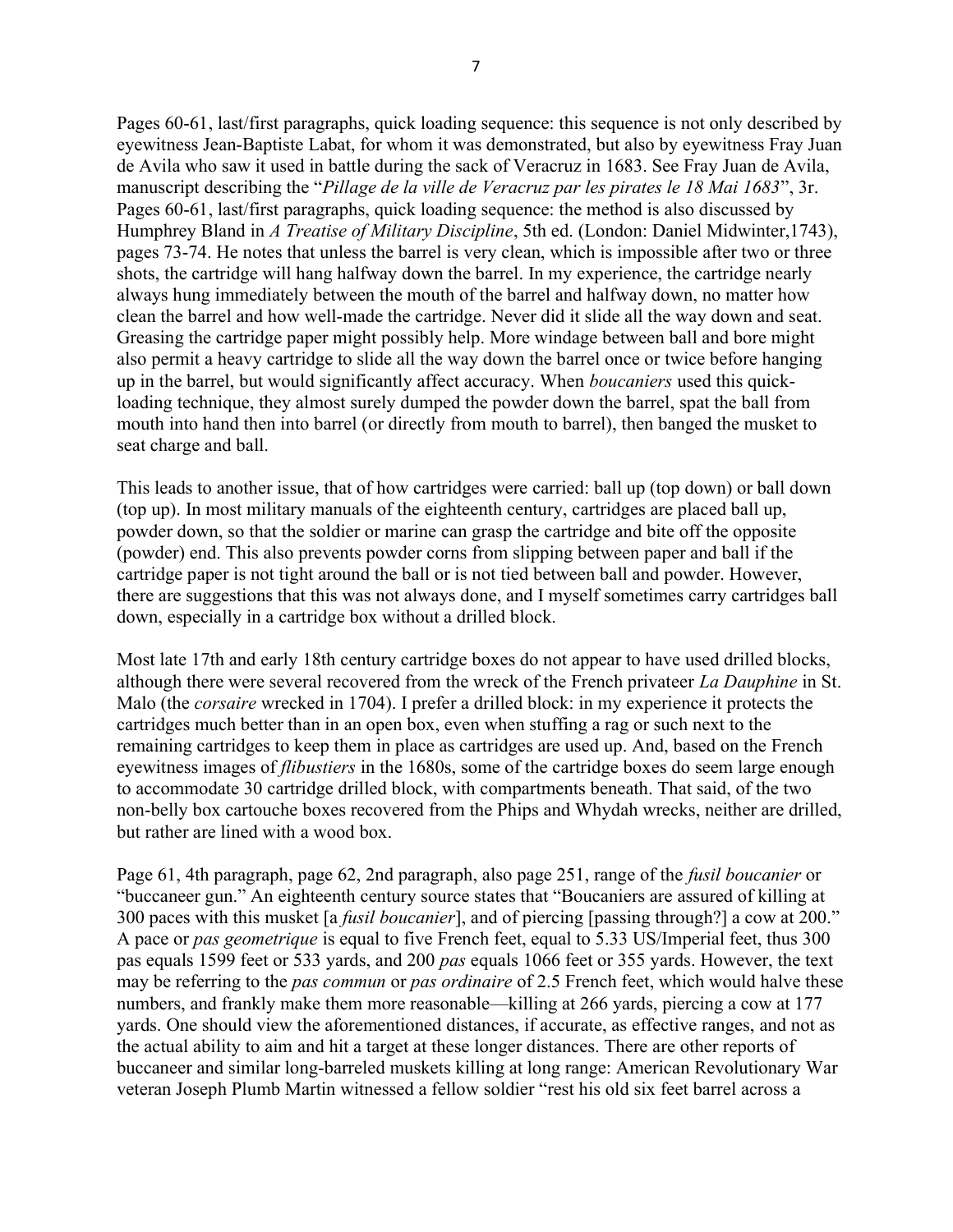fence" and hit a British soldier in a tree at half a mile (that is, 880 yards or 2640 feet). The shot was taken for fun, and no one expected it to hit its target, yet it did, and by all accounts killed the man. See M. Le Blond, Traité de la défense des places, 3rd ed. (Paris: Alex. Jombert jeune, 1783), sv "ARMES boucaniers," and Joseph Plumb Martin, A Narrative of a Revolutionary Soldier (New York: Signet Classic, 2001), page 29. See also "Pages 136, 252" below.

A similar issue is associated with the statement that *flibusters* and *boucaniers* could hit a piece of eight (actually an ecu) at "100 pas." See Anon., Carthagene, page 14, cited in Buccaneer's Realm. This distance is roughly either 90 or 180 yards (almost certainly the former), depending on the pas used. Nonetheless, in either case, a buccaneer gun with an un-patched ball is not accurate enough to hit the piece of eight at this range, except occasionally and largely by accident—the error of dispersion is much broader at this range than the diameter of a piece of eight, which is roughly the size of a silver dollar. Modern MLAIC world record scores with smoothbore flintlock muskets with patched ball (which was not used by our sea rovers and boucaniers) fired at 50 meters indicate a majority of shots, perhaps 8 or 9 out of 13, within a roughly three inch bulls-eye ("10 ring"), which is twice the diameter of a piece of eight. And this is under optimum conditions, and at slightly more than half the range of the purported piece of eight shot, and, again, with a patched ball. It would be a very difficult, but by no means impossible, shot even with a very accurate Pennsylvania long rifle and expert rifleman at 90 yards, and even then the expert rifleman would not hit it every time. Again, see MLAIC typical and world record scores.

For that matter, a piece of eight is a small target at 90 yards with the naked eye. The perception of accuracy may in part be factual, however. A heavier long gun is easier to hold on target, assuming the shooter is strong, than a lighter one. Further, the longer barrel of the buccaneer gun, with its front sight farther out than on a conventional military firearm, would make it easier and more accurate aim. Only very rarely was a rear sight fitted, and perhaps not at all during the period under study, at least on common muskets, including buccaneer guns. If the buccaneer gun were loaded with a larger charge than usual for its caliber and if it actually did significantly increase muzzle velocity, this may have made it more accurate as well by diminishing the elevation required for long range shots (see below), may have given the gun its reputed killing power, as described in the previous paragraph, and may have given it its reputed range as well. Or, the longer barrel burned the charge more completely. Or both. But this is still somewhat speculative, at least for the moment. Readers should note that after a certain point, an increase in powder charge wastes powder, increases recoil, provides very little relative increase in velocity, and diminishes accuracy.

The question remains as to whether *fusils boucaniers* had a greater range than guns with shorter barrels. Certainly they were perceived to have had greater range. The general belief was that longer barrels permitted powder to burn completely, and thus propel a projectile farther. By the mid to late-18th century, however, the belief that longer barrels shot a ball farther had changed, based on studies that demonstrated that barrels of three and six feet, each loaded with the same size charge, threw a ball the same distance. However, it was acknowledged that duck guns, for example, which were very similar to *fusils boucaniers*, had greater range. This was believed due to the larger charge—two to three times that of a similar caliber sporting gun. Was the buccaneer gun loaded with a larger charge than average for its caliber? Labat, in reference to fusils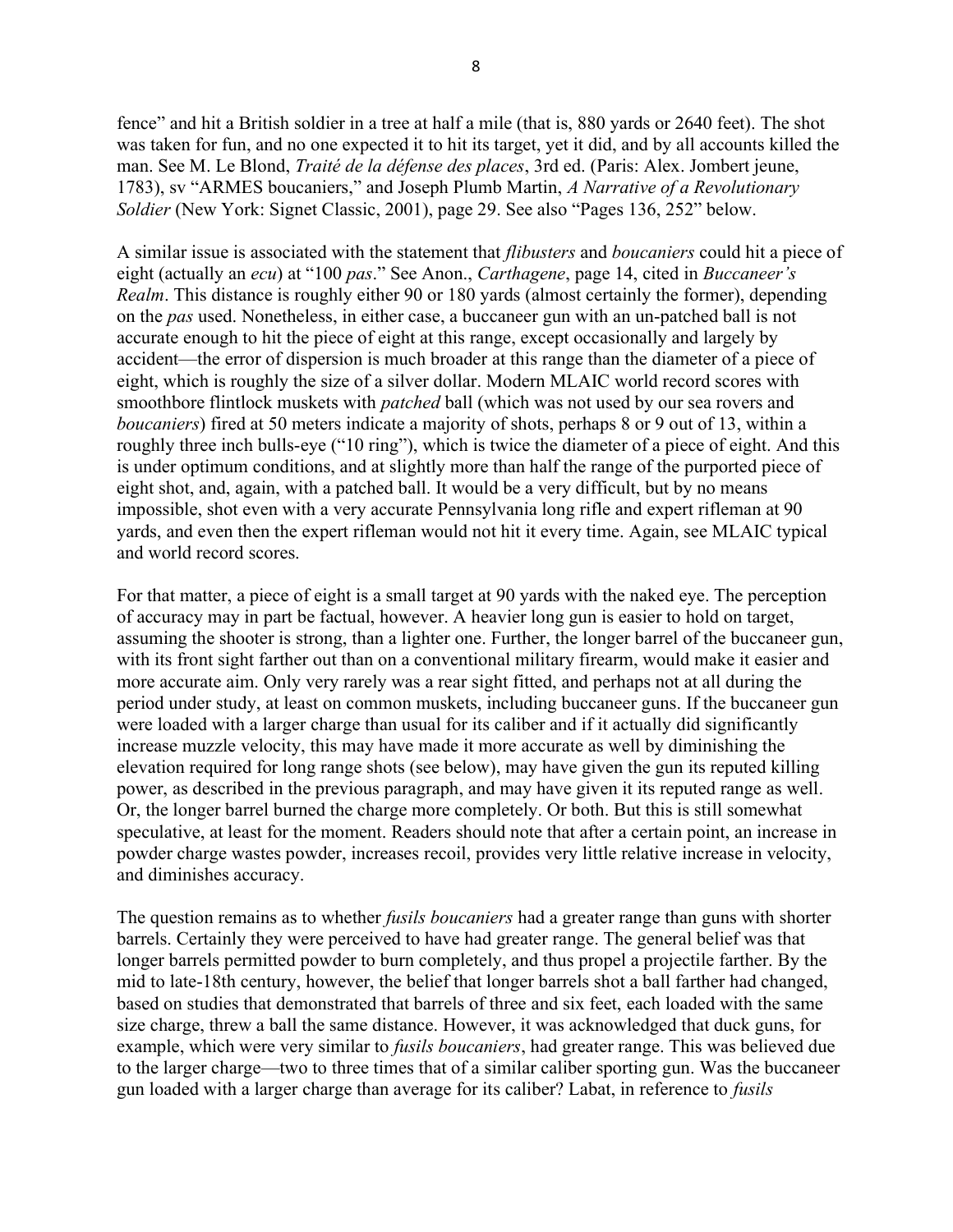boucaniers, describes what could only be a field expedient powder measure used by boucaniers, that of pouring powder over a musket ball in the palm of the hand until it covered the ball (also described by Gaya). Based on my own tests, this is roughly the same amount of powder as was used in a conventional French military musket of the same caliber, although the amount of powder can vary significantly depending on how the palm is held, and cannot be considered accurate, or even a reflection of how much powder was typically used.

The question, unfortunately, remains unanswered. My own suspicion is that fusils boucaniers may have been loaded with charges somewhat larger than average, at least when longer range was required. Colonial *riflemen* varied the charge in their long rifles depending on range, for example. A conventional charge may have been used in buccaneer guns at ranges up to 100 yards, although a larger charge may have made the fusil boucanier more accurate—i.e. easier to aim—at this range by reducing the elevation required. If this is correct, that charge size varied, the number of charges that could made from 20 pounds of powder would have to be revised. Appropriate testing should resolve the issue. This being said, longer barrels do provide for significantly improved aiming as previously noted. Also, see "Page 44" under the errata section above, and "Page 68" below. For references, see An Essay on Shooting, 2nd ed. (London: T. Cadell, 1791), 72-94, and Gaya, Traité des Armes (Paris: Sebastien Cramoisy, 1678).

Page 63, 2nd and 3rd paragraphs. Multiple shot is confirmed by John Cox's late seventeenth century buccaneer journal, and other sources as well. Cox describes "small shot" as a paper cartridge containing powder, one musket ball, and seven or nine "swan shot." I test fired a dozen such cartridges at ranges of ten and twenty yards to simulate their use as described by Cox: to clear barricades at close range after flanking them, and to unseat charging horsemen at close range. Patterns were on average nine and eighteen inches in diameter, respectively, and if projected would give patterns of twenty-seven and thirty-six inches at thirty and forty yards, respectively. However, the patterns varied widely. Some were tall and narrow, some broad and flat, and some were roughly circular with a shot or two thrown wide. Shot size also affected the pattern.

Besides its use at close quarters when flanking barricades, as Cox reported, it would also have been devastating during boarding actions, both during the boarding process when defenders remained on deck, as well as by defenders making a sally against boarders. Cox specifically describes the shot being used at close range to clear defenders behind barricades after a flanking action, and also for stopping a cavalry charge. See [Cox], Adventures of Capt. Barth. Sharp, 56. See also The Buccaneer's Realm, chapter 18, for additional details on buccaneer land warfare. My test firings are cited in note 36 to chapter 18.

Swan shot, and similar shot described in French as "*balles roulants*" (shot of three or four to the caliber of a musket ball) were large shot used for hunting swan and other large fowl. Many were apparently made by dropping melted lead through screens of varying size, and some suggest the name came from the slightly elongated shape and the occasional tail that resulted. Certainly the term "swan drops" derives from this manufacturing process. However, the several swan shot in my possession from one of the 1715 Spanish treasure wrecks were clearly cast in molds.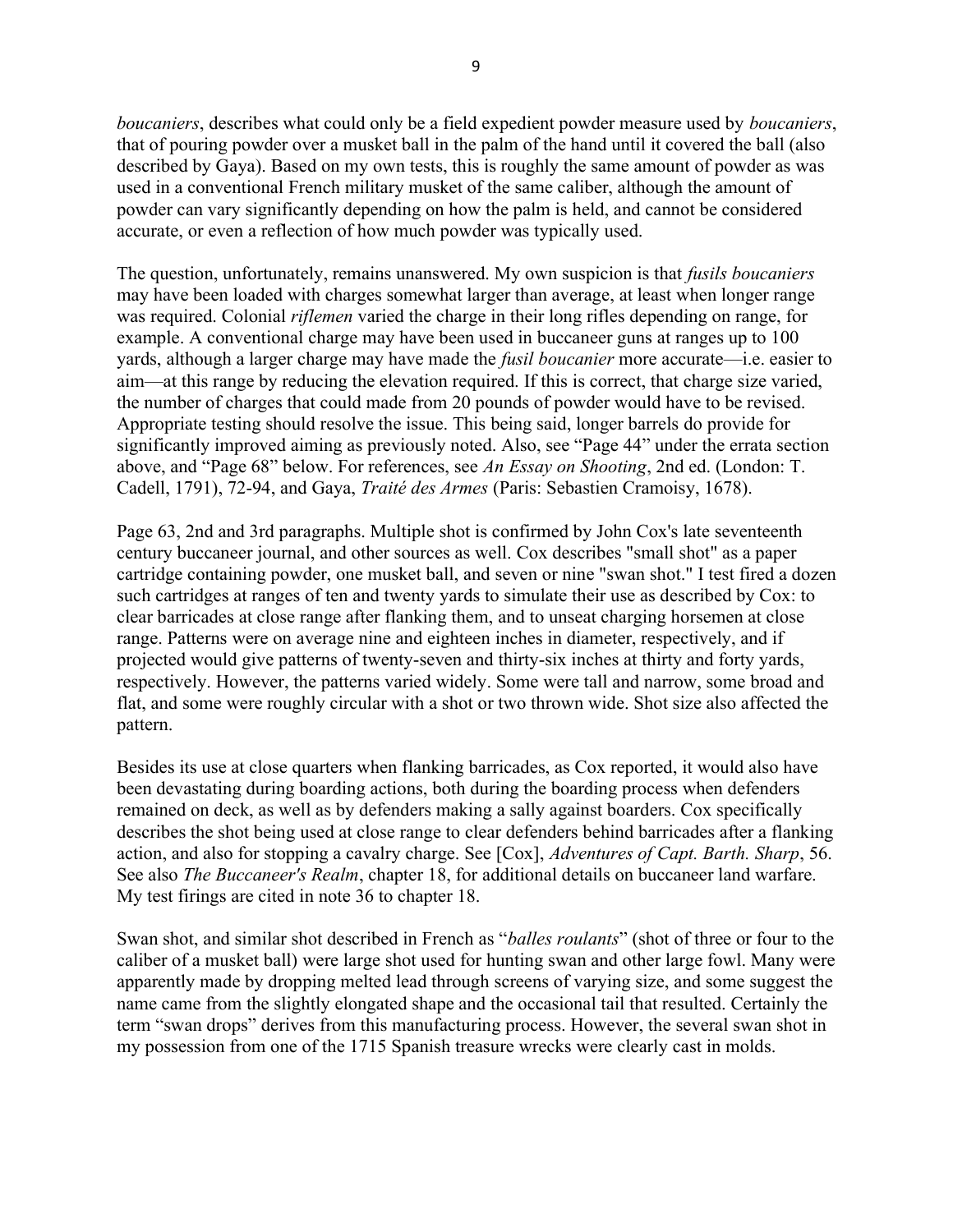In Defoe's Robinson Crusoe is a description indicating that swan shot came in various sizes, and describes some as the size of small pistol balls. Some 19th century sources describe swan shot molds, like pistol and musket ball molds, and this was probably the case earlier. Likewise, some 19th century sources describe shot, from large to small, with swan the largest and dust the smallest. Others note that swan shot are the larger of small shot, and come in several sizes, the largest (LG) being 5.5 per ounce  $= .1818$  ounces  $= 5.15$  grams  $= a$  shot between 000 and 0000 buckshot. This is roughly the size of some swan shot in my possession recovered from one of the 1715 Spanish treasure wrecks: averaging .38 inch in diameter, with weights ranging from .171 to .188 ounce, with the average around .18 ounce. Medium (MD) were 9 to the ounce = .11 ounce = 3.14 grams = roughly 0 buckshot. Other sizes were SG at 11 to the ounce, SSG at 15 to the ounce, and SSSG at 17 to the ounce.

"Goose shot" and "duck shot" are also noted in the early 18th century. Some later sources define swan shot as 15 to the ounce, goose as 24 to the ounce, and duck as 34 to the ounce. See Delabere P. Blaine, An Encyclopedia of Rural Sports (London: Longmans, Green, Reader, and Dyer, 1870), 767. See also the Revue militaire belge, vol. 3 (Liége: Félix Oudart, 1843) for the definition of *balles roulants*.

Page 63, fourth paragraph, types of musket shot. According to the sieur de Gaya writing circa 1678, a projectile called a "balle ramée"—two musket balls attached by half an inch of small iron rod—was occasionally used by infantry. Sir Henry Mainwaring hints at another shot, probably similar to a cross-bar shot for a great gun (a round shot with an iron bar through its middle and projecting a few inches out each side). These were "armed" with rope yarn and such so that the exposed leading end of the bar would not catch on "flaws" in the barrel. He writes: "We also use to arm some small shot for muskets, like our cross-bars." John Smith describes quarter shot: musket balls quartered or quartered then cut in half. In my own tests, quarter shot worked best when made up as balls and put into cartridges, otherwise it tended to jam in the barrel rather than seat safely on the powder charge. Further, to ease making it up, tallow or a soft beeswax mixture was useful in keeping the pieces together. Saint-Remy notes a similar practice in making grape shot, using pitch to attach the shot. See "page 137" below.

Spanish wrecks often produce "split-shot"—large caliber (.80 on average, two ounces average weight, the apparent caliber of ten to the pound, aka for a *mosquete de dos onzas de bala*) musket ball halves connected by twisted wires cast in the sprues, around two ounces in weight. The shot would expand to several inches after firing and would be good against men and rigging. See Gaya, Traité des Armes (Paris: Sebastien Cramoisy, 1678); Henry Mainwaring, The Seaman's Dictionary, s.v. "arm;" and John Smith, A Sea Grammar, reprinted in A Generall History of Virginia (Glasgow: James MacLehose and Sons, 1907), vol. 2:294. For information on deformed or "chewed" musket balls used in order to increase injury, see *Buccaneer's Realm*, page 175, 2nd paragraph. On poisoned musket balls, see the same, and also *Buccaneer's Realm* notes and errata, "Page 175."

Page 64, fourth paragraph, powder charges. Note: feel free to check my calculations, I've found errors in them before. Again according to Mallet in the late 17th century, a musket (matchlock) of 18 balls to the pound, and according to Gaya, a musket (matchlock) or fusil (flintlock) of a caliber of 16 balls to the pound, are all loaded with "une demie once  $\&$  un gros de poudre de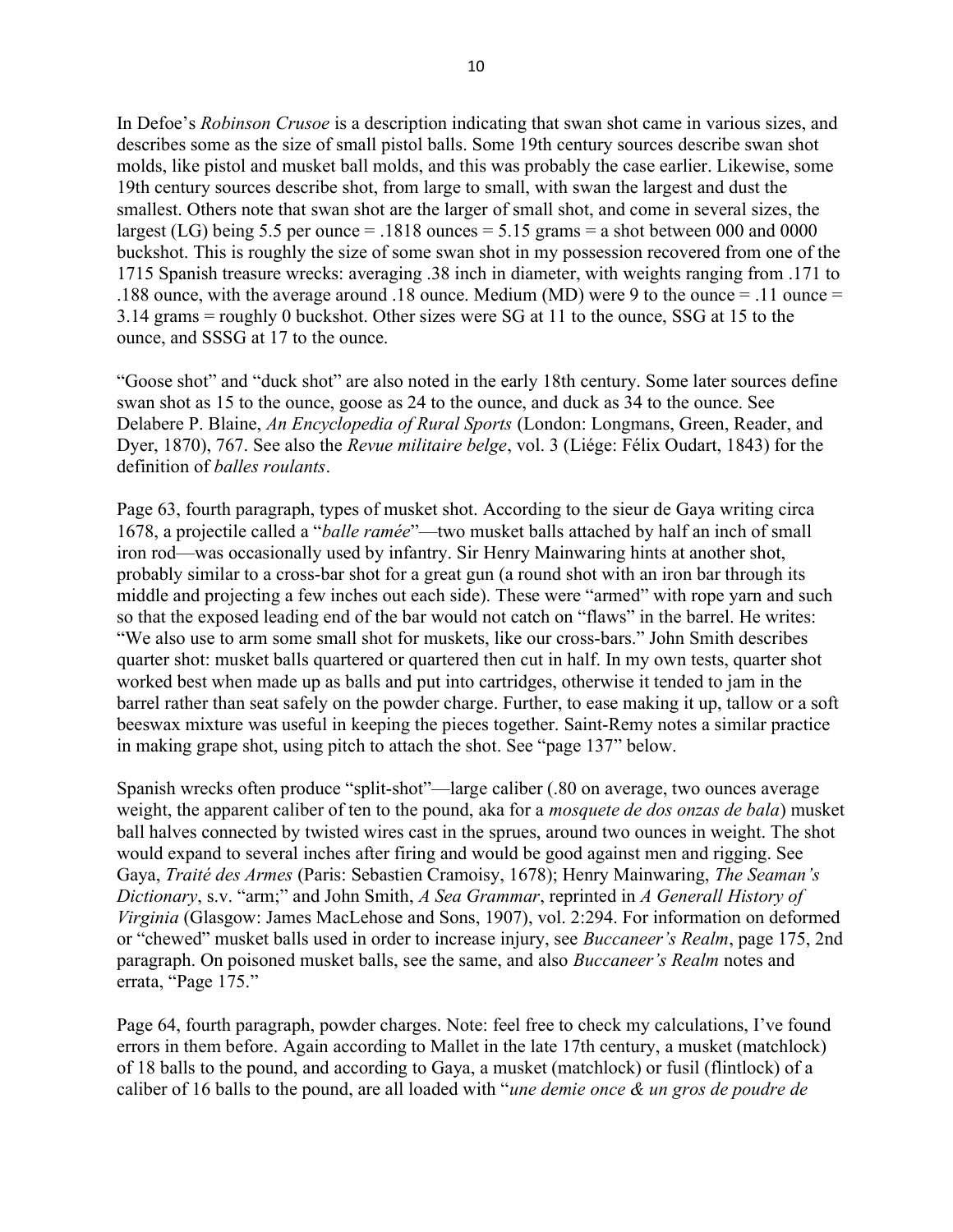*magazin*" (half an ounce plus one eighth of an ounce) or roughly .67 ounces avoirdupois  $= 10.72$ drams = 293 grains of powder, a very large charge by any modern standard. (A 16 caliber [French system] musket ball, smaller than muzzle diameter, weighs roughly 1.079 ounces [US, avoirdupois], and is roughly .68 to .70 inch in diameter, or even smaller.) Modern blackpowder arms use a much smaller charge, in large part due to the much higher quality of modern corned blackpowder. Sir Richard Turner in his *Pallas Armata* (London: 1683, page 189) notes that powder in his time (writing 1671-1672) was far superior to that of the previous century. By 1740, it appears that the charge for a caliber of 18 balls to the pound, French, was .43 ounce avoirdupois  $= 6.88$  drams  $= 188$  grains. For shooting a similar ball (16 to the avoirdupois pound, roughly a .68 ball in a roughly .75 bore), *Marshall's Practical Marine Gunnery* of the early 19th century provides 6.0 drams  $= .375$  ounces avoirdupois  $= 164$  grains; for a ball of 20 to the pound (roughly a .63 ball for a .65 bore) is 5.5 drams  $= .34$  ounces avoirdupois  $= 150$  grains, and for a ball of 25 to the pound (roughly a .585 ball for a .62 barrel or modern 20 gauge) is 4.0 drams  $=$ .25 ounces avoirdupois = 109 grains.

A typical modern load for a French 16 caliber might be 100 grains, equal to 3.65 drams or .228 ounces; a maximum load would be 150 grains. By comparison to *Marshall's* above, the maximum charge I've fired from a .62 caliber bore is 120 grains, and it was much too heavy, with excessive kick, "red" fouling, and a broader pattern than with smaller charges. Typically I use 75 to 90 for a .62 caliber bore, depending on the projectile load, roughly 20 to 35 grains less than two centuries ago. Note: bores for French calibers had a fairly wide gage tolerances and bores could become larger over time through shooting. The rough diameters above are only averages.

Saint-Remy, in his Mémoires d'artillerie (1707, page 142), notes that the length of the powder in a musket cartridge was four calibers of the ball. In other words, the powder portion of the cartridge for an 18 caliber ball (18 balls to the pound, .65 ball in US measurement) would be roughly 2.6 inches (US measurement) long. This works out to be roughly .86 cubic inch = very roughly depending on powder used 216 grains in volume, a large charge although a small portion would probably be used for priming.

Gaya and Mallet also note the method of measuring powder over a musket ball in the palm, also described by Father Labat as used by the *boucaniers*. This works out to roughly Saint-Remy's suggested powder measure, indicating common powder, not pistol. I note this because Sir Richard Turner in his *Pallas Armata* (London: 1683, pages 188-189) describes the three sorts of powder: cannon, common or musket, and fine, that last being used not only in pistols and for priming (in the case in which priming was not done from a cartridge, at the time armies generally primed from a powder flask), but also in fowling and birding pieces, many of which were very similar in caliber and barrel length to buccaneer guns.

Gaya notes that a pistol firing a roughly .45 ball had a charge of "*un gros*" of powder, that is, one eighth of a French ounce  $= 2.14$  drams  $= 60$  grains.

Sir James Turner, in his Pallas Armata (London: 1683) written in 1671-1672, notes that the common military pistol, used primarily by the cavalry (and, I would note, similar and often identical to the common sea pistol) was of 24 balls to the pound, roughly a modern .62 caliber.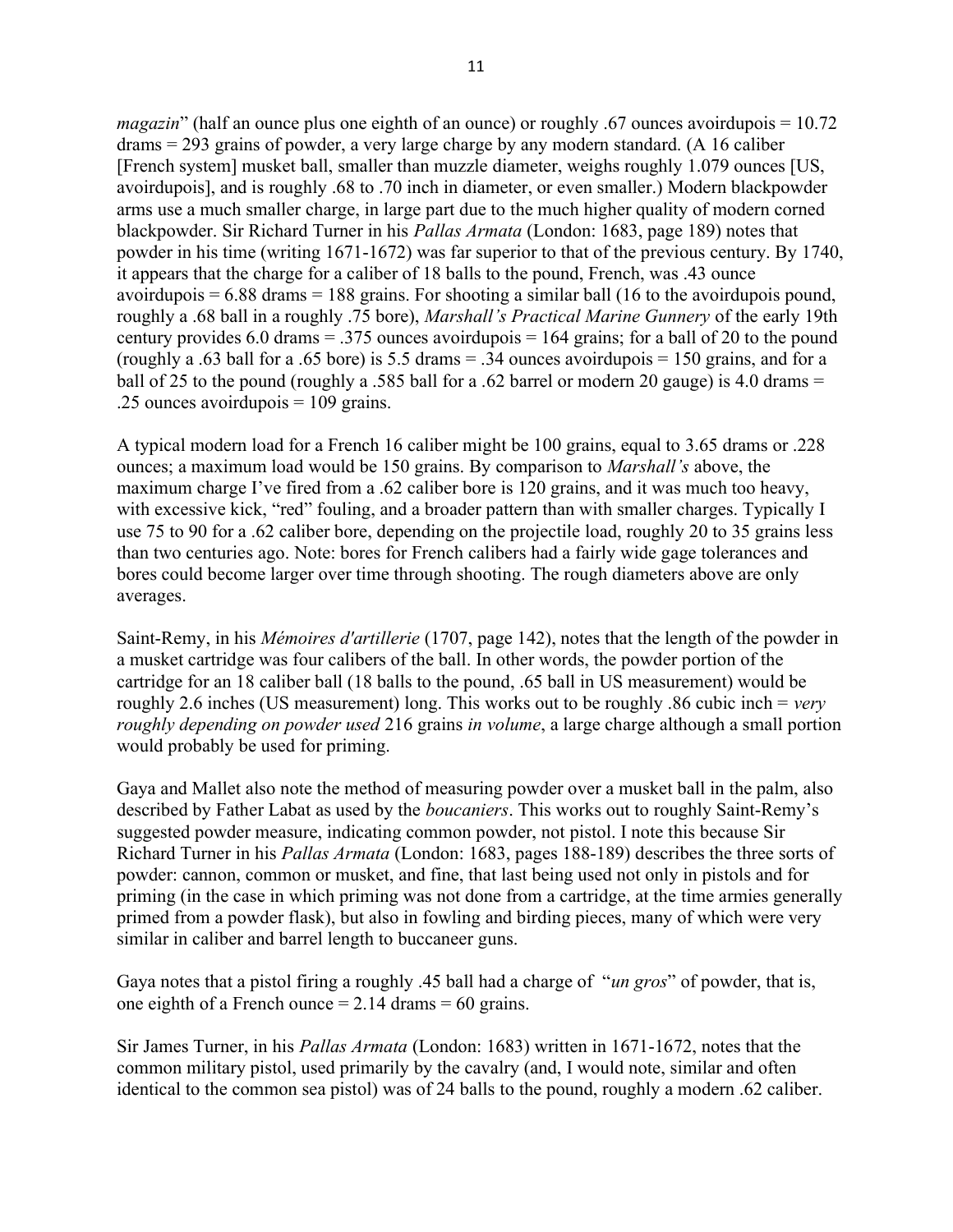The powder load was one half the weight of the ball if the powder were of good quality, two thirds if poor. And if it were fine powder (assuming poor? Or standard pistol, which in fact fine was often used for?), one half. In general, he notes that three barrel diameters (bores) of musket powder is sufficient charge. For muskets, half the ball weight in fine powder, two thirds in common (musket) powder. See pages 173 and 175.

Page 64, cartridges (cartouches). According to Falconer's New Universal Dictionary of the Marine (1815), "The ball-cartridges, for wall-pieces, muskets, carabines, and pistols, are made of whited-brown paper, on formers of wood."

Page 64, cartridges. Sir James Turner in his Pallas Armata (London: 1683, page 173) recommends pistols be loaded from paper cartridges with the ball attached with packthread. Paper cartridges were used at sea at this time for pistols.

Page 65, powder quality. Some researchers have suggested that cartridges were made up only immediately prior to use in order to prevent tropical humidity from spoiling the powder, but period documents tend to dispute this, as do tests I ran. Sea rovers at sea or on the march had to have ready cartridges, and thirty was the common number, at least among buccaneers and fllibusters. In my tests I exposed corned blackpowder to conditions of high heat and humidity for several weeks, and tested it daily. The powder burned quickly and cleanly each time, as long as a sharp flint was used. Powder corns then and now were and are coated with "black lead" (graphite), which not only helps hold the corns together, but also provides some protection from humidity. A 1776 military text notes that after "being made some months," cartridges should be broken up and replaced, given that "Powder in Cartridges for a length of time, cakes or moulders into dust, and thereby considerably loses its original strength." It is possible that cartridges may have been kept in leather bags within some cartouche boxes as means of extra preservation against moisture, as practiced by some eighteenth century military units such as the Prussian army. My tests are cited in *The Buccaneer's Realm*, note 30 to chapter 4. See also [Capt. Bennet Cuthbertson], Cuthbertson's System for the Complete Interior Management and Œconomy of a Battalion of Infantry, new ed. (Bristol: Rouths and Nelson for A. Gray, Taunton, 1776), page 117. Unfortunately, the subject of small arms cartridges is discussed little in period documents.

Regarding moisture and gunpowder, eighteenth century research suggested that damp powder burned twice as slow as dry, and that dry powder would shoot a ball twice as far as damp. If powder gets too damp, its corns will fall apart, as they will if too battered or "bruised," as was well-noted during the period at hand. The latter was probably a greater concern than mere humidity. That being said, there was serious concern aboard ships about damaged cartridges and powder aboard ship. Ships needed ready cartridges, but struck a balance between having too many on hand, given that powder was better preserved in barrels. See Anon., *Miscellanies, or a* Miscellaneous Treatise, Containing Several Mathematical Subjects (London: J. Nourse, 1776), pages 283-284.

Page 65, powder charges. Using Gaya's description above of a half-ounce plus an eighth ounce of powder for a musket of 16 balls to the pound, a *boucanier* would get roughly only 512 shots out of twenty pounds of powder. Using a powder charge of half the ball's weight would give 640 shots. Using his and Labat's rough measure in the palm, as few as 500 or as many as 800 or more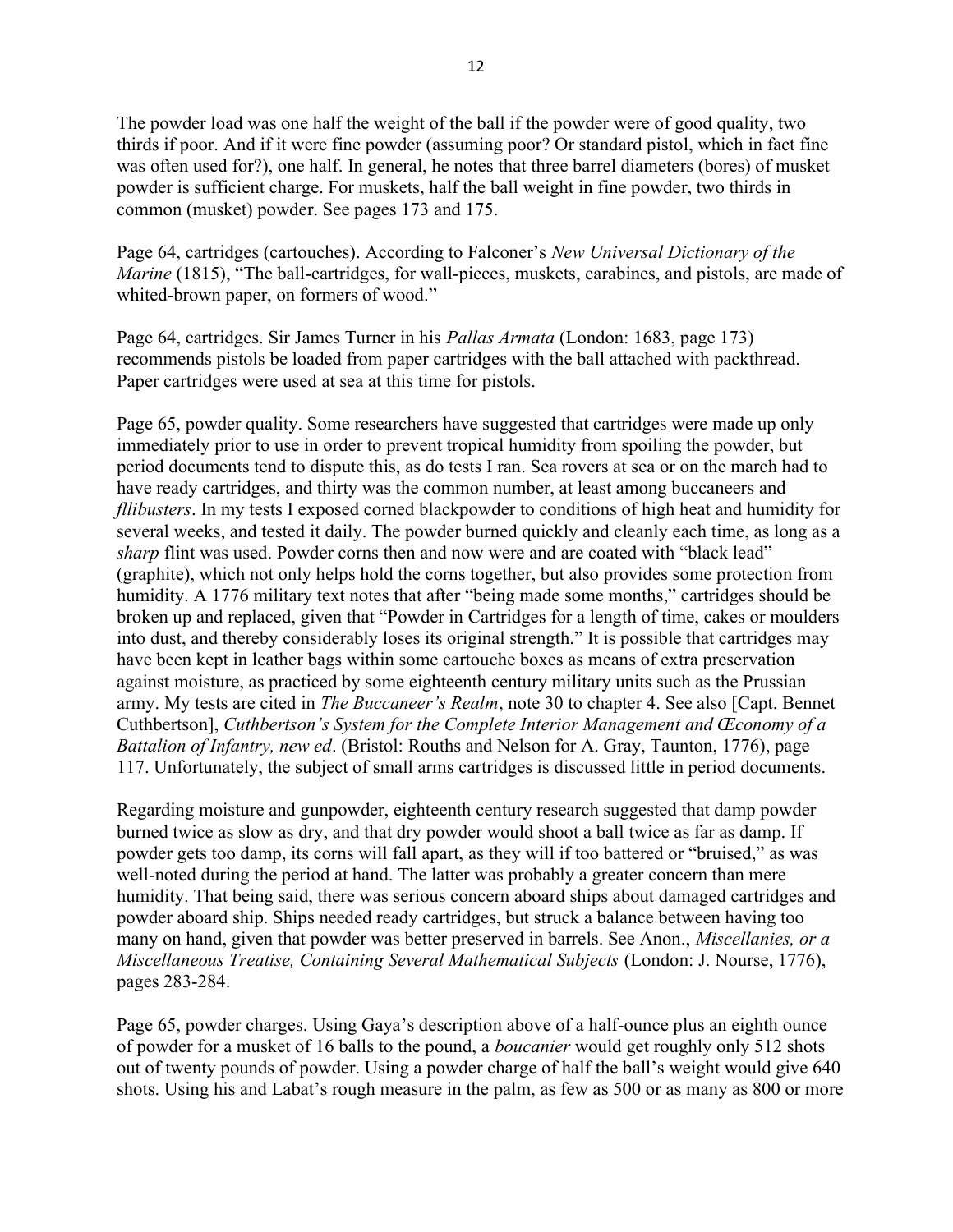charges might be made from 20 pounds of powder. Powder would go farther with smaller calibers as well, for example 720 or more for a gun of 18 balls to the pound. High quality powder would also require a smaller charge. Some 18th and early 19th century references provide for smaller charges, for example "6 drachms" (6 drams, or 6 16ths  $= 3/8$  of an ounce) for an English .75 bore with a 1.06 ounce (avoirdupois) ball. This would give roughly 850 charges per 20 pounds.

Page 66, arms carriage of buccaneers and flibustiers. See Benerson Little, "Eyewitness Images of Buccaneers and Their Vessels," in The Mariner's Mirror, August 2012, for an analysis of eyewitness images of French buccaneers/*flibustiers* and *boucaniers*, and also the blog posts noted page 6 above. Notable are the long-barreled buccaneer gun, large cartouche box worn on a belt on the left side in front of the cutlass, the lack of bandolier from which to hang the cutlass, and a pistol worn on the right side or right front with butt turned in and the lock against the body, in a good position from which to draw left-handed. Clothing is as expected, including plumed hat, a lace cravat in one case, shoes, sash and belt, and so forth. Additionally, two accounts of the same French *flibustier* attack on an English merchantman in 1686 confirm the arms shown in the images and described in other written accounts.

Page 66, last paragraph, accuracy: The Spanish "pirate"—actually a seaman of the Armada de Barlovento—who attacked Father Labat shoved his pistol into the priest's ribs, ensuring he would not miss. Fortunately, the pistol misfired. In my own tests, I was able to keep pistol shots within a ten inch square from seven yards with only a brief hesitation for aiming. (Some texts suggest a 20 yard accuracy for pistols of this era, fired by an experience shooter, but in my opinion this would be a "paper shooting" range, not a combat shooting range.) However, my tests were on stable ground with a stationary target—and no one shooting back. Penetration was light at this range due to diminished velocity. The pistol was a replica late 17th century doglock, 24 period French caliber or 24 balls to the pound (.62 caliber barrel in modern terms), a common French caliber of the period, loaded with a paper cartridge with a .595 ball. No patch was used, per period practice. This being said, shoving a pistol into someone's ribs is an excellent way to ensure that the pistol will not miss, and the pistol ball will hit with maximum velocity. The flame from the pistol, as possibly also the remnants of the paper cartridge, may set clothing on fire, and will certainly burn and "tattoo" the surrounding flesh. My test firings at ranges of 12 inches produced burning of the surrounding area, set paper and fabric (wool, cotton, linen) targets afire or at least smoldering, and left "tattoos" of unburned powder embedded in the targets. Pushing pistol barrel onto the target was even more likely to cause burns and burning, obviously.

Pages 66-69, swordplay at sea: see also chapter 19 in *Buccaneer's Realm* and the chapter on the myth of dueling for command in *The Golden Age of Piracy* by Benerson Little, and also the link just below.

Page 68, 2nd paragraph, McBane's criticism of the cutlass might also have been due to the fact that it is most effective at close distance and often gives rise to grappling and "handy grips," providing little opportunity to display one's swordsmanship. Fencing at close distance, in this case due to a combination of blade length and tight quarters aboard ship, invariably leads sooner or later to grappling and other contact.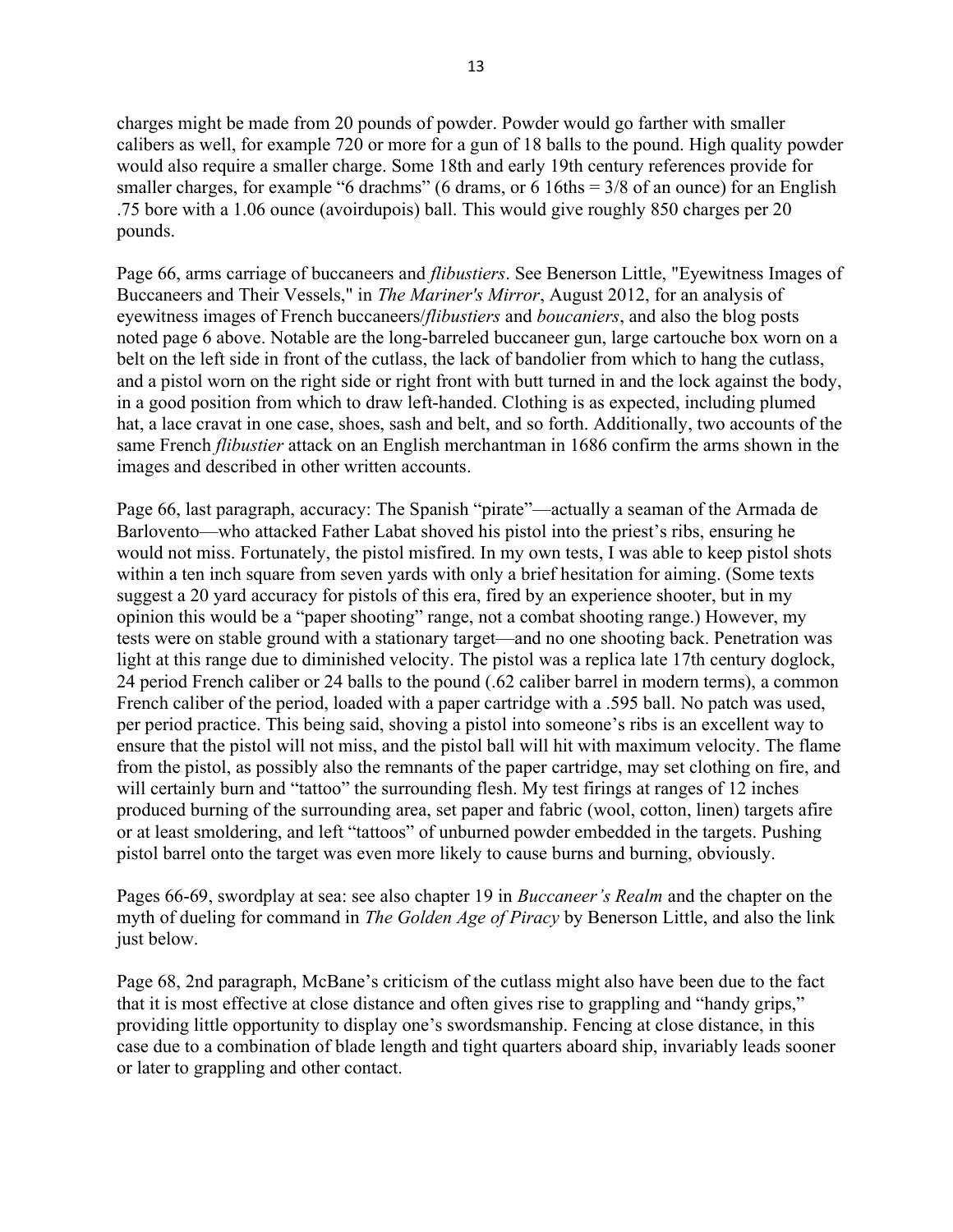For more on cutlass type and cutlass play, see https://benersonlittle.com/2016/12/31/buccaneercutlasses-what-we-know/

Page 69, last paragraph. Although Spanish and Portuguese soldiers and sailors had an affinity for the rapier, Spanish seamen, including sea rovers, are also noted in primary sources as using cutlasses as well. See The Buccaneer's Realm, chapter 19, for additional details on period swordplay, and also the link above.

Page 71, boarding pikes and English bills. In general, most boarding pikes were "half pikes" of eight to ten feet. In the mid-17th century and for at least a few years after, some long pikes (sixteen feet) and three-quarter (twelve feet) were also carried by English men-of-war. Also noted among the small arms of some English men-of-war, and described in use in action in one account, from the mid-17th century to as late as 1702 are "brown bills," also listed as "English bills" or simply "bills." Whether a few English bills were carried aboard sea rovers of this era is unknown to me, but likely. French navy arms lists dating to the 1670s lists both "*piques*" and "*demy piques*" in large quantities (36 of each for a fifth rate), plus 10 "*pertuisanes*" and 2 "hallebardes."

Page 72, 4th paragraph, slow match. Match for lighting grenades could also be carried in one's hat, typically with the burning end encased in a metal match box or case. Sticking it under one's hat, as Blackbeard reportedly did according to Charles Johnson (although there is no eyewitness account of this), would have been a good way of setting his beard and hair on fire. An illustration circa 1700 of corsair Jean Bart shows him with a match, lighted at each end, in his mouth. Perhaps this illustration even inspired Charles Johnson. See also Jacques Bourdé de Villehuet, Le Manoeuvrier (Paris: H. L. Guerin and L. F. Delatour, 1765), 236.

Page 72, grenades. Duguay-Trouin in him memoirs notes grenades stored for ready use in action in small barrels. (Memoirs, 35.) Villehuet notes grenades in tubs for ready service. (Maneuvrier, 189.)

Pages 72-73, fireworks. Subsequent research into grenades and firepots, as well as practical work with the Middlealdercentret (Medieval Center) in Nykøbing, Denmark, provides additional detail. In the Age of Sail, clay pots were used as fragmentation grenades, as smoke pots, and as true firepots designed to set vessels aflame. Some firepots had both an iron grenade and blackpowder inside. Fusing was typically slow match, or a wooden tube filled with a fuse mixture, or both. In some cases, quick match was used. For example, see Johnson, *History of the* Pirates, 54. In a test, a firepot with a typical two pound charge of blackpowder, broken as it would be if tossed on deck, appeared to explode, in spite of not being entirely contained, and produced significant flame as well as some probably non-deadly fragmentation. Anyone within ten feet would certainly have been severely burned, and any cannon cartridges or musket cartouche boxes would likely have ignited. Father Labat describes the use of one such firepot: it "grilled seven or eight Englishmen in such a horrible fashion that they immediately asked for quarter." See Labat, *Voyages aux isles*, vol. 1:99 (edition noted in *SRP*). Park, however, in his Defensive War by Sea (London: 1704), notes grenades and stinkpots smothered by wet port sails (double thick or heavy canvas tarpaulins), and notes that two port sails could stop the fragmentation of an iron grenade.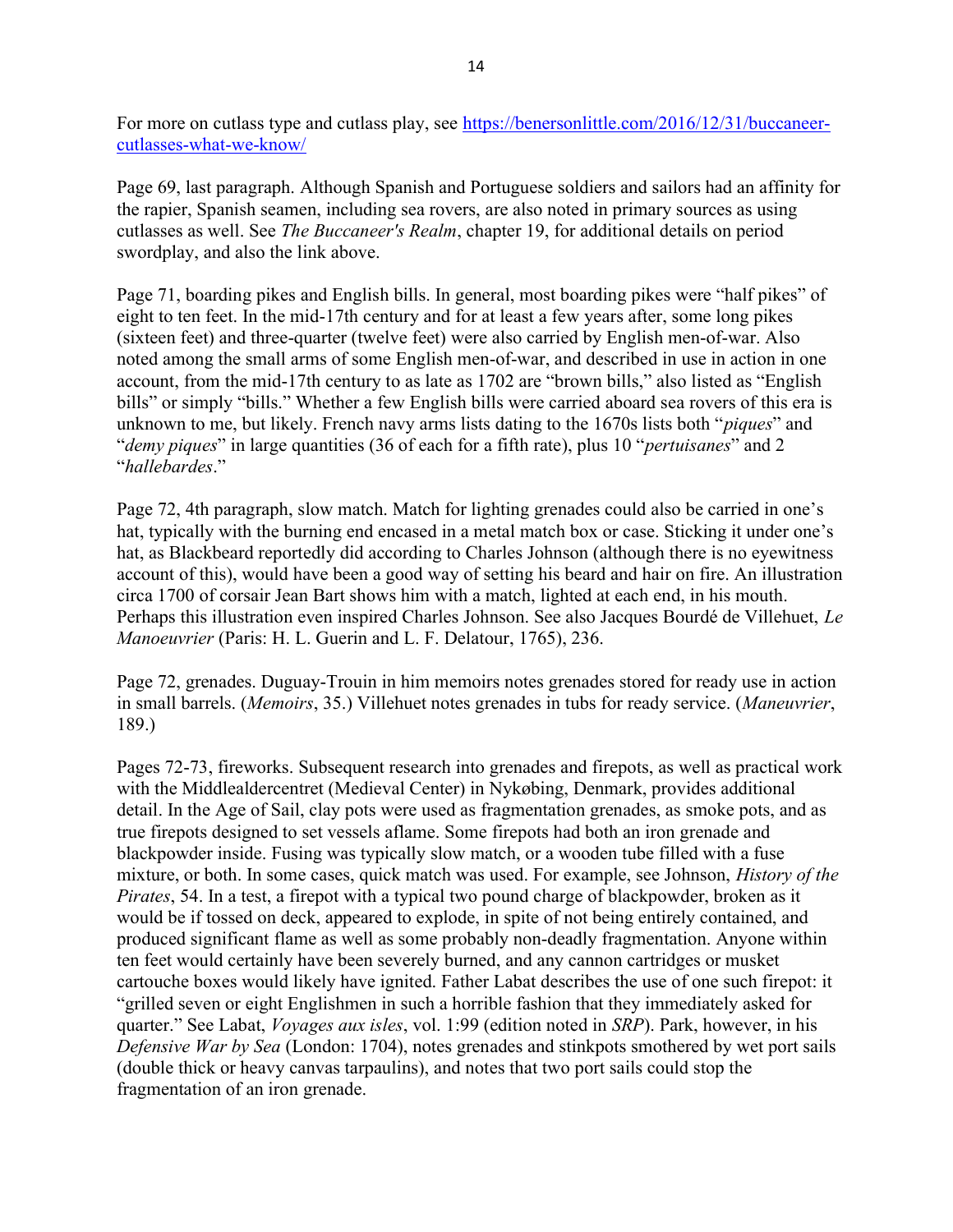Several firepots armed with a hot-burning mixture were also tested, and would easily have set fire to anything combustible—and did. Indeed, the fire's brightness reminded me of thermite. We also considered the question as to whether some firepots may have been lit with a central fuse and thrown with line attached to the "ears." The answer, as I later discovered, is both. The cords were indeed both match and a sling of sorts: "This pot being thrown by a handle of match..." notes A Military Dictionary published in 1778 in London for G. Robinson, sv. "firepot." Further research located a seventeenth century description: "Two lengths of match are crossed over the top and lit, then the pot is thrown with a handle made of match." Although the crossed match, tied to the "ears" of the pot as shown in the illustration, could probably serve as a handle, a period illustration shows an additional length of match tied to the firepot in the manner of a simple basket handle, most likely from an ear to its opposite. No mention is made as to whether this match was also lit, but there would be no reason for it not to be. See Mallet, Les travaux de Mars (Paris, 1691), vol 3:164-167, including a detailed illustration. It is also certain that some of these grenades were "double primed" (to use a modern term) with attached matches as well as a fuse set in the cover. The latter would ensure that the grenade still detonated in case it did not break. Empty firepots recovered from La Salle's late 17th century La Belle has both ears for match as well as a central fuse, making it likely that these were double-primed with both match attached to the ears to light the powder when the device broke on impact, and with a central fuse in case the it failed to break. My thanks to Jens Christiansen and Peter Vemming Hansen of the Middlealdercentret for the opportunity to have hands-on experience with these devices.

Regarding the nine firepots recovered from La Belle, each had an iron grenade inside. According to the website, the pots would have been filled with oil and the grenade with powder, although it is unclear if the firepots were recovered loaded like this. Typically, they would have been made up prior to use. Oil spills easy. If a combustible mixture were used, it would likely have been thick and viscous, rather than liquid. More likely is the load described in the Military Dictionary (London: G. Robinson, 1778): "Fire Pots. Small earthen pots, into which is put a granade filled with powder, and then the pot is filled with fine powder till the granade is covered: the pot is afterwards covered with a piece of parchment, and two matches lighted across. This pot being thrown by a handle of match where it is designed, it breaks and fires the powder, and burns all that is near it, and likewise fires the powder in the granade, which ought to have no fusee, to the end its operation may be quicker." A grenade fuse or quick match could be placed in the lid to ensure detonation, double-primed in modern terminology. The Mallet reference in the paragraph above has an illustration showing iron grenades being loaded into firepots.

Pages 72-72, fireworks. Alonso Ramírez, captured in 1687 by buccaneers aboard the Cygnet, one of whom was William Dampier, noted that the pirates were "well supplied with…several cauldrons full of pestiferous ingredients" (había sobradísimo número de escopetas, alfanges, hachas, arpeos, granadas y ollas llenas de varios ingredientes de olor pestífero.) See Alsonso Ramírez, The Misfortunes of Alonso Ramírez, translated and edited by Fabio López Lázaro (Austin: University of Texas Press, 2011), 116, and Carlos de Sigüenza y Góngora, Infortunios de Alonso Ramírez, 1690 (reprint Madrid: [Impr. de la viuda de G. Pedraza], 1902), 52. By The "pestiferous ingredients" would have been mixtures for use in smoke or stink pots, or for firepots, or both. Due to the extreme hazard of fire, firepots would only have been used against attacking ships from which the pirates hoped to escape, and not against likely prizes.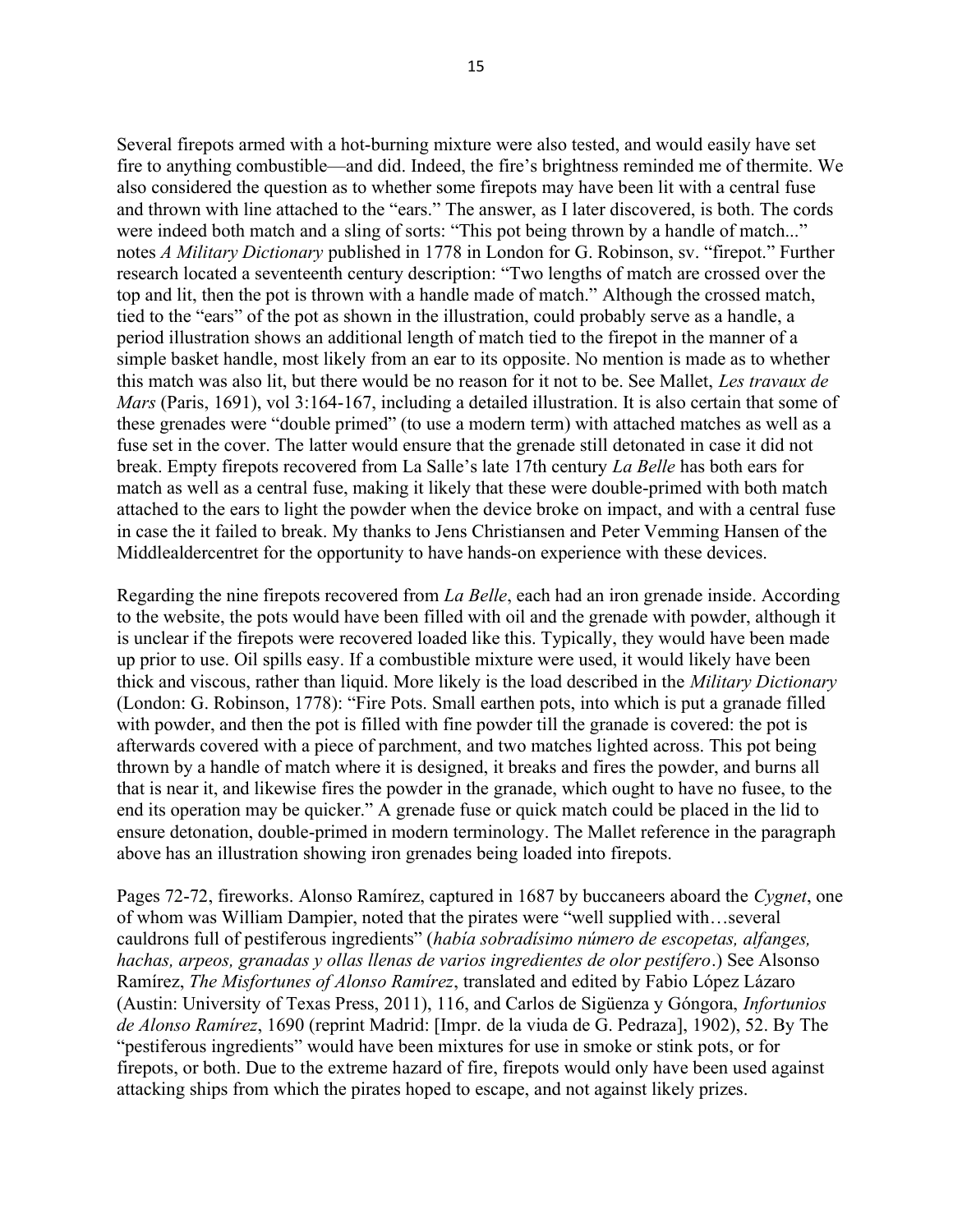Pages 72-73, fireworks. Saucissons or "sausages," mentioned by Esquemelin as being thrown by Spaniards defending against L'Ollonois's attack on the Hulk (the "Honduras ship"), were "pipes made of tarred cloth, filled with powder, and rolled up in the form of a gut, about 2 inches in diameter." They were normally used as large fuses to fire mines under fortifications in siege warfare, but could also be used as an incendiary against an enemy. "Torches," also mentioned, were probably exactly that, torches lit and thrown upon the attackers decks in hopes of setting fire to their vessel, or of igniting great gun and small arms cartridges. See Anon. Miscellanies, 280, cited above, and Exquemelin, Flibustiers, 139.

Page 73-74, last/first paragraph, pistols: pistols at sea often had belt hooks. Whether they had belt hooks or not, they appear to have been worn with the lock in and butt toward the left, at least in the case of a right hander. See Benerson Little, "Eyewitness Images of Buccaneers and Their Vessels," in The Mariner's Mirror, August 2012, for an analysis of an eyewitness illustration of a French buccaneer fully outfitted for a land campaign. Also, an illustration of Jean Bart circa 1701-1702 shows a pistol under his sash, belt hook out. This protected the lock, preventing the hammer from being accidentally pulled to full cock, and also the battery from opening and spilling powder from the pan. However, the illustration mistakenly shows the cock and battery on the left side—the same side as the belt hook, an obvious, gross error. The cock and battery are somewhat poorly depicted as well. In both illustrations the pistol is placed with its butt toward the body, making it easy to draw with the left hand.

See also the buccaneer blog post cited above.

Pages 88-89, dress and arms of buccaneers and flibustiers. See Benerson Little, "Eyewitness Images of Buccaneers and Their Vessels," in The Mariner's Mirror, August 2012, for an analysis of eyewitness images of French buccaneers/flibustiers and boucaniers. Notable are the longbarreled buccaneer gun, large cartouche box worn on a belt on the left side in front of the cutlass, the lack of bandolier from which to hang the cutlass, and a pistol worn on the right side with butt turned in and the lock against the body, in a good position from which to draw left-handed. Clothing is as expected, including plumed hat, a lace cravat in one case, shoes, sash and belt, and so forth. The discussed illustrations are probably the only eyewitness illustrations of Golden Age sea rovers. Again, see also the blog posts above.

Page 88, 1st paragraph, clothing. There are some distinct period references to "white shirts" worn by the early 18th century Anglo-American pirates, for example: "who obliged all the prisoners to come upon deck in white shirts, to make a show of force [as if they were pirates]," and "most of them with white shirts." This may have been the preferred shirt of the pirates, as opposed to the checked shirts of seamen. Gentlemen wore white shirts, in other words. See Johnson, History of the Pirates, 145, 209.

Page 91, second paragraph, superstition. Educated buccaneer-surgeon Lionel Wafer writes that the Native American mummified remains he took aboard the buccaneer ship Batchelors Delight, commanded by Edward Davis, in 1686 at Huarmey, Peru, caused an uproar among some of the crew, who forced him to leave it behind. They did not want a dead body—and one they likely thought might be a devil of some sort—aboard, believing the compass would not read right. See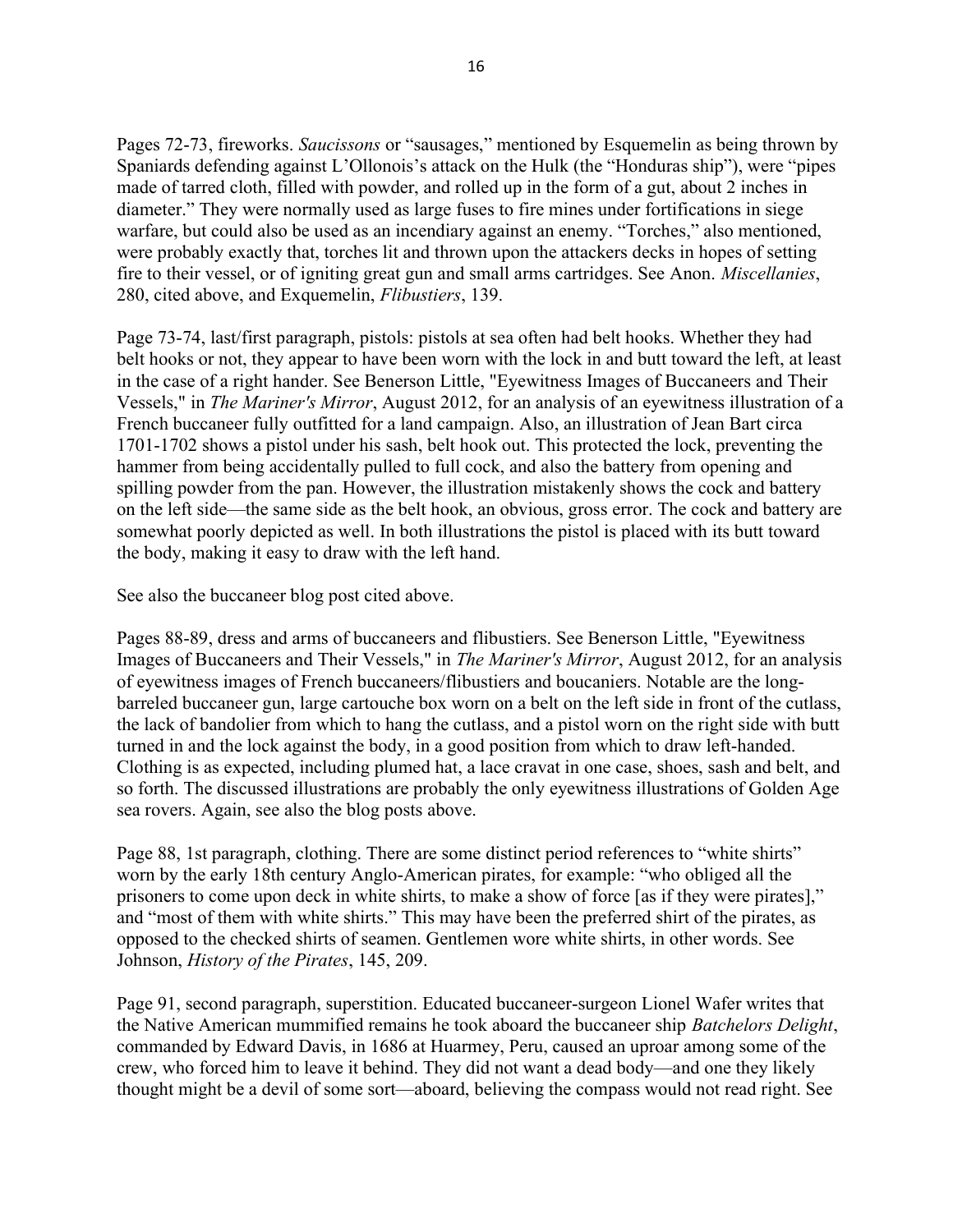Lionel Wafer, A New Voyage & Description of the Isthmus of America, 1699, (reprint, London: Oxford, for the Hakluyt Society, 1934), page 123.

Page 92, gambling. Gambling among buccaneers was apparently restricted to shore and, probably, when at anchor. It appears to have been prohibited at sea while under sail. In general, see the journals of Ringrose, Cox, and Povey.

Page 105, second paragraph, language upon sighting a vessel at sea. Another authentic cry from aloft is the example of "A sail upon our weather quarter! She lays her head to us!" See Francis Povey, The Sea-Gunners Companion (London: Richard Mount, 1702), page 44.

Page 114, buccaneer and filibuster flags. Filibusters in the South Sea under "Francisco Franco," an Hispanicization of a Dutch or French name, at least once flew the skull and bones in 1688. This is the only reference, other than among the Barbary corsairs, of pirates flying this flag in the seventeenth century. The flibusters flew a skull with crossed bones underneath, in white, on a red flag ashore on an attack on Acaponeta, Mexico, and intended it as the flag of no quarter. See "Journal de Bord d'un Flibustier (1686-1693)," edited by Edward Ducéré in the Bulletin of the Société des Sciences et Arts de Bayonne, years/editions 1894 and 1895, and also in manuscript form, digitized, in the French National Library. See also Benerson Little, "The Origin of the Dread Pirate Banner, the Jolly Roger" in *Pirates Magazine* 12 (April 2010), 9-14; Benerson Little, Pirate Hunting, 191; and Benerson Little, first chapter in The Golden Age of Piracy.

Page 114, pirate flags, skull and bones. We can discount theories that the "Jolly Roger" originated from "*joli rouge*," for there are no period references. However, "Roger" was not only a nickname for the devil as well as for a thief-taker (see A New Dictionary of the Canting Crew, 1700) but also for a man's penis as well as for sex. The symbolism is readily apparent, at least to anyone who has sailed or otherwise adventured, in particular to those who have served in the combat arms. See Benerson Little sources noted in the paragraph above.

Page 114, fabric of colors. A reader inquired as to the source of the statement that most ensigns were made of wool: see Wilson, *Flags at Sea*, 85. Typically, ensigns, jacks, and pendants during the period under study were made of a loose, coarse wool fabric called "bewpers" or "bunting." Linen was used in some navies, such as Spain's, whose ensigns were elaborately painted.

Page 121, 2nd paragraph. The Mocha Frigate, a pirate, in 1697 had taken down her galleries, probably to disguise the ship at long range (a ship without galleries would appear to be a smaller one at long distance, small vessels did not have galleries), and also to aid in the use of great guns aft. See Solomon Lloyd and William Reynolds's account of the Mocha Frigate in Pirates of the Eastern Seas, 1618–1723: A Lurid Page of History by Charles Grey, edited by George MacMunn (London: Sampson Low, Marston, & Co., [1933]), pages 139, 146.

Page 124, speed in chase. Duguay-Trouin would have his crew lie down during a chase in order to increase speed. At close ranges this would also provide some protection against enemy fire. (Memoirs, 116.)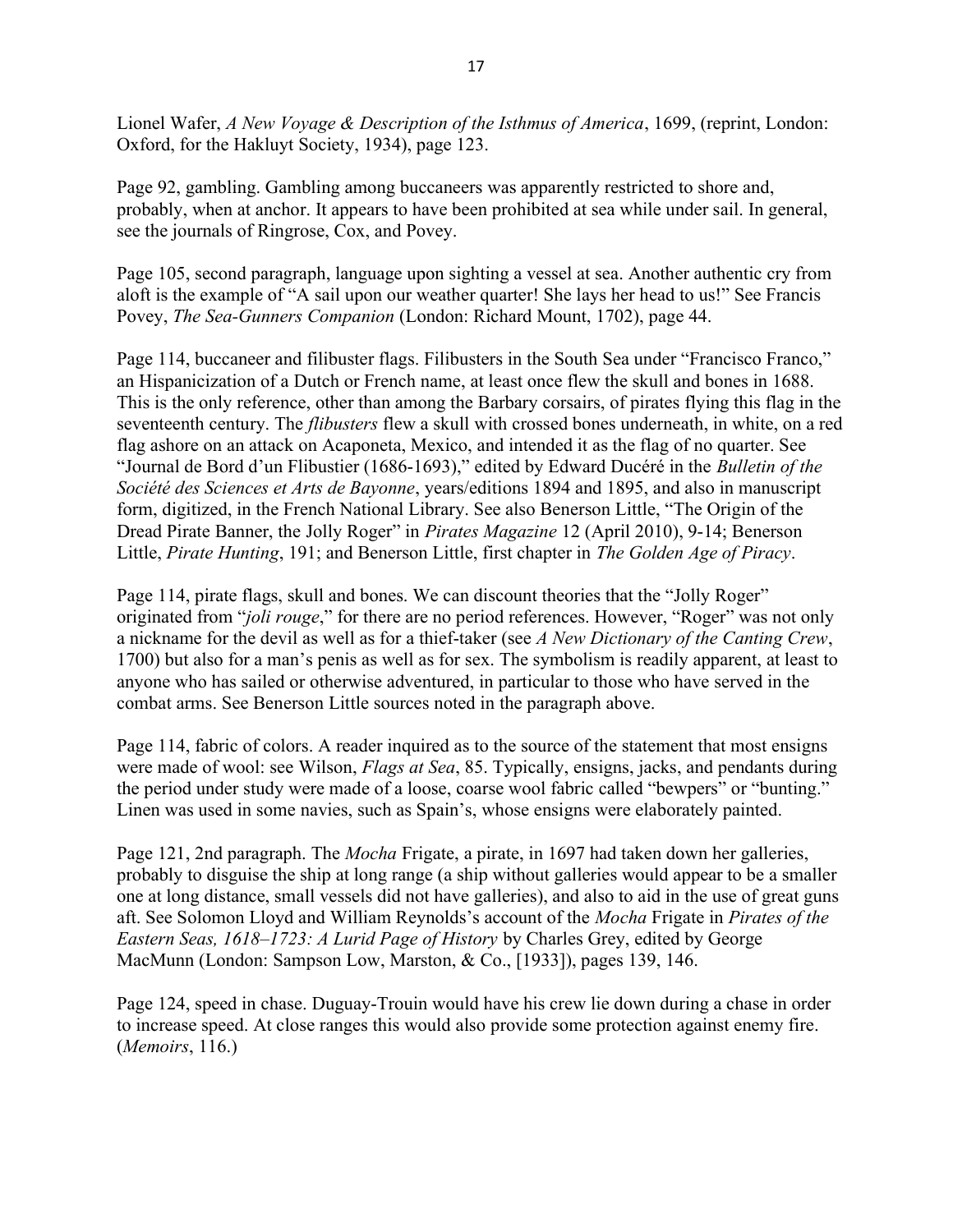Page 126, 4th paragraph, rowing in a chase. At close ranges—"half a ship's length of us," for example—the chase might be able to shoot "all her [the pursuer's] oars to pieces" and escape. See Johnson, History of the Pirates, 89.

Pages 130-131, amain. According to Henry Mainwaring, amain was used as a general term to lower anything, especially with speed. To "strike amain" was to lower topsails. To wave amain was to wave a bright sword as an order to strike amain. The sword was generally waved either from the foretop or from the poop. (Seaman's Dictionary, 81, s.v. "amain.")

Pages 136, 252, the ranges of "musket shot" and "pistol shot." In general, "musket shot" as I determined it was a rough or general range of 600 to 800 feet. However, based on subsequent research, 700 to 800 hundred feet might be a more accurate assessment of "musket shot" range among the English, and 700 to 1000 feet among the French, with the higher end probably "portée de fusil boucanier." Originally I had thought pistol and half-musket to be equivalent, given that I found several instances that seemed to equate them. In fact, the instances appear to have been used together as a rough range. Gaya in his *Traité des Armes* (see below) gives "40 pas [paces]" as pistol portée. A pas geometrique is equal to five French feet, thus pistol shot is roughly 213 feet or 71 yards. However, if a pas commun is used, "pistol shot" is half that, or roughly 35 yards. (See James, sv. "*pas*," below. A *pas commun* is only 2.5 French feet.) One reading of Duguay-Trouin suggests pistol shot might be as close as the range "yardarm to yardarm." (Memoirs, 91.) Assuming a beams of 22 to 28 feet and mainyards of 50 to 60 feet, pistol shot in this case gives a rough measure of 30 feet or less, a fairly accurate estimation of the effective range of a pistol. "Carbine shot" or "caliver shot" would logically lay between pistol and musket shot distances. Research into the question is detailed in the next paragraph.

Research details on firearm ranges used as an indication of distance. Locating specific period documentation of ranges was difficult, and early on I had to rely to some degree on inferences. For example, in 1669 Philip Staynred in A Compendium of Fortification noted that 720 feet was within musket shot. William Hutchinson writing of mid-eighteenth century privateer tactics in A Treatise of Naval Architecture describes half-musket shot or "half a cables length," that is, sixty fathoms (360 feet) in his day according to Falconer's Dictionary of the Marine, 1780, making musket shot range 720 feet if it is equivalent to a half cable. However, there are period references to cables as being of 100 fathoms in the seventeenth century, which would make musket shot roughly 600 feet if it were described as a half cable's length. See for example "E. S.," Britain's Buss (London: Nicholas Bourne, 1615), page 279. A footnote in An Essay of Naval Tactics (3rd ed., John Clerk, 1827) defines pistol shot or half-musket shot as 400 yards, an apparent typo for 400 feet, making musket shot a distance of 800 feet.

Later I found other specific references. Blondel, quoted in Charles James's A New and Enlarged Military Dictionary (2nd ed., 1805), gives 140 toises as the longest range of musket shot (a toise is equal to 6 old French feet or 1.949 meters, roughly 6.4 feet), equal to 895 feet. James also defines *portée de fusil* (range of a musket) as a various distance ranging from 120 to 150 *toises* (767 to 960 feet). The most specific references I eventually located, unfortunately after publication, were Gaya, Traité des Armes (Paris: Sebastien Cramoisy, 1678), which gives 120 toises for a regular musket or fusil, and 140 to 150 for those "renforcé"; St. Remy, Memoires d'Artillerie (1697), 120 to 150 toises; and A Military Dictionary published in 1778 in London for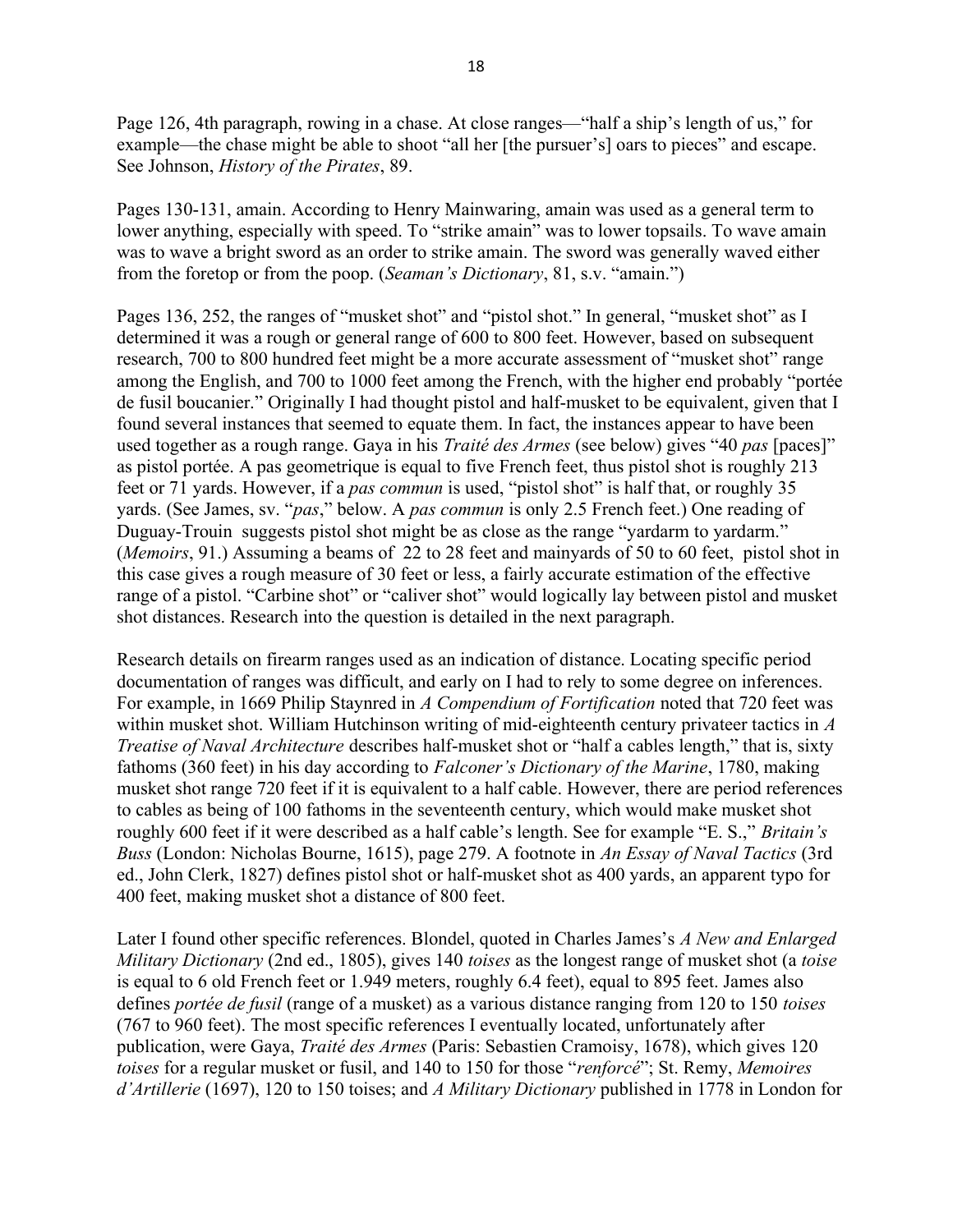G. Robinson, in which musket shot is defined as "about 120 fathom (720 feet, 240 yards) and almost all the military architecture is regulated by this rule." Major Frances J. Day, describing ranges of past centuries, concluded in 1887 that musket shot was approximately 250 yards, pistol shot 120 to 150 yards, half-musket 150 to 200 yards, and half-pistol 60 to 80 yards. However, I am not sure how well these estimates apply to the late 17th and early 18th centuries. See Frances J. Day, Professional Papers of the Corps of Royal Engineers, vol. 13 (Chatham: W. & J. Mackay & Co., 1888). This being noted, I prefer the period sources.

Page 136, great guns. Note that mariners referred to cannon as "great guns" or simply "guns."

Page 136, great guns. The flibusters who entered the South Sea and raided from 1686 to 1693 under "Franciso Franco," who may have been François Massertie, carried spare great guns in the hold specifically for the purpose of outfitting prizes. See "Journal de Bord d'un Flibustier (1686- 1693)," edited by Edward Ducéré in the Bulletin of the Société des Sciences et Arts de Bayonne, years 1894 and 1895. The original manuscript has been digitized and is available online via the French National Library.

Page 136, great guns aboard ship. In general, guns of the same caliber and similar weight and dimensions appear not only have been placed opposite one another larboard and starboard, but grouped similarly in the same area of the vessel. For example, CSP 1679 no. 948 describes four 6.5' sakers of 10 cwt placed in the forecastle, four 6' sakers of 8 cwt placed in the steerage, four 7.5' sakers of 16 cwt placed in the gunroom, and 2 falcons of 2.5 cwt placed on the quarterdeck.

Page 137, chain shot. The French and Spanish appear to have made far greater use of chain shot than the navies and privateers of other nations, but England appears to have abandoned its use by the late  $17<sup>th</sup>$  century. A French fifth rate of 30 guns in the 1670s carried 100 chain shot, as compared to a total of 1500 round shot. They also carried 200 double-head. The English, according to Francis Povey circa 1700, considered chain shot less effective than double-head and iron bars ("much better service") and so abandoned its use. Boteler's *Dialogues* (first half  $17<sup>th</sup>$ century) doesn't mention chain shot, nor does Seller's Sea Gunner in 1691, the latter listing only round, double-head, and cut iron bars (langrage/canister could be easily made up). According to William Shelvocke of privateer, shipwreck, and albatross fame, and also translator of The Great Art of Artillery by Kazimierz Siemienowicz (1729), chain shot was loaded into a cylindrical wooden box, of the appropriate gun's caliber, for firing.

Page 137, grapeshot. As a term, grapeshot does not seem to have appeared in common use in English until the early eighteenth century. Povey in his Sea-Gunners Companion (London: Richard Mount, 1702) does not describe it by name, and Park in his Defensive War By Sea (London: Richard Mount and Thomas Page, 1704) does not mention it at all. Charles Johnson in his pirate history mentions it in 1724 (page 272), and a letter written by Capt. Solgard of the Greyhound and printed in The New-England Courant, June 10, 1723, mentions it in relation to the capture of the pirate Charles Harris. Povey on pages 15 and 41-42 does describe "small Ironshot of a pound weight" fired in quantities of 20 or 30, which is doubtless grapeshot. Twenty or more may be fired out of a demi-cannon (a 32 pounder), and fewer by proportion in smaller guns. He does not describe how it was loaded. In the early 18th century, grapeshot apparently consisted of either lead shot (probably very large musket balls) or iron shot placed in a canvas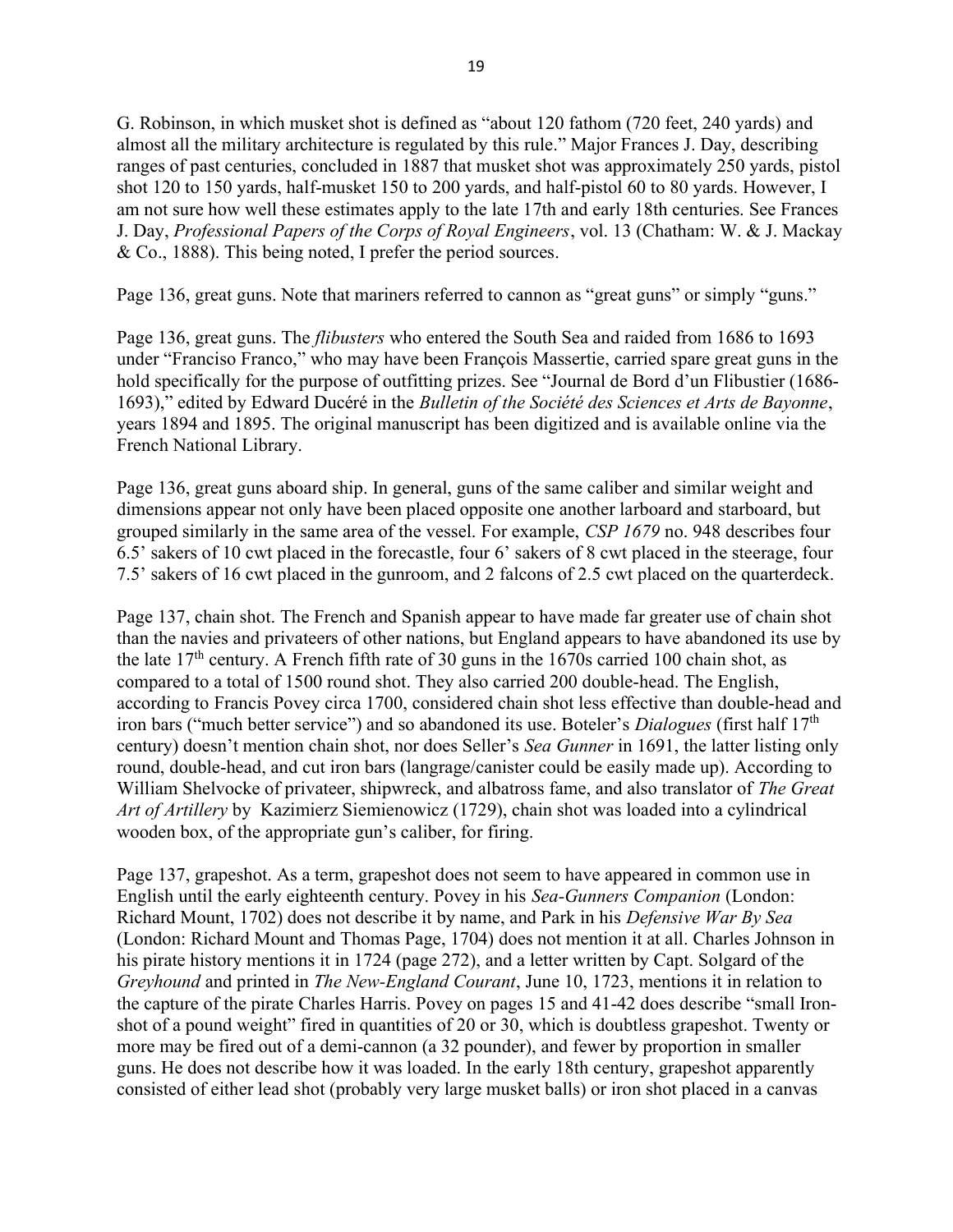bag and wrapped with a pattern of marline to make it cylindrical and better fit the barrel, as opposed to shot simply stuffed in a canvas bag, then stuffed into the barrel. It does not appear to have been supported by a spindle or wooden base, as was later the case. Burrel may have been similarly wrapped, and thus have been the term for what amounted to late 17th century grapeshot. However, Povey (page 15) describes "Bur-Shot" as made of the iron sprues cut from roundshot when they were taken from the mold. He describes what is clearly grapeshot as "small Iron-shot of a pound weight."

That said, the shot itself is described by Jean Thevenot, in his description of a voyage to the Levant in 1658. He notes that an English ship used "grappes de raisin" in their "scopa coperta," the latter of which was a term used in the Levant for small cannon thrust through ports in the poop, quarterdeck, steerage, or forecastle bulkheads and used to sweep the decks of boarders. Such guns were used in this manner by all nationalities. *Scopa coperta* translates as "covered brooms," almost certainly because they were intended to "sweep" the decks. In practice, a small bell was rung just before firing in order that defenders on the opposite end of the ship could take cover, although it appears that the enemy quickly learned to also take cover when the bell rang. Thevenot describes *grappes de raisin* as clusters or packets of small lead bullets split in the middle which nonetheless stick together. See Thevenot, The Travels Of Monsieur De Thevenot Into The Levant, vol. 1 (London: H. Clark et al, 1687), page 268, and Thevenot, Relation d'un Voyage Fait au Levant (Paris: Thomas Jolly, 1665), page 532.

Saint-Remy in his Mémoires d'artillerie (1707, page 143) describes "cartouches à grappes de raisin" as those "qui sont des balles de plomb jointes avec de la poix, enfermées d'une toile claire, et disposées sur une petite planche en forme piramidale, autour d'un piquet de bois qui s'éleve du milieu de la planche, sont d'une grande utilité dans un combat ou dans une bataille," which translates as "grape raisin cartridges" "which are lead balls attached with pitch, enclosed in a light canvas, and arranged on a small plank pyramidal in form around a wooden stake that rises from the middle of the board are very useful in a fight or a battle."

George Shelvocke, the privateer captain shipwrecked on Juan Fernandez Island in 1720, whose crew more or less mutinied, whose shareholders later accused him of piracy, and whose captain of marines shot an albatross during the voyage, leading to the albatross in The Rime of the Ancient Mariner, defines grape shot in his translation of Kazimierz Siemienowicz's The Great Art of Artillery (London: J. Tonson, 1729), page 306, as "in the Form of a Bunch of Grapes: The ordering of this is very easy. In Letter F you have a Wooden Tompion with a perpendicular Rod stuck into the Center of it. The Bottom of the Bag must be sewed up pretty strongly, and then filled with Leaden Bullets of 2, 3, or 4 Ounces. You must then fasten your Bag at Top, and pass Marline over all the Interstices of the Balls; in such Form that the Circumvolutions of it crossing one another, it may look like a Net, This done; dip the whole into Pitch."

Page 137, canister and other small shot. Shelvocke makes it clear that these various forms of small shot—"Case Shot, Cartouch Shot, Partridge Shot and Grape Shot"—are known collectively as hail shot or pyrotechnic hail: "[O]ur Artificial Hail being mostly of coarse Gravel, River Pebbles, or any Stones of the bigness of a Pigeon's Egg, and sometimes of Leaden Balls or Slugs, or little Bits of Iron, and all such like Things." And, "This Shot or Hail (as we have called it)…"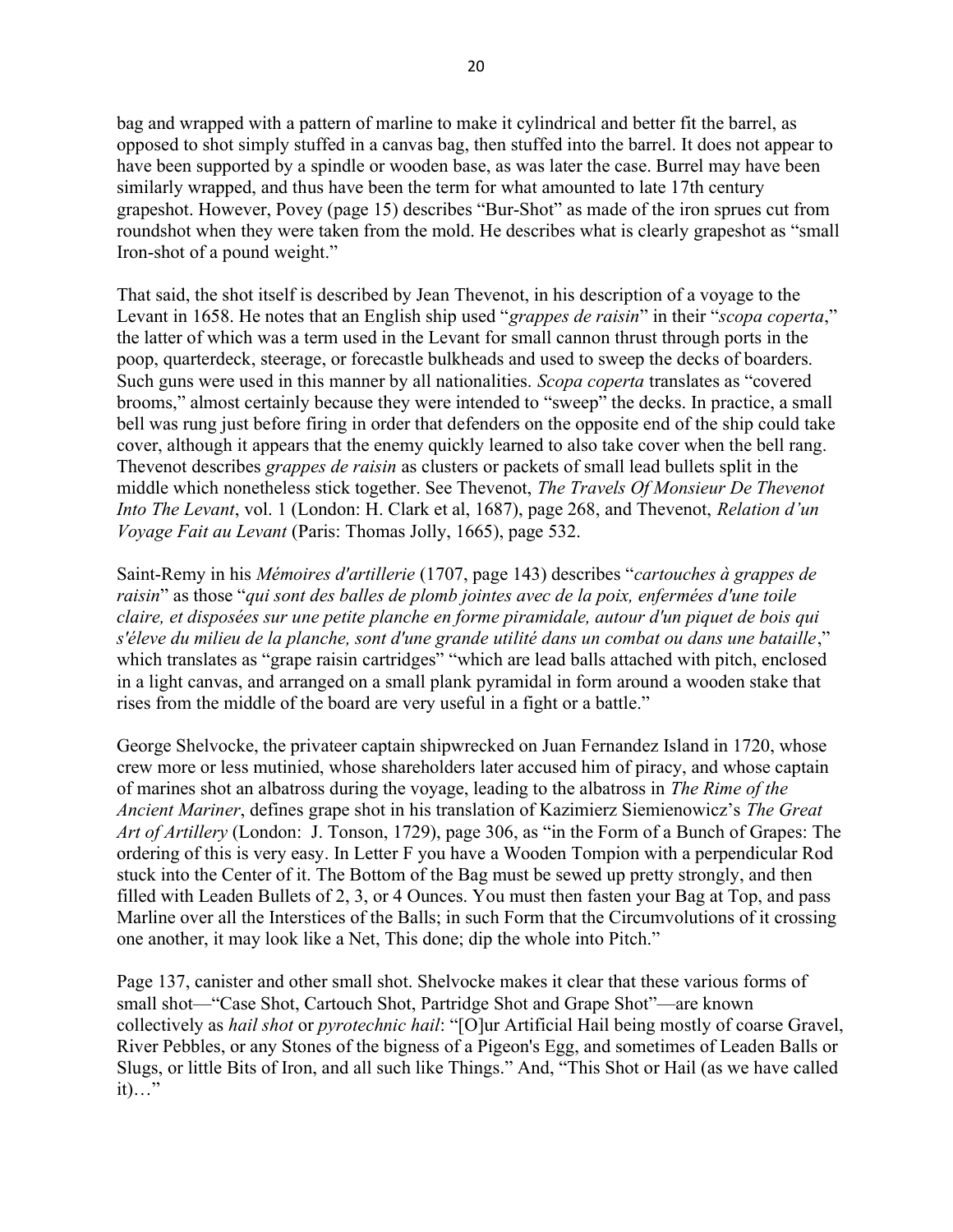He notes their several forms. Some is contained in wooden cases or cartouches, or brass or iron boxes, with pitch poured in among the "interstices" to keep the shot together. Some gunners simply ram a wooden tompion on top of the powder charge, pour shot to the length of a round shot, then put a wad on top. Another form is that of a canvas bag filled with shot. Grape shot is considered a form of this bagged shot. Another form consists of bore-sized balls made of shot held together with a mixture of pitch, wax, turpentine, and other ingredients. See Shelvocke, page 306, above.

Povey describes "Tin-Case" shot, which he defines as a tin case (a can) plugged with wood at each end and filled with musket and pistol shot, and fired from guns ranging in size from eighteen pounders to sakers (5.25 pound shot). See Povey, 15-16, 42. This form of shot was used to clear decks. As many as two could be fired simultaneously from a gun, at a range of no more than sixty yards single or double shot.

Page 137, range of canister and other small shot such as burrel. Povey, page 42 (see above), recommends not firing case shot beyond sixty yards, given the dispersion pattern. This confirms tests I helped conduct in Denmark, in which a paterero's dispersion pattern at 60 yards was six feet. The Essai sur l'usage de l'artillerie, dans la guerre de Campagne (Amsterdam: Arkstée & Merkus, 1771), page 37, gives the average range of "grappes de raisin" as 200 toises (roughly 213 yards) and of "balles roulants" (swan shot, or shot of three or four to the caliber of a musket ball) as 60 toises (roughly 139 yards). See the Revue militaire belge, vol. 3 (Liége: Félix Oudart, 1843) for the definition of balles roulants.

Page 137, other small shot used in great guns. The *Mocha* Frigate fired shot of tin and pewter (probably from captured cargoes), as well as shards from broken bottles and teapots, plus chain, stones, and so forth, doubtless because they lacked proper small shot. See the firsthand account in Pirates of the Eastern Seas, 1618–1723: A Lurid Page of History by Charles Grey, edited by George MacMunn (London: Sampson Low, Marston, & Co., [1933]), page 142.

Page 137, round shot and partridge combined. Duguay-Trouin recommended double round with partridge at pistol shot range (or yardarm to yardarm, which may or may not have been pistol shot). (Memoirs, 100.)

Page 137, round shot combined with double-head. Povey strongly recommended against this combination because the combined shot was too "weighty" for the gun, and might break it, not to mention do little execution. (Povey, Sea-Gunners, 40.) However, this was apparently common practice: the Bauden Frigate, a merchantman, used it in a fight in 1686 against pirates. (Salvey's account of the fight, published in *The Indian Antiquary*, 1919.) Similarly, the HMS *Phoenix* loaded this way when fighting a Sangarian pirate in 1685. (Log of the HMS *Phoenix* in *The* Indian Antiquary, 1919.)

Page 137, other shot. Povey strongly recommended the use of "double head hammer'd shot" (wrought iron double head) for use against masts, beans, knees, &c. In other words, fire at the hull or mast with it. He notes that it could break iron bolts. He did not recommend the use of cast double head (the most common sort of double head) against the hull, noting that it would simply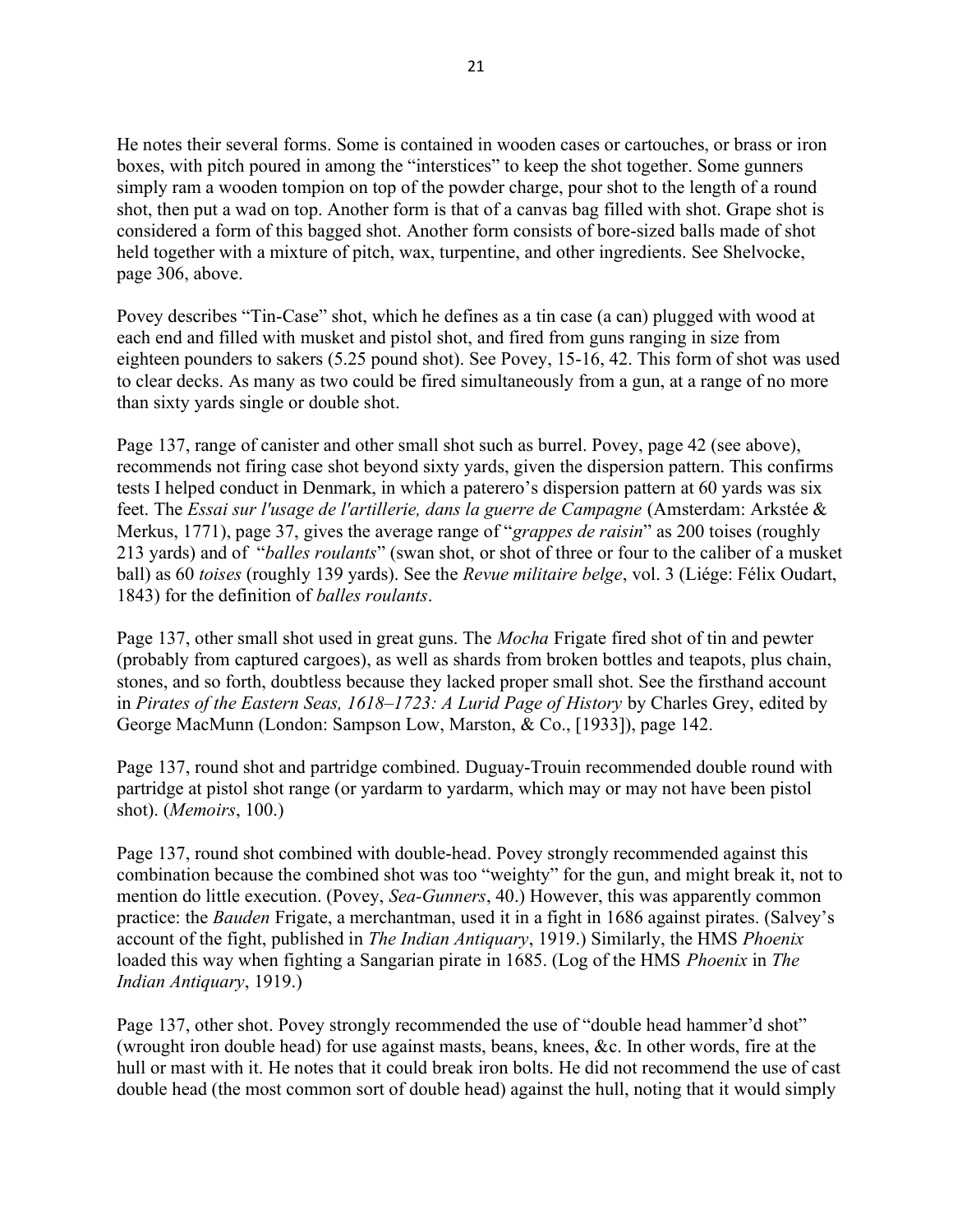break. It was to be used against sails and rigging. (Povey, Sea-Gunners, 14-15.) The Whydah exhibit has an example of double head hammer'd shot, but describe it as "pestle" shot, a term the exhibit management may have made up: I've not seen the term anywhere else.

Page 137, round shot combined with bar shot. Again, this was a common combination: "his lower tier with round shot and bar shot...," for example. (Richard Gibson describing the fight between the Sapphire and a French privateer (1660s?)).

Page 141, quarter bill: in A Faithful Narrative of the Capture of the Ship Derby by Philoleutherus" (London: S. Osborne, 1738), page 21, the vessel's captain posts quarter bills over the guns (lists of names and duties for each gun), and "Rewards and Close-quarters &c. at the Mizen-mast."

Page 141, phrases and orders to clear for engaging: Mainwaring in his Seaman's Dictionary s.v. "arm" (page 91) notes "make ready the ship" as an expression or order to prepare the ship for action. "A clear ship, all officers to their posts," is the command as described by Povey (Sea-Gunners, 44). Lloyd and Reynolds note ordering "our people to their respective stations for action." (Letter from Solomon Lloyd and William Reynolds regarding the fight between the Dorrill and the Mocha, 1697, in The Indian Antiquary, 1920.)

Page 141, signals and orders to make a clear ship. Carli in *Voyage to Congo* (582) notes the use of drums by an English man-of-war as the signal to prepare for action.

Pages 141 to 145, making a ship clear for engaging. Villehuet, writing in the mid-18th century, provides other details. Woven plattings or mats should be nailed between the gunports to help prevent splinters from striking the gun crews. This should be done at the beginning of a cruise and appears to be primarily a French practice. Spare sails should be on hand below, made up and ready to be sent aloft as necessary. Spare stoppers, blocks, tarred marline, and other cordage and rigging should be on hand on deck. Booms should be laid out for defending against fireships or boarding. Sails not intended for use during the action could be secured with rope yarns instead of gaskets, so that they could be set quickly. See also below, 182-83. Water for fighting fires must be available, as well as to wet the sails if the breeze is light, and two pumps should be available as well. The master should have all he needs at hand to navigate and keep track of the vessel's course while engaged. Hatchets or boarding axes should be distributed throughout, and also hung from each mast. Water should be available to quench the crew's thirst, and should be carried to each gun and other quarters so that the men do not have to leave their stations. See Villehuet, Le Manoeuvrier, pages 221-27.

Similarly, in A Faithful Narrative of the Capture of the Ship Derby by "Philoleutherus" (London: S. Osborne, 1738), pages 20-23, the ship is made ready with powder chests on the quarterdeck, poop, and forecastle; puncheon, hogshead, and barrel in the maintop, foretop, and mizzentop, respectively, for fighting fires; chests of grenades in the tops; small arms in readiness; shotlockers and shot in their proper stations; plugs for shot holes; the two lower yards slung with chain; and eventually the transom in the great cabin and balcony in the roundhouse cut away for traversing the stern chase.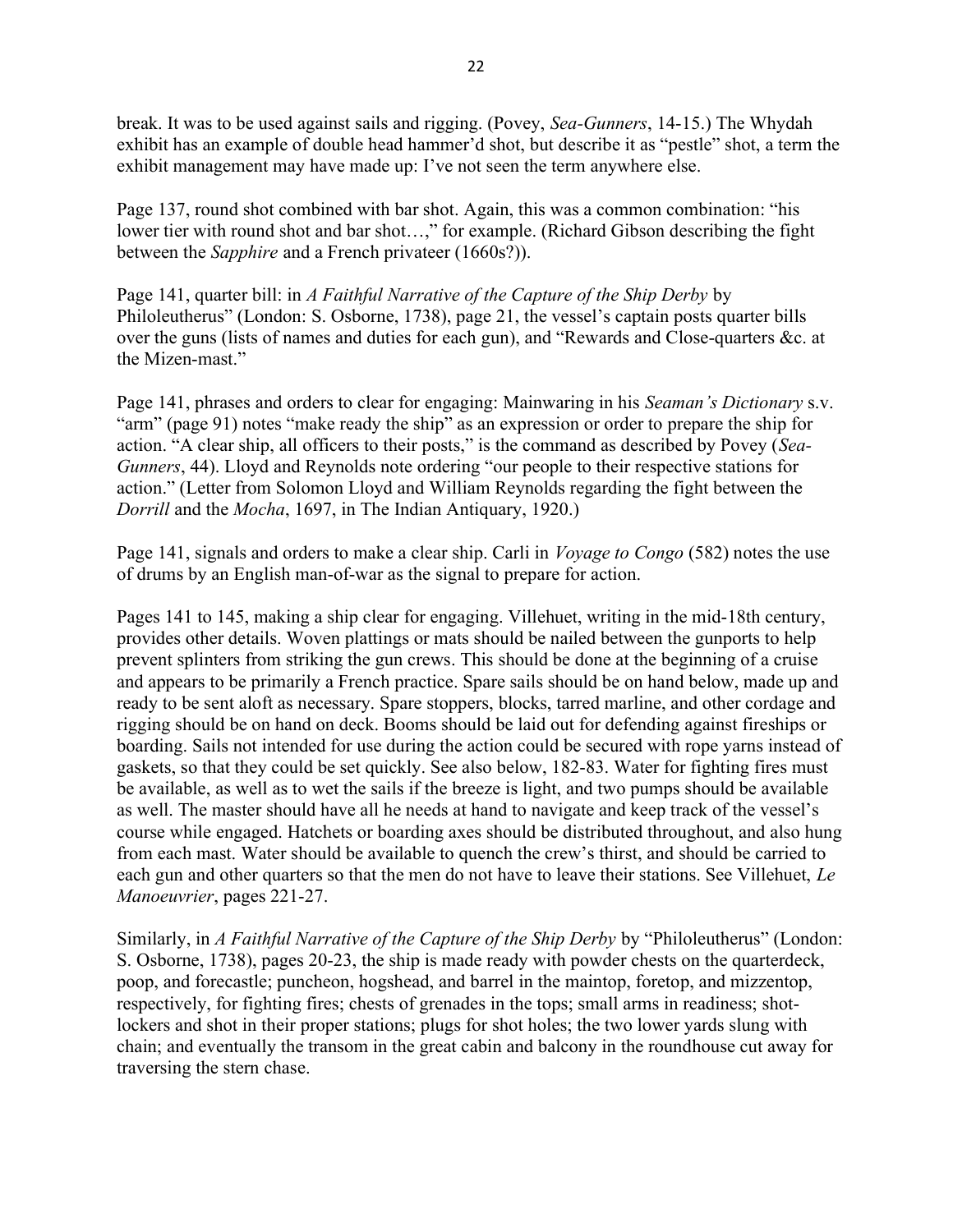Page 141, 1st paragraph, chambers for chamber-loaded swivel guns. Chambers were not, as I stated, loaded with powder and shot, but only with powder and a tompion or wooden cylinder if the powder load did not fill the chamber entirely. The shot, whether round shot or a form of case shot, was pushed into the barrel, then the chamber was loaded into the swivel gun. Breechloading swivels were considered more dangerous than their muzzle-loading counterparts, given that gases tended to blow back from the breech into the gunner's face; Sir Henry Mainwaring, the early 17th century pirate, notes in his dictionary that he has seen many men hurt with them, and that they are dangerous to the eyes, which probably made them less accurate if the gunner turned away to shield his eyes.

In test shots, at sixty yards a wrought iron breech-loading swivel gun with a three inch bore shot a pattern six feet in diameter, of scrap metal bits roughly one half to three quarters of an inch square. This validates Povey's admonition against firing guns loaded with case shot beyond 60 yards. See Povey, The Sea-Gunners Companion (London: Richard Mount, 1702), page 42. By projection, the pattern would be an estimated diameter of ten feet at 100 yards. My thanks to Jens Christiansen of the Middlealdercentret (Medieval Center) in Nykøbing, Denmark, for demonstrating the loading and firing with shot of a hand-forged iron swivel gun. This and other information on swivel guns is noted in *The Buccaneer's Realm*, pages 266-267. See also Mallet, Les travaux de Mars (Paris, 1691), vol 3:133, 154-155 in which the loading of a breech-loading swivel gun is illustrated, and "Page 251" below.

Page 141, swivel guns: Thevenot refers to patereroes (Fr. *pierriers*, Sp. *pedreros*) as *petreras*. See Thevenot, The Travels Of Monsieur De Thevenot Into The Levant, vol. 1 (London: H. Clark et al, 1687), pages 223, 283-85.

Page 141, swivel guns: the organ. In the early 18th century, the organ—a series of musket barrels laid flat together, in other words a sheaf of musket barrels made to fire together, and more accurately than a common swivel. usually in a wooden rack, was occasionally seen shipboard. See Council Minutes, July 22, 1718, in *Minutes of the Provincial Council of Pennsylvania*, Vol. 3, (Harrisburg, PA: Theophilus Fenn for the State of Pennsylvania, 1840) for a description of a pirate sloop with organ barrels, if not an organ itself.

Pages 141 to 145, making a ship clear for engaging. Covel's diary (1679) notes that seamen's "chests and lumber [anything cluttering the decks]" were stowed in the ship's boat or by the main chains "or elsewhere" out of the way in time of action. See Covel's diary in Early Voyages and Travels in the Levant, edited by J. Theodore Bent (London: Hackluyt Society, 1893), 129. Aboard the English ship upon which Thevenot sailed in 1658, seaman's chests &c. were stowed on the poop deck. This actually assisted the defense of the ship: boarders distracted themselves with looting, and were shot from closed quarters. The chests also made it difficult for the boarders to hack their way through the deck. See Thevenot, *The Travels Of Monsieur De* Thevenot Into The Levant, vol. 1 (London: H. Clark et al, 1687), page 282.

Pages 141 to 145, making a ship clear for engaging. In general, see Park, Defensive War by Sea, 129-133.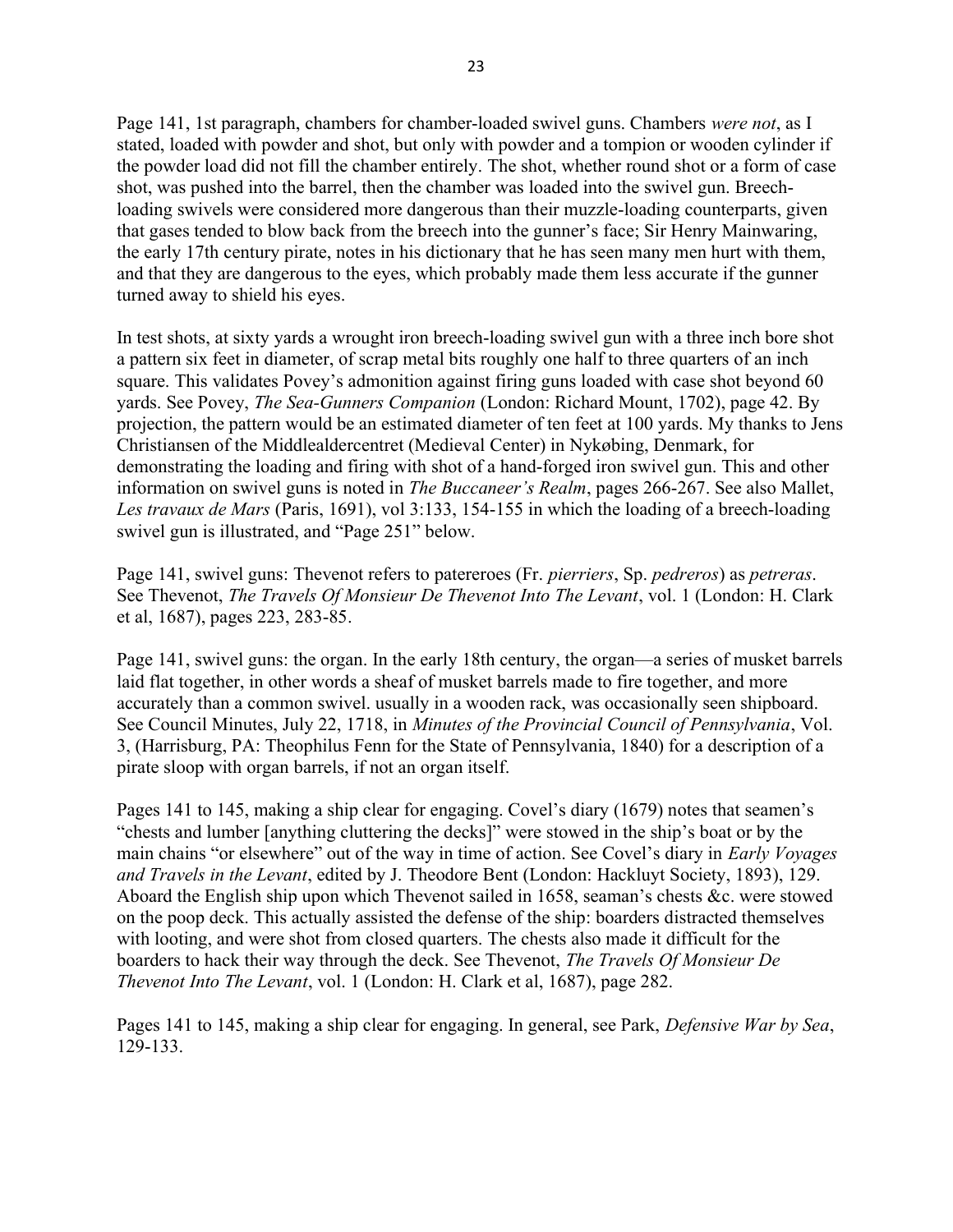Page 142, making a clear ship for engaging: wads. Wads were often placed in nets called "wadnets," hung up on the bulkhead between the guns or in general hung "fore and aft." Wads were also placed in garlands and probably in shot lockers, if used on deck. Regarding wad-nets, see Park, Defensive War by Sea, 63, and "A True Account of a Fight Between Captain John Leech...And a French Privateer" (London: Sam Crouch, 1690). Regarding the placement of wads (Fr. étoupes) in garlands (Fr. parquets) among the shot (Fr. boulets), see L'Ecole de Mars, vol. 2 (Paris: Simart, 1725), 527.

Page 142, 2nd paragraph, making a ship clear for engaging. "Seaman's bedding" (hammocks and blankets) was noted in 1686 as being used by a merchant crew to fortify the quarterdeck in action. This was common in the 18th century, but references to this practice in the 17th century are few. See Edmond Wright, "A True & Exact account of an Engagement maintained by the Ship Caesar, Capt. Edmd. Wright Comandr. Against Five Shipps (being Pyrates) in sight of ye Isleand St. Iago on Sunday, The Last Day of Octobr 1686," reprinted in Medals and Decorations of the British Army and Navy by John Mayo Horsley (Westminster: Archibald Constable and Co., 1897), page 63. The account of the action in The London Gazette (no. 2251, 16 June 1687) on account of its relative brevity does not discuss clearing for engagement.

Various Van de Velde drawings of Dutch warships show what appears to be lengths of old cable laid over the gun'l at various parts, the quarterdeck in particular, almost certainly to provide additional protection. In general, see the many seventeenth century drawings of Dutch men-ofwar in the National Maritime Museum, Greenwich.

Page 142, 3rd paragraph, cartridges and budge barrels. Great gun cartridges were often carried individually in "latten" (brass) cases or more commonly,. (Mainwaring, The Seaman's Dictionary, s.v. "cartridge," "budge barrel," and Mountaine, Boteler's Dialogues, 202.) Ideally, only as many cartridges as were needed at the moment were carried on deck in order to prevent accidental discharge, explosion, and likely consequent fire which might race across the deck. According to Povey in his Sea-Gunners Companion (London: Richard Mount, 1702), page 30, cartridge containers were "cases of wood." Cartridges were carried in these cases to the deck, then removed and placed in budge barrels according to Povey. This is not likely the case all of the time: cartridge cases were probably often set next to the gun, although this would prevent the cartridge cases from being refilled until the cartridge inside was loaded. Mainwaring appears to suggest that cartridge cases were kept next to the guns until the cartridges were used. Covil notes that "rounds of powder and ball" were provided next to "each" gun. See Covel's diary in *Early* Voyages and Travels in the Levant, edited by J. Theodore Bent (London: Hackluyt Society, 1893), 129.

Page 142, 3rd paragraph, garland (Fr. parquet, Dutch kogel-bak). See Nicolas Aubin's Dictionnaire de marine contenant les termes de la navigation… (Amsterdam: Pierre Brunel, 1702), s.v. "*parquets*" for a description of rope or cable garlands used to hold shot during battle. See *Skeps Byggerij* by Åke Rålamb (Stockholm: 1695), and the *Albúm* of the Marquis de la Victoria for period illustrations of rope garlands. See below re: shot lockers and their association with garlands. Both shot lockers and rope garlands were used aboard some vessels, while others kept shot below until there was a fight, and then brought it up and placed it in rope garlands. Shot was carried from below in baskets. Period texts are often of little use in this matter, for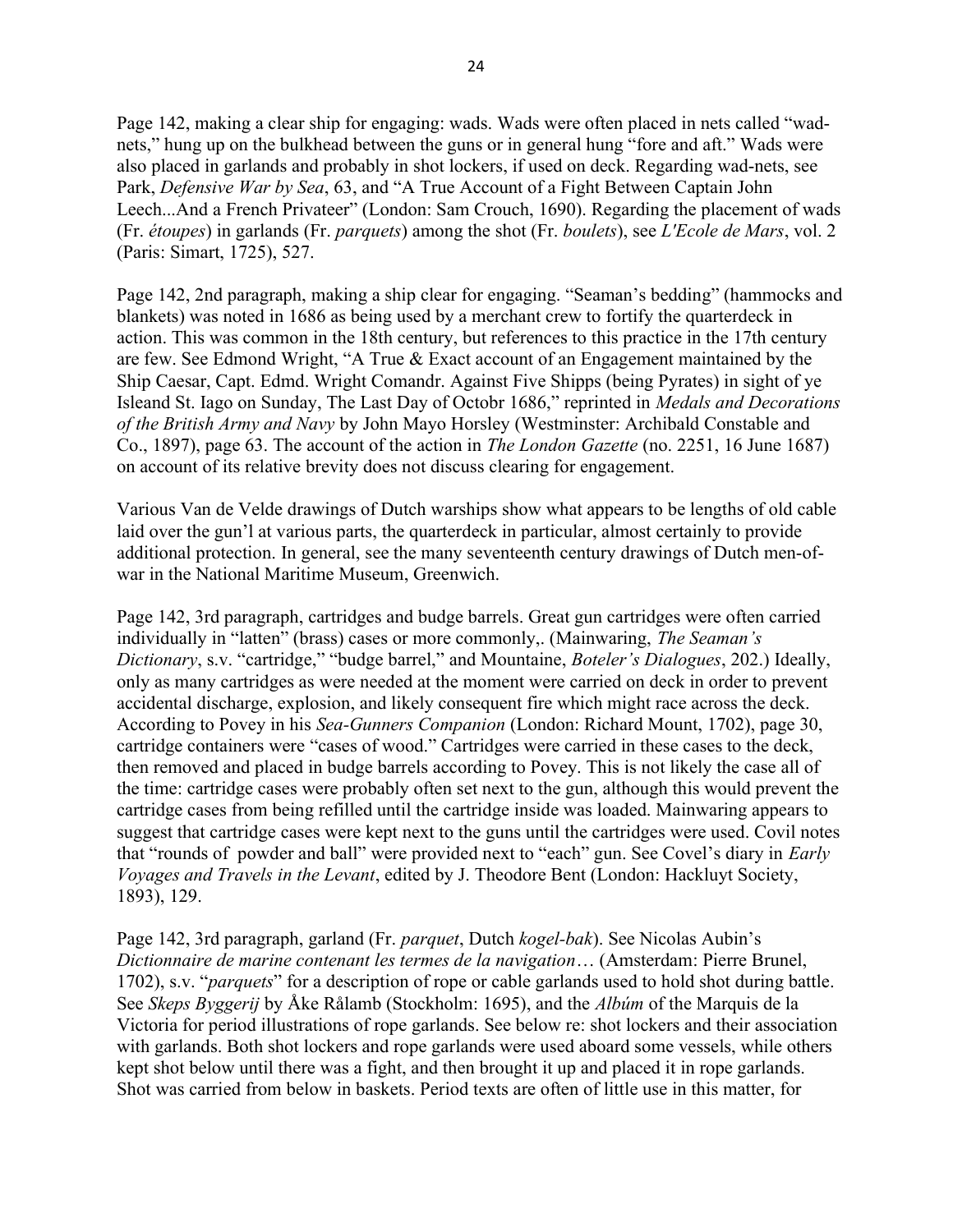often, no matter how detailed they otherwise are, they fail to mention shot stowage during battle. Whether to garlands during battle or lockers prior, baskets were used, according to Sturmy and others, to carry shot to the guns. See Sturmy, *The Mariner's Magazine* (London: E. Cotes et al, 1669), 45.

Page 142, 3rd paragraph, shot lockers. Shot lockers were located not only in the hold, typically near the ship's center for stability, but also, at least through much of the 16th and 17th centuries, and probably well into the 18th, at various places on the gun decks as well, typically between the guns. Spanish orders from 1597, signed by Don Martin de Padilla, Admiral of Spain, require lockers between each gun; Sir William Monson in the same volume notes them as necessary between each gun on English ships of the early 17th century; and Henry Mainwaring in 1644 likewise notes them between each gun. Mainwaring goes further and describes their use as being for what today we would call "ready service"—but the shot were not to be kept there during battle, but only until ready for battle. During the clearing of a ship for engagement, the shot were transferred to rope garlands; the lockers were not used during a fight except perhaps for wads. This was to lesson the possibility of injury should an enemy shot strike a locker.

Probably these smaller lockers were also referred to as "garlands" per Wm. Dampier's quote used in the text. A highly detailed period model of a Dutch two decker built circa 1660 to 1670, unfortunately destroyed during WWII, shows small lockers without lids built into the ship's sides between each pair of guns on a side, and sometimes between all guns, as does a circa 1700 crosssection illustration of a Dutch man-of-war. Although some researchers suggest these may have been used primarily for wads and lighter items, the model shows various round and double head shot in them, and the existence of the lockers would correlate well with Monson, Padilla, Mainwaring, and Dampier who note shot lockers around the ship. This said, they would be a good place to hold wads, tompions, &c. during battle after shot has been removed. Various late seventeenth and early eighteenth century Dutch drawings of man-of-war cross-sections also show these lockers between the guns. See Monson, Naval Tracts (London: A. & F. Churchill, 1703), 353, 356; Mainwaring, Life and Works of, ([London]: Navy Records Society, 1920), vol. 2:181; and Heinrich Winter, Der Hollandische Zweidecker Von 1660-1670 (reprint, Bielefeld, Germany: Verlag Delius, 1985). Dampier citation info is in SRP.

At some point, the use of half-round hollows in timbers began to replace rope garlands and shot lockers in both merchantmen and men-of-war, probably in the very early eighteenth century. Eventually these shot timbers were laid fore and aft, but at least some were laid perpendicular to the ship's sides in the early years of their use, as shown in the model of the 36 gun Dutch merchantman Stathuys van Dort, dated 1723 (auctioned by Sotheby's in 2017). Each timber holds five round shot. Whether shot were routinely kept in these timber garlands, or were placed there only prior to action, is unknown.

Page 143, fighting sail. The foresail, when not set, was often left in brails, ready to be quickly set. Although this may in part have to provide extra speed when necessary, it was probably just as much to ensure that the ship could still steer if the foretopsail or foretopmast were shot away. There are numerous instances in eyewitness accounts of sea actions of ships losing steerage when the foremast or foresails, or even a fore sheet, were shot away.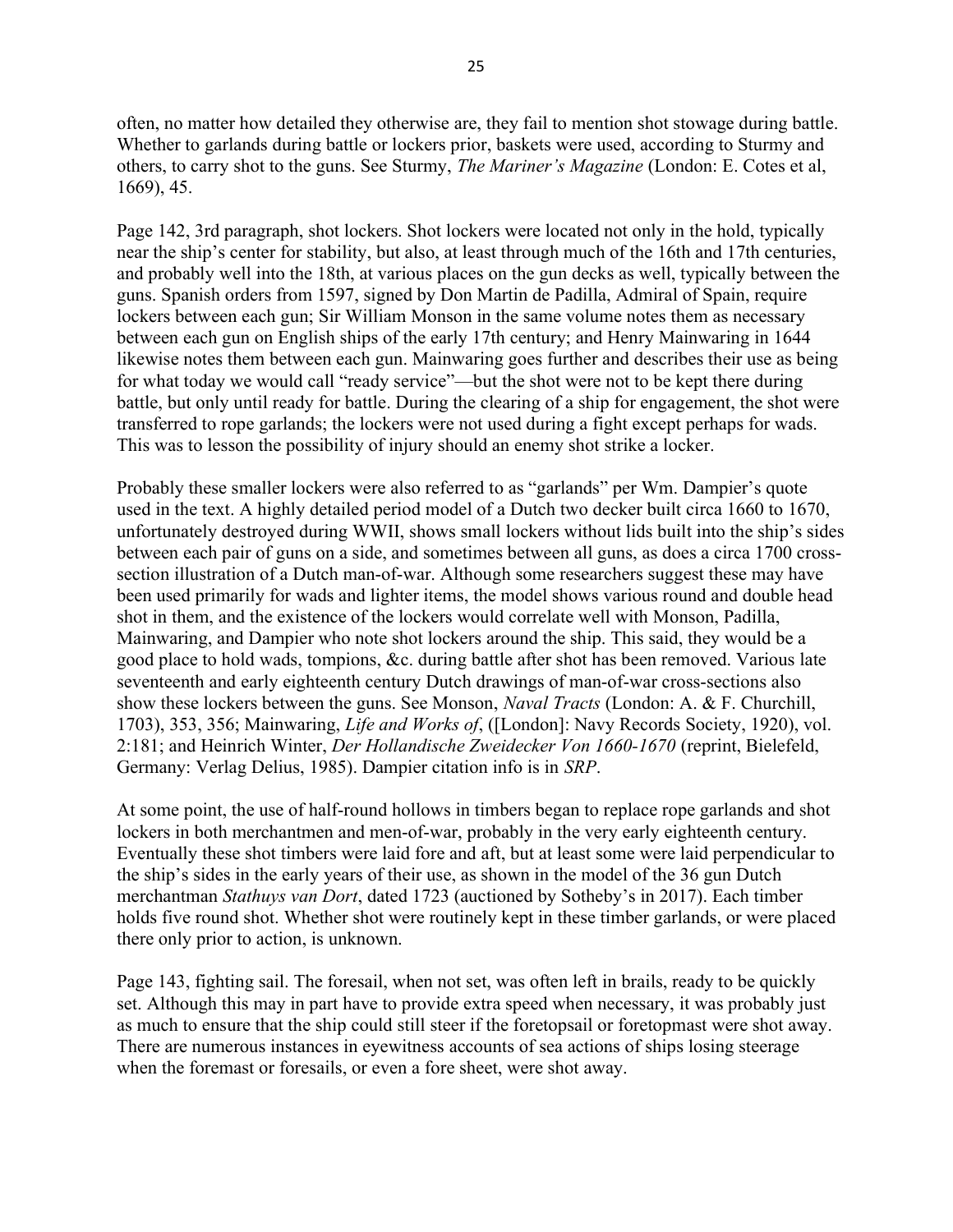Page 144, quarter bill. Robert Park provides a quarter bill for a small crew, including an officer in each quarter "to encourage the Men," the master (captain) in the roundhouse with a few hands (3 if a crew of 14, 2 if only 12, and notes that if smaller the master may have to help serve the guns), the gunner in the steerage, the mate at the forecastle to among other duties manage the fore braces, a boy in each quarter to carry powder, the carpenter to look after the gunports and look for shot holes, and two men to a gun on each side (that is, four men to a gun on a single side). See Robert Park's *Defensive War by Sea* (London: 1704), page130.

Page 144, gun crews and quarter bills. Guns up to sakers (commonly guns of slightly more than five pound shot, although some six pounders are categorized as such) and six pounders were often managed with four men per gun, although a crew of six was probably preferred if the vessel's crew were large enough. In the late 17th century the English Navy provided for two men per each 3 pounder, three men per each minion (sometimes only two), saker, and demi-culverin (9 pound shot), and four per each 12 pounder and culverin (18 pound shot). In other words, a 3 pounder would have a crew of four, a saker a crew of six, and a 12 pounder or culverin a crew of eight when fighting only one side. The late 17th century sixth rate Lark of 18 guns (16 sakers, 2 minions), roughly the size of a typical three-masted pirate or privateer of the period, had a crew of eighty-five. In battle, fifty-two would serve the guns (forty-eight for the sakers, four for the minions), four boys would carry powder, two men would fill and pass powder, the surgeon and two assistants would be in the hold, the carpenter (no mates) would be prepared to stop holes and make repairs as necessary, eleven men would be tasked for "small shot" (muskets and swivels), and a dozen would sail the ship, including the captain, master, and other officers. See J. R. Tanner, ed., A Descriptive Catalogue of The Naval Manuscripts in the Pepysian Library at Magdalene College, Cambridge (London: Navy Records Society, 1903), vol. 1:239, and Hutchinson, Treatise on Naval Architecture, 224-26.

Page 145, flame from the vent extinguishing a match. What the flame and gases from the vent do is blow the match apart, into separate strands in other words, in which case the match must be cut and re-lighted. Sturmy notes that the flame from the vent can knock both the coal (lighted end of the math) and the linstock itself out of the gunner's hand. Thus were guns fired from the base ring during this period, not from the vent. See Samuel Sturmy, The Mariner's Magazine (London: E. Cotes et al, 1669), 68. The determination of what the vent flame does to a match came during a discussion a few years ago with St. Augustine re-enactor and gunner Chad Light.

Page 145-147, linstocks. Linstocks were used to fire great guns (touched to crushed powder next to the vent, that is, at the base ring, not to the vent itself) and probably to fire swivels although a simple match would suffice in this case. In general we assume one linstock per gun, with a few spares, although Povey in his Sea-Gunners Companion (1702) lists only four for a 28 gun sixth rate. Clearly this must be an error as it is inconsistent with practice at the time as documented in other records. He does list plenty of rope rammers (30), powder horns, and vent picks (40 each), and mid to late 17th century English records indicate one linstock per gun. Spanish inventories of several small merchant ships in 1699 note a linstock for each gun as well. The French Règlements pour l'armement et les équipages des vaisseaux de Louis XIV published in the early 1670s lists 20 linstocks for a 30 gun fifth rate, 30 for a 40 gun fourth rate, 40 for a 50 gun third rate, and so on: plenty to have a linstock for each gun and its opposite, for swivel guns, and spares. It could be that Povey meant 14 rather than 4, which would provide one for each gun and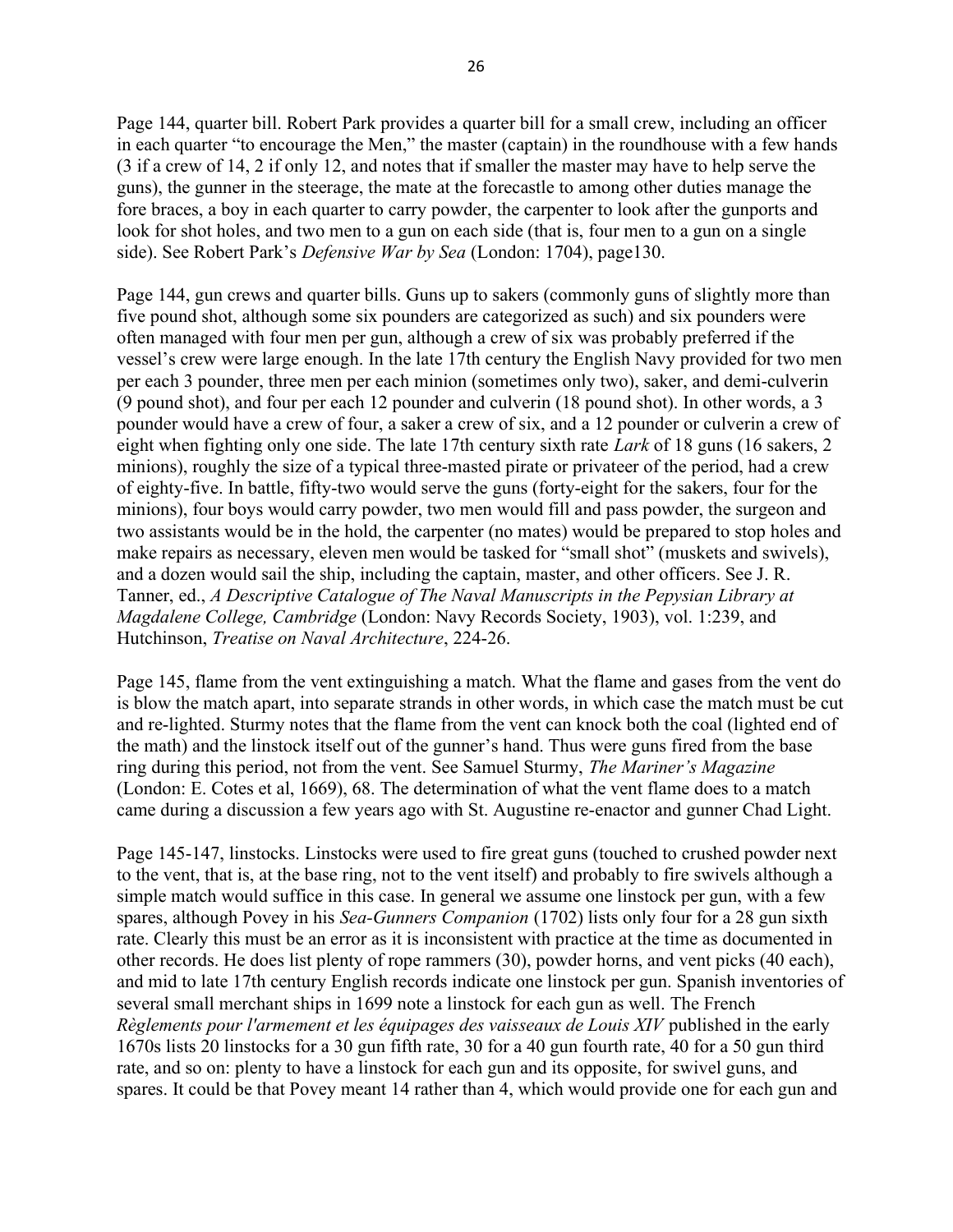its opposite, although adding a 1 to the numbers for 5th through first rates would not correct them. Linstocks may also have been used to light grenade fuses in some cases although a simple match would suffice and was the general practice. The small number of swivels assigned to the French ships—only two each for fifth and fourth rates, four for a third rate—does not account for the additional linstocks.

Page 147-152, engagement. Smoke could be a critical factor. The vessel with the lee gage was subject to smoke drifting down upon it, clogging the mouths and eyes of the enemy. On the other hand, as Duguay Trouin pointed out, it might obscure the target and also damage to it. (Memoirs, 104.)

Page 147, 2nd paragraph, weather versus lee gage. There were drawbacks to the weather gage other than exposed decks, although this was the principal disadvantage. Cannon might roll forward after recoil, and would need to be hauled inboard again for loading, thus slowing the time to load and fire. If the weather vessel were taking a beating, escape to windward was more difficult than escape to leeward—and for the vessel with the weather gage, a lee escape was blocked by the enemy. Breaking off to windward was also dangerous, as it exposed the stern to raking fire longer than would breaking off to leeward. Another disadvantage of the lee gage was the possibility of becoming becalming by the windward ship's sails.

Some French cruisers, Duguay-Trouin and the comte de Forbin, for example, preferred boarding from the lee gage against ships lying by. That said, Duguay-Trouin once found his plans to board from the lee thwarted when he lost the wind and was becalmed by his adversary's sails. Some recommended fighting close hauled on the weather gage to (1) prevent the enemy from gaining the weather gage, and (2) because "ships being less in the trough of the sea, and steadied more the canvas, roll less, therefore fire with greater accuracy." See Ward, *Naval Tactics*, page 8. This being said, the minimal sail carried in battle (topsails, perhaps the foresail, mizzen, and a head sail) limited ships to sailing no more than seven points toward the wind. On the other hand, some believed that sailing "right afore ye wind" was "abolutly ye best manr soe to ingage." See Wright, *True & Exact Account*, page 64. This was probably because, as noted in Sea Rover's Practice, vessels steered more easily large, no matter how damaged their sails and rigging were. An advantage of the weather gage I did not note in the book was that the wind might carry burning wads into the rigging and sails of the adversary. The lee gage, however, could be advantageous in single ship actions, particularly if the wind blew strong and the sea ran high. Withdrawing to leeward was also easier. See P. Paul Hoste, A Treatise on Naval Tactics, 1691, reprint, translated by J. D. Boswall (Edinburgh: Bell and Bradfute, 1834), pages 21-22, 25-28; Villehuet, Le Manoeuvrier, 274-278; and James H. Ward, A Manual of Naval Tactics (New York, D. Appleton & Company, 1859), page 8.

Page 148, second paragraph, running fight. Commodore Walker notes that in a stern chase the chased vessel often lost way by having to alter its heading slightly in order to bring its chase guns to bear. See [Walker], *Commodore Walker*, 24. Note also that the chasing vessel could lose some way by firing its chase guns. See for example Hutchinson.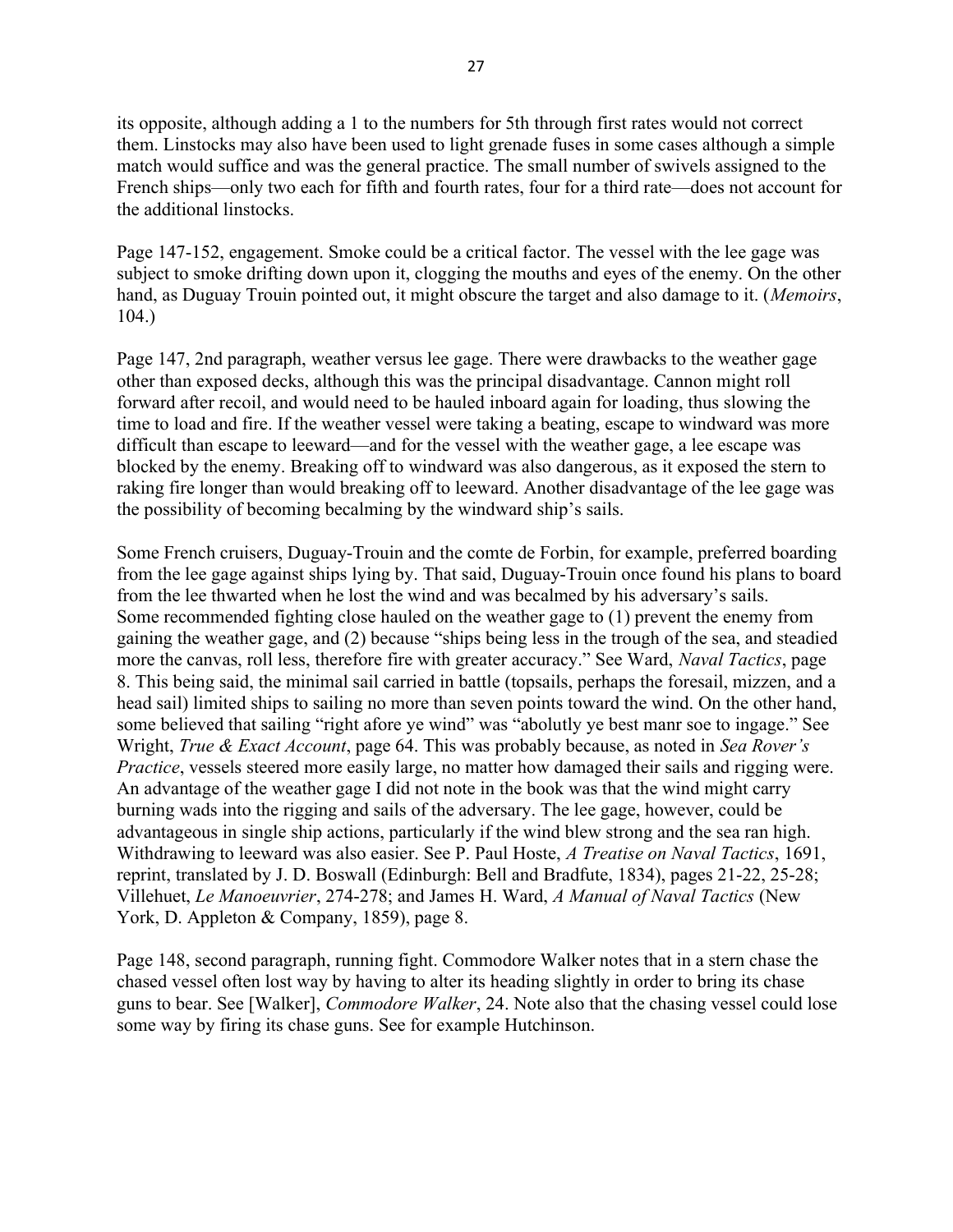Page 148, running fight. Duguay-Trouin confirms a chased ship shoving as many guns to her stern as possible in a stern chase, six guns in this case, making for an unpleasant approach for the attacker. (Memoirs, 181.)

Pages 153-161, note that defenders in closed quarters sometimes made sallies against boarders when they felt they had depleted their numbers sufficiently. See Robert Park, *Defensive War By* Sea in Five Parts (London: Rich. Mount and Tho. Page, 1704), pages 157-59, for example.

Page 153, 4th paragraph, disabling powder chests. Although Father Labat states that powder chests were disabled by piercing them with pistol shots so that they would have little effect if fired, further evaluation indicates that he *may* have been mistaken. Firing a pistol into a powder chest would do little more than perforate it, leaving it still dangerous, or detonate it (especially via the pistol's hot gases at close range), and the detonation of a powder chest might injure or kill anyone close enough to shoot the chest with a pistol. Particularly dangerous would be the burning powder; fragmentation was less dangerous. However, at a distance of roughly seven yards one might hit a powder chest with a pistol shot and possibly detonate it. Even so, pistols of this era did not have great penetrating power, and would also need to ignite the blackpowder inside, which is not always as easily done in reality as in Hollywood. Or, perhaps rather than "coups de pistolet," "coups de sabre"—cutlass blows—might have been meant. Fuses, if exposed (often they led directly from beneath the powder chest to the deck below), could be cut, or the chest could be broken apart. Even so, two or three pounds of loose powder can be deadly if ignited, even if uncontained, and the spark from a cutlass striking iron shrapnel within the chest could ignite it. On the other hand, fire chests were not considered particularly dangerous except to those very close by: it might be feasible to stand off and detonate them with a pistol shot or two, but this requires testing for proof. Cited in *The Buccaneer's Realm*, note 22 to chapter 6.

Page 154, wounds. In many engagements, small shot from small arms and great guns caused many of the wounds. In the case of round shot and other heavy shot, splinters often caused more wounds, a misguided and erroneous *Mythbusters* episode notwithstanding. There are many examples of this throughout the Age of Sail. Large men-of-war often reduced the charges in their larger guns so that the large slow shot would crush and splinter timbers, and thus would or kill more of the enemy, rather than punch right through the timbers. See for example Park, *Defensive* War by Sea, 6, and the display at the Erie Maritime Museum showing the results of actual tests of guns fired at a ship section and the splinters produced.

Page 154, boarding preparation. Typically, an attacking vessel would bring its spritsail yard alongside its bowsprit, doubtless lashing it well, prior to boarding. This practice served to strengthen the bowsprit so that it was less likely to be "sprung" or broken if it struck the prey's sides, and also gave the bowsprit more force as it struck shrouds, for example. It also protected the yard itself, which was likely to be damaged upon impact if it were not brought alongside. See Georges Guillet, Les Arts de L'Homme d'Epée, ou Le Dictionnaire du Gentilhomme (The Hague: Adrian Moetjens, 1680), s.v. "VERGUE. Prolonger, allonger, ou elonger la vergue," pages 506- 507. (See pages 338-39 in the 1678 Paris edition, third section.)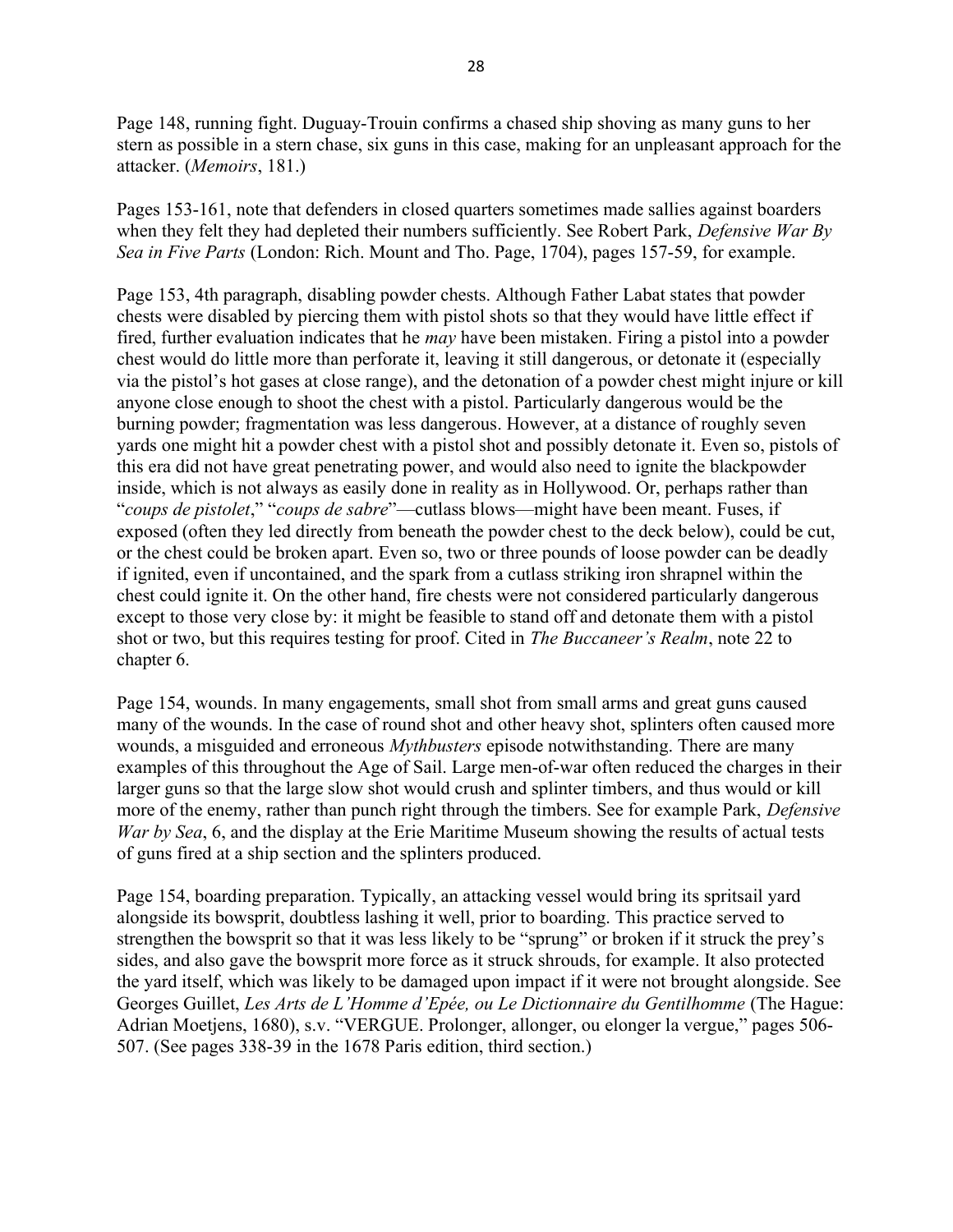Page 154, boarding axe. In French, *hache d'armes*, later *hache de bord*. The axe's name boarding, *bord*—derives from its use in chopping holes in decks and bulkheads during boarding actions when the adversary had retreated to closed quarters. Also note that iron crows, used to elevate gun (cannon) breeches, were also so used, in particular for prying up planks. For example, see Park, *Defensive War by Sea*, pages 4-5.

Although many boarding axes had fairly long handles—shorter than that of a chopping ax but longer than a hatchet—some were short and worn in the belt or sash: "But our men bravely quitted themselves of the Fire-ship by cutting the Sprit-sail-Tackle off with their short Hatchets (which they wore during Fight sticking in their Sashes.)" See Richard Wiseman, writing of a Dunkirk privateer in Several Chirurgical Treatises, 2<sup>nd</sup> ed., 1686.

Page 154, boarding & grappling hooks. Duguay-Trouin suggests having the crew lie low behind the bulwarks, and no shot be fired until the grappling hooks are thrown, in order to avoid the first broadside of guns and small arms from the enemy prior to boarding. After the enemy fires, the officers should rise up and take command of their charges when the captain gives them the order. It is likely this order to hold fire applied only to the boarders themselves; musketeers or "small arms men" would doubtless have kept up a steady fire aimed at suppressing enemy fire. Duguay-Trouin (see below) suggests that only one third of the small arms men be assigned to the boarding party, leaving two thirds to sustain fire. Most of the remaining boarders would be drawn from the gun crews. See Duguay-Trouin, Memoirs (London: J. Batley, 1732), 119, 134.

Page 154, boarding & grappling hooks. Similarly, Duguay-Trouin notes the use of drums beating to give the order to board. See Duguay-Trouin, Memoirs (London: J. Batley, 1732), 47.

Page 154, 3rd paragraph, hooks. Grappling hooks, also known as grappling irons, and grapins, grappins, grapins d'abordage, and grapins á main in French, were not thrown by hand from the ends of yardarms, but were suspended from them via several feet of chain attached to a line, with the line belayed on deck where seamen could ease it or haul on it, as required, or were lashed to the end of the yard as with large fire ship grapplings (see below). It is possible that light grappling hooks could have been thrown from the yard ends, but probably they were not. Grappling hooks were normally thrown from deck into the adversary's shrouds, and also onto his decks in order to catch on the rails when heaved taut, although some sources state that hooks thrown by hand were intended primarily for the shrouds, which would be an easier target, and probably more secure. Grappling hooks were also used to tear down boarding nettings, and to peacefully hold vessels together when transferring cargo, etc. A mid-18th century French privateer, Le duc de Mazarin of 150(?) tons and 14 guns, was provisioned with three grappling hooks, for example. French fifth and fourth rates of the early 1670s were provisioned with three grappling hooks: one grapin d'abordage (a large grapping hook to be dropped from the main or foreyard) and two grapins á main ("hand hooks" or grappling hooks thrown by hand). Villehuet suggests grappling hooks at the extremity of the lower yards, and also on the quarterdeck, forecastle, and gangways, which clearly indicates at least five hooks. The HMS Phoenix had a pair of large grappling hooks with chain attached, which were referred to as "fire graplines," it used in a fight against a Sanganian (Indian) pirate in 1685. It makes sense that fire hooks, lashed parallel to the yardarms of fireships in order to snag in the enemy's rigging, could also be used as grappling hooks dropped from yardarms into enemy shrouds for boarding.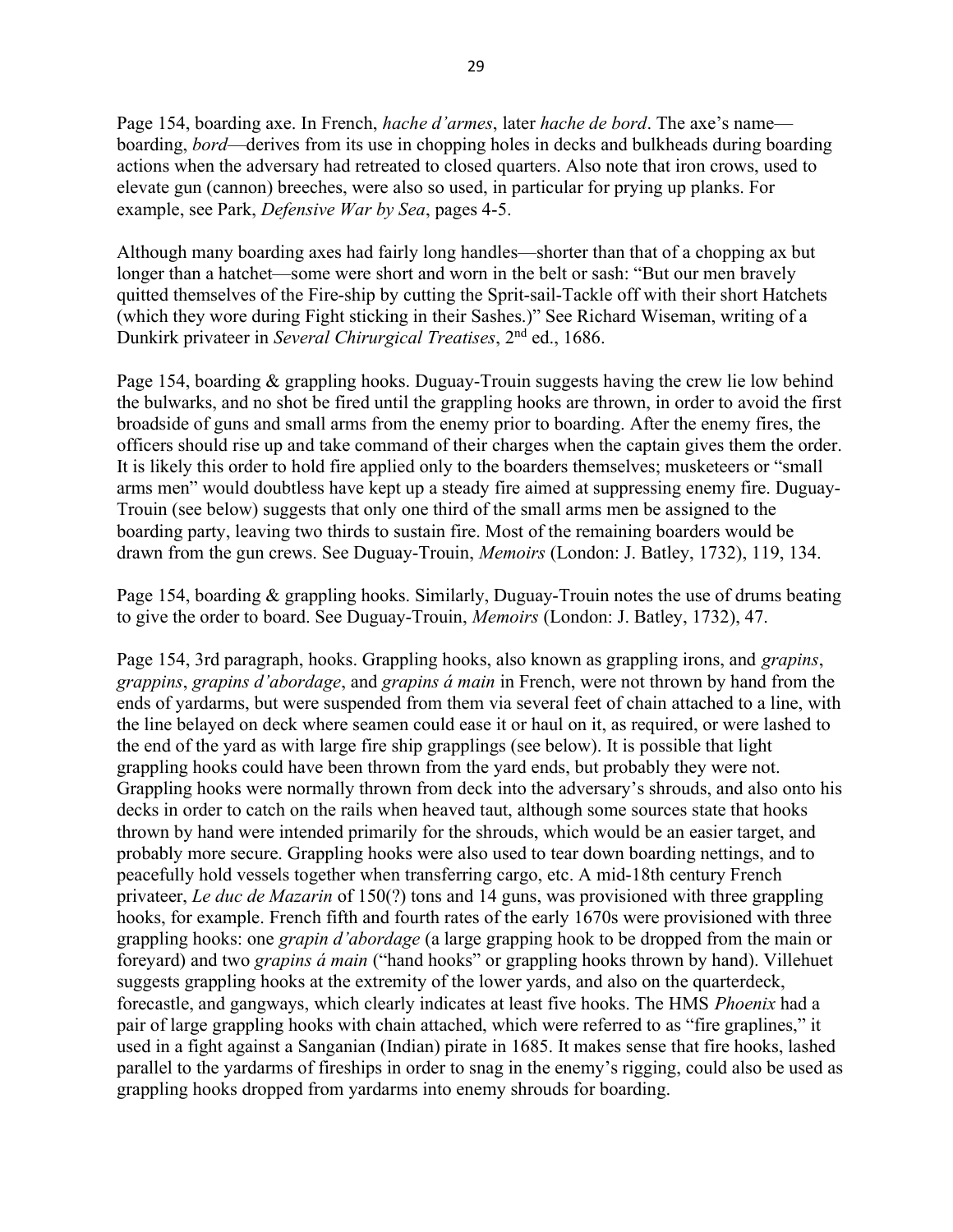See the Règlements pour l'armement et les équipages des vaisseaux de Louis XIV, 1673-1674, in the BnF; Villehuet, 188 (English translation, 1738); J. Lafay. Aide-mémoire d'artillerie navale (Paris: Librarie Militaire, Maritime et Polytechnique, 1850), page 291; R. P. Daniel [Gabriel Daniel], Histoire de la Milice Françoise et des Changements qui s'y sont faits depuis l'établissement de la Monarchie dans les Gaules jusqu'à la fin du Règne de Louis le Grand, 2 vols. (Paris: Jean-Baptiste Coignard, 1721), page 743; Villehuet, Le Manoeuvrier, pages 132, 223-224; Mainwaring, The Seaman's Dictionary, sv. "nettings"; Henri Malo, Les Corsaires: Mémoires et Documents Inédits (Paris: Mercure de France, 1908), page 382; P.M.J. Bonnefoux, Dictionnaire abrégé de la marine (Paris: 1834), s.v. "grapin"; Louis-Marie-Joseph O'Hier de Grandpré, Répertoire polyglotte de la marine (Paris: 1829), s.v. "grapin"; Alsonso de Chavez, "Espejo de Navegantes" in Duro, Armada Española, vol. 1:383; and the log of the HMS Phoenix, Captain John Tyrrell, by John Beavan, Sloane MS No 854..

Page 154, 3rd paragraph, grappling hooks: note that vessels were not held together just by grappling hooks, but by lashings as well. A particularly strong place to lash was to the fore and main chain-plates, presumably from one's own chain-plates. The bowsprit could also be lashed to chain-plates, if for example it had pierced the shrouds. See for example The Boston News-Letter of January 14, 1705/6; John Smith's Seaman's Dictionary; "The Reminiscences of Richard Gibson," 1702, in Letters and Papers Relating to the First Dutch War, vol. 1, page 5; and the eyewitness description of the fight between the *Bauden* Frigate and a French *flibuster* in 1683, in Episodes of Piracy in the Eastern Seas.

Page 155, 2nd paragraph, laying alongside and boarding. Flutes were noted as being difficult to board, given their bulging hull and the tumblehome above, making the distance between the attacker's deck and his prey's greater than usual. See Daniel, Histoire de la Milice Françoise, pages 720-721, and Georges Guillet, Les Arts de L'Homme d'Epée, ou Le Dictionnaire du Gentilhomme (Paris: Gervais Clouzier, 1678), 158-159.

Page 155, 2nd paragraph, laying alongside. The order to board might not be given until the captain could see "blood run out of their scuppers," especially if the enemy had a larger crew and good protection. See "The Reminiscences of Richard Gibson," 1702, in Letters and Papers Relating to the First Dutch War, vol. 1, page 3.

Page 155, 2nd paragraph, laying alongside and boarding. If in a river or tideway, the boarding ship could overset its cable coils on deck in preparation for boarding, then come alongside and lash, then let go an anchor to bring both ships up. One ship, the *Tiger*, did this in 1649 successfully. The anchor cable was bent to the mainmast. "The Reminiscences of Richard Gibson," 1702, in Letters and Papers Relating to the First Dutch War, vol. 1, pages 4-5.

Page 157, 1st paragraph, tactics to prevent boarding. A ship intending to board, or a fireship, might be fended off with booms or, if small, boathooks. See Guillet, Les Arts de L'Homme, 743, and Villehuet, Le Manoeuvrier, 224.

Page 157, 1st paragraph, tactics to prevent boarding. Circa 1658, Captain Parker of the *Briar*, defending against an Ostend (Spanish) privateer, had the first six lines of ratlines cut away, and all shrouds below, and all ropes below, tallowed to make boarding more difficult, along with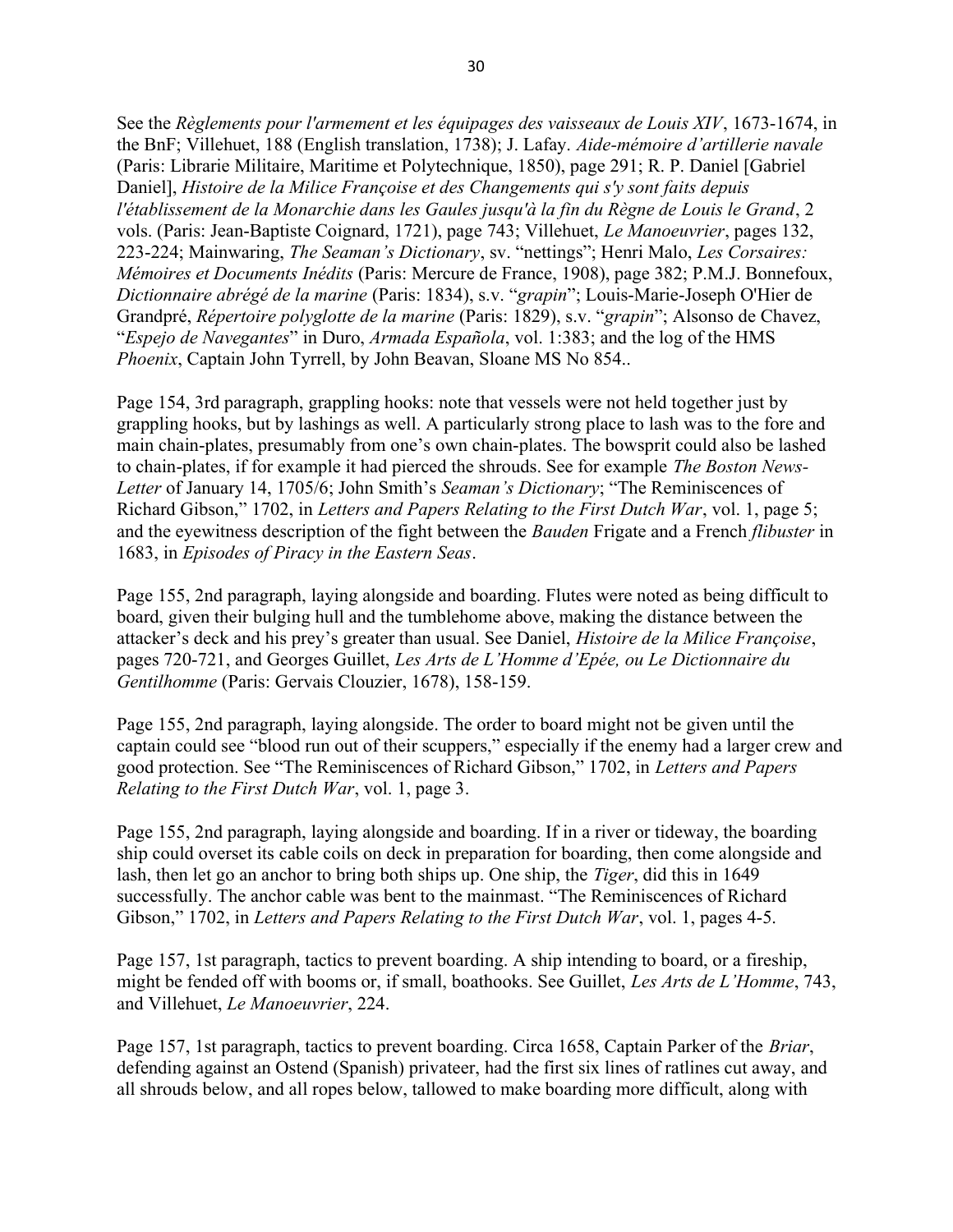making it more difficult to climb the shrouds to cut the yards away. He brought baskets of shot to the quarterdeck, and, the enemy being single-decked, he had the lower deck fire a broadside of round shot and bar, the upper deck with round and bags or iron, plus musketry, when given the order by the sounding of the "great bell" at the "fore-part of the quarterdeck" (the bell had not yet been moved to the forecastle in all English ships), then had the ports barred. From the quarterdeck his crew fought with small arms, and also flung round shot onto the massed enemy boarders, some 150 of them. He was able to prevent the initial attempt at boarding athwart the hawse by putting his helm over, which took the wind from the enemy's sails, forcing them to board alongside. Captain Parker and his crew were victorious. See "The Reminiscences of Richard Gibson," 1702, in Letters and Papers Relating to the First Dutch War, vol. 1, 26-28. Note that the great bell was placed at the break of the quarterdeck, not the forecastle as was becoming common, and "great bell" also suggests that there was a smaller bell as well.

Page 157, second paragraph, number of boarders. Villehuet suggests that no more than three quarters of the crew be assigned to boarding, and that the principal company of boarders be composed of the "most vigorous and most intrepid." Officers leading a boarding action should have "de l'ardeur & de l'intrépidité." Duguay-Trouin suggests a boarding party be composed of half the officers, a third of small arms men, and two men from each gun. See Villehuet, Le Manoeuvrier, 235, and Duguay-Trouin, Memoirs (London: J. Batley, 1732), 134.

Page 157, where to board. Typically, boarders massed on the forecastle and leaped into the enemy's shrouds. Duguay-Trouin notes boarding a ship from the cathead, at least in his own personal instance in order to be able to board first. See Duguay-Trouin, Memoirs (London: J. Batley, 1732), 15.

Page 157, boarding athwart the hawse. Boarding in heavy seas was always dangerous and probably never actually successful. Even in rough seas boarding was dangerous. For captains who liked to board athwart the hawse so that they could bring their guns to bear but the enemy could not, boarding this was risky but not impossible. The same in action in higher seas was even riskier: the great guns must be hauled in, lashed to the sills, and the ports barred in order to prevent the lower decks from flooding if open ports were rolled under. In general, guns were probably hauled in and ports closed as a ship came alongside another to board—this would ensure that gunports would not be stripped off, nor guns dismounted. See "The Reminiscences of Richard Gibson," 1702, in Letters and Papers Relating to the First Dutch War, vol. 1, pages 6-7.

Page 157, fighting on deck. Fighting on the open deck, as opposed to fighting against closed quarters (an entirely different beast), was almost certainly not the random melee we see in Hollywood films, but a line or grouping of boarders facing off against a similar line or grouping, often under cover, of defenders. This is not to suggest that boardings did not at times descend into random melees, but fighting in line was far more effective.

Page 157, fighting on deck. Luke Lafontaine, a fight choreographer/stunt man who worked on Master and Commander, noted to me that broken toes were common during the filming of the boarding action.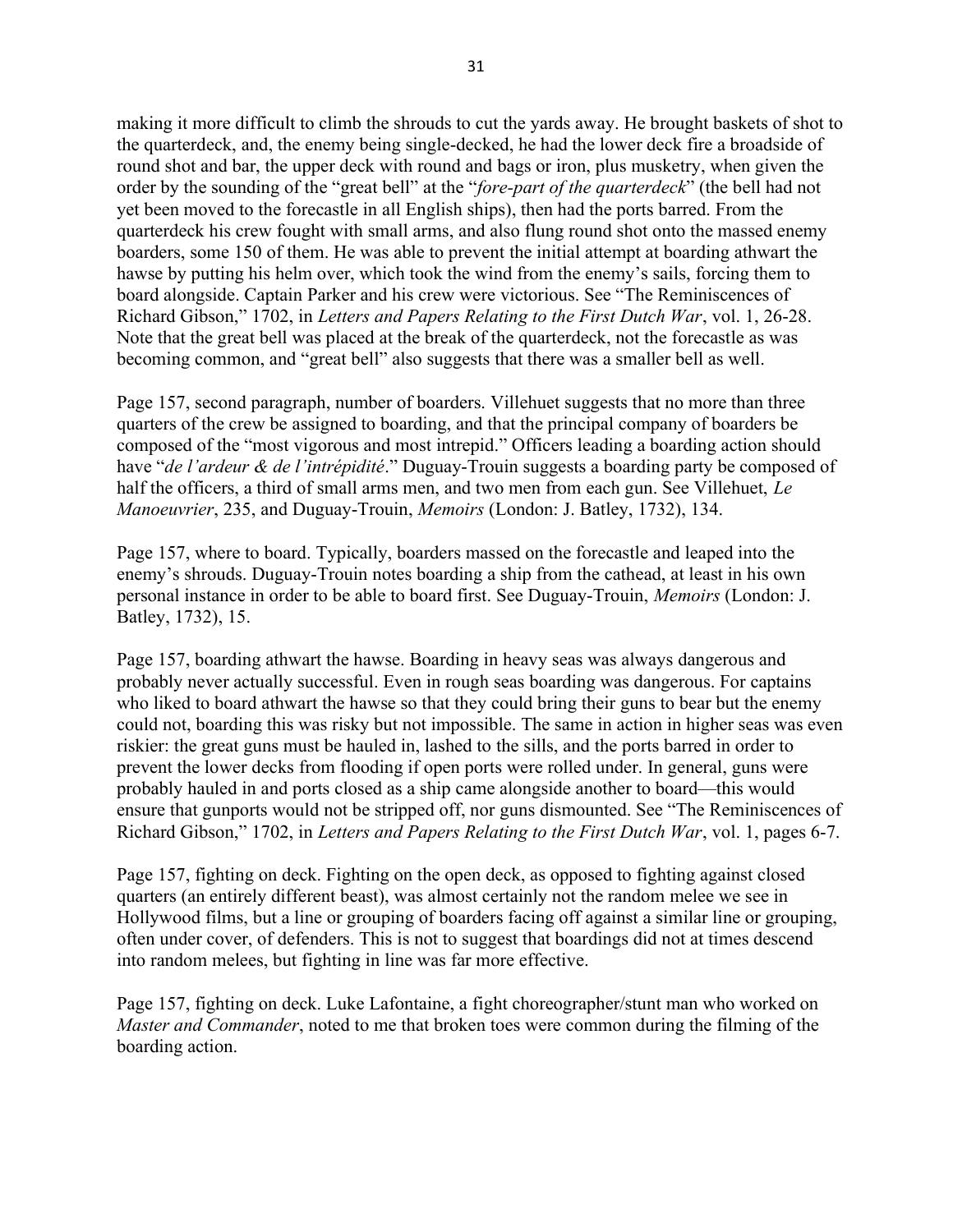Page 158, 3rd paragraph, boarding arms (and arms carried by pirates in general). Often debated is just exactly what arms boarders carried, and whether they carried cartouche boxes. One period text notes a dead flibustier boarder as armed with "a fuzee [a flintlock musket], an axe, a cartouche-box, a stinkpot, a pistol, and a cutlass." See Buccaneer's Realm, pages 19-20. Another eyewitness reported that the same pirate had a very long musket (a buccaneer gun), two pistols, a cutlass, a stinkpot, a poleaxe, a cartouche box with 23 cartridges (doubtless some had been fired already), and lengths of line for tying prisoners. The same account notes muskets, pistols, cartouche boxes, &c left on deck by the boarding *flibustiers*. Less specific, a newspaper report of a privateer attack lists "3 Fuzees, 3 Swords, and some Axes and Pistols" as left behind by boarders. The comte de Forbin as a commanding officer at least once carried a musket with plug bayonet when boarding under fire. See the eyewitness description of the fight between the Bauden Frigate and a French flibustier in 1683, in Episodes of Piracy in the Eastern Seas; The Boston News-Letter of January 14, 1705/6; and Forbin, Memoirs, vol. 1:87. See also Benerson Little, "Eyewitness Images of Buccaneers and Their Vessels," in The Mariner's Mirror, August 2012, for an analysis of eyewitness images of French buccaneers/flibustiers and boucaniers, including their arms, which include buccaneer gun, cutlass, cartouche box worn on the left, and pistol with lock toward the body on the right (for a left-hand draw, and probably to protect the lock as well). Given that boarding actions were often drawn-out close fights, cartridge boxes were surely mandatory.

See also my blog posts on buccaneer and *boucanier* dress and arms, cited previously.

Alonso Ramírez, captured in 1687 by buccaneers aboard the Cygnet, one of whom was William Dampier, noted that the pirates were "well supplied with muskets, cutlasses, axes, grappling irons, grenades, and several cauldrons full of pestiferous ingredients." See Alsonso Ramírez, The Misfortunes of Alonso Ramírez, edited by Fabio López Lázaro (Austin: University of Texas Press, 2011), 116. The "pestiferous ingredients" would have been mixtures for use in smoke or stink pots, or for firepots, or both. Due to the extreme hazard of fire, firepots—intended to set a ship afire—would only have been used against attacking ships from which the pirates hoped to escape, and not against likely prizes.

Fray Juan de Avila describes the arms of the flibustiers who sacked Veracruz in 1683 as being "a cutlass, a large [or long] flintlock musket [clearly a buccaneer gun], two pistols, and hanging from a waist belt two cartridge boxes [baulillos] with paper cartridges [alcartazes] inside." The two cartridge boxes, as opposed to the usual one, may have been added to carry the much larger number of cartridges necessary to a major attack ashore, including defense against counterattack. The second box was probably worn at the small of the back, given that, based on eyewitness images of *flibustiers* at the time and how they carried their arms and equipment, there was no other place for it.

Page 160, closed quarters. Guns (cannon) thrust through ports in inboard bulkheads at the forecastle, steerage, quarterdeck, and poop were known in the Levant as *scopa coperta*, that is, "covered brooms," given that they could sweep the decks clear. See Thevenot, The Travels Of Monsieur De Thevenot Into The Levant, vol. 1 (London: H. Clark et al, 1687), page 268, and Thevenot, Relation d'un Voyage Fait au Levant (Paris: Thomas Jolly, 1665), page 532.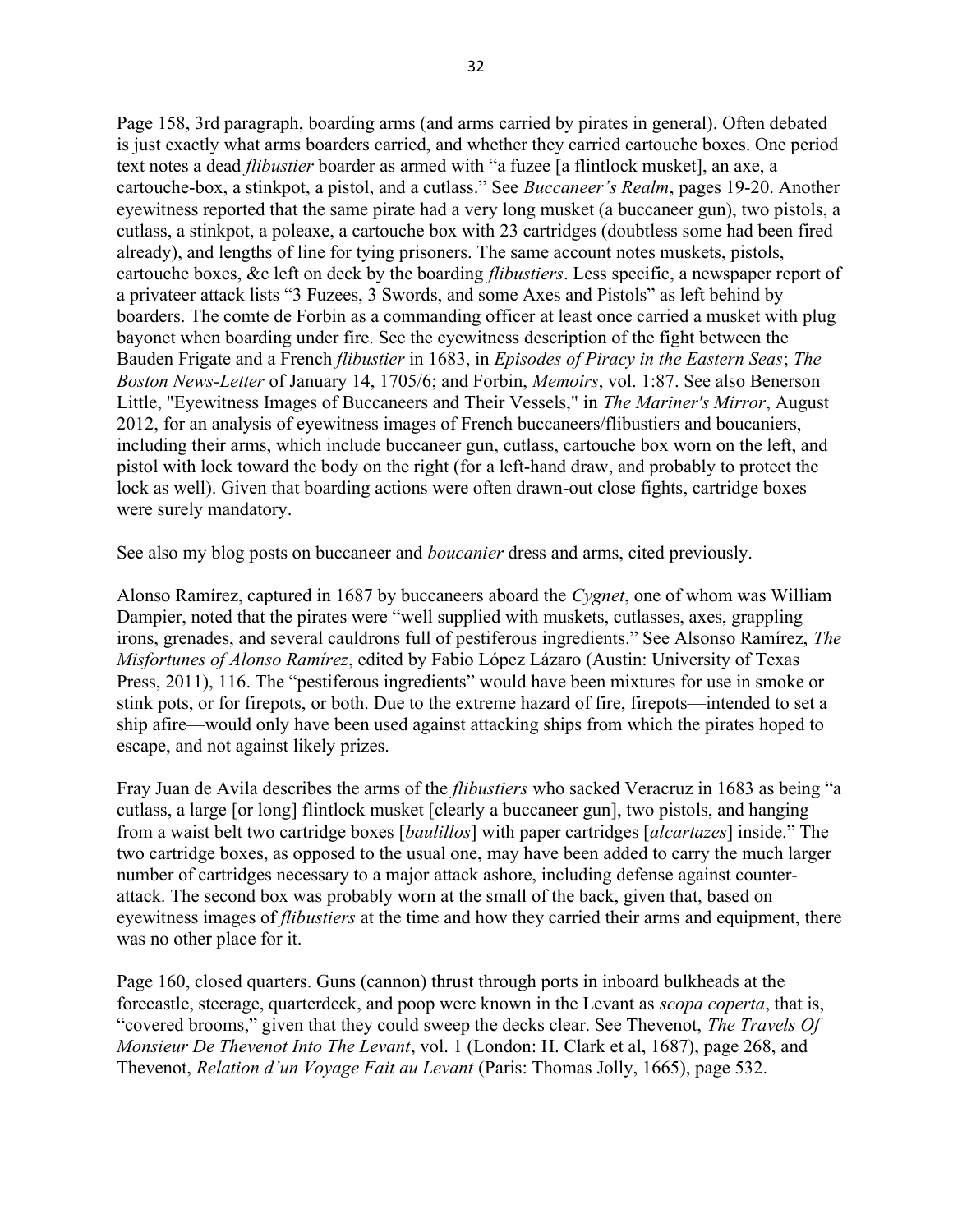Page 160, closed quarters. Another tactic to defeat boarders, effective but seldom used because it was extremely dangerous to the boarded ship, was to literally "blow up" a deck, typically the quarterdeck or forecastle, or both. The tactic is mentioned in Smith's Sea-man's Grammar and Dictionary (page 57), and Luttrel notes that it was used in 1695 by an English East India ship to defeat a 36 gun French privateer who boarded her three times: "and after several hours dispute, and a 3d boarding, blew up her deck, with 70 French men, and so gott off." See Luttrell, A Brief Historical Relation of State Affairs (Oxford: University Press, 1857), vol. 3:505. Thevenot notes that if necessary, the captain of the English ship upon which he sailed, and which was attacked by three Spaniards, would have ordered the poop deck blown up with Spanish boarders upon it. See Thevenot's English translation immediately above, page 282, or the French, page 560. In 1641(?) a Spanish ship of three decks (probably not all gun decks, the text is not clear) blew up its decks one by one to defeat Japanese boarding parties of soldiers in Nagasaki. In the end the overwhelming number of Japanese soldiers overpowered the Spanish defenders and killed them to a man. The description is not eyewitness, and is dated 1690, half a century later; see The Indian Antiquary, 1919. In 1638 the English merchantman Comfort blew up its upper deck in a fight against Malabar "pirates." Although the explosion killed a large number of the attackers (and wounded but not killed some of the English), the rovers, members of a nine-ship flotilla, continued to attack. In the end, the English captain blew up his ship, killing a great many of the attacking rovers. Fifty-four of the English crew and passengers survived to be captured. Captain Walter Clark's letter describing the attack is reprinted in *The Indian Antiquary*, 1919.

Page 160, closed quarters. Park, in his *Defensive War by Sea*, page 7, notes that a petard can be used to breech closed quarters, but I have found no firsthand account of this actually being done. A few petards were discovered in the wreck of the French naval supply vessel *La Belle* (1684), but they were probably intended for the short-lived French colony on the Gulf Coast. La Belle and her crew were too small to have considered attacking a ship of any size by boarding.

Page 160, closed quarters. Broken bottles were sometimes scattered on the deck to help repel boarders, in combination with powder chests and closed quarters. Given that many seamen, pirates included, went barefoot, this would have been fairly effective. Similarly, the crew of the Bauden in 1686 poured melted butter topped with dried peas on the poop deck, and elsewhere (not specifically identified) two deal boards with ten-penny nails, points upward. Review also the note to page 157 on tallowing to prevent boarding. See "J. D., a Antigua, to J. A., in London, March 5th, 1710-11" in *Penn and Logan Correspondence*, vol. 2:433, and the eyewitness description of the fight between the Bauden Frigate and a French *flibuster* in 1683, in *Episodes* of Piracy in the Eastern Seas.

Page 160, powder chests were made of a board to which two boards were nailed like the roof of a house. A powder cartridge (made up for a naval gun) was placed inside, the ends closed up, and a top, sloping like a seaman's chest (which often was narrower at the top than the bottom) was nailed on. Between the "roof" and the top was shrapnel. The chest could be fired by a fuse, or better, via a hole leading below into which a powder-filled tube was inserted, and fired via a pistol loaded only with powder, but no wad. Powder chests could be nailed directly to the deck or nailed down—"plated"—via "winding plate," which is soft metal stripping. Often the bases were nailed to the deck the first time a ship made ready for engaging, and then were left on deck,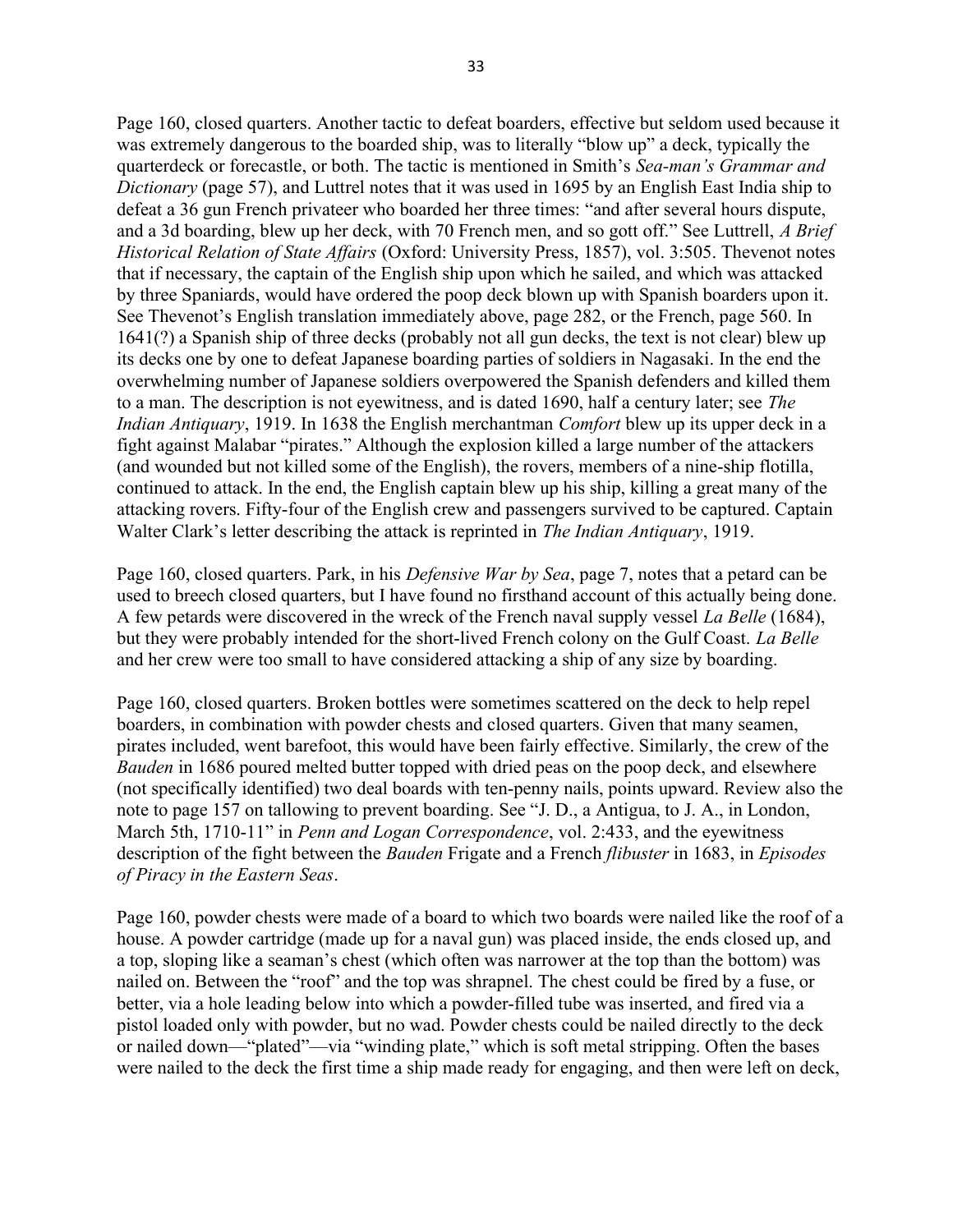to be armed when necessary. See Park, *Defensive War By Sea*; Little, and *The Wonderful* Preservation of the Ship Terra Nova, page 347, cited in Buccaneer's Realm.

Page 160, placement of powder chests. *The Terra Nova* (see above) mounted seven chests, some on the quarterdeck (four? five?) and the remainder on the forecastle. The *Derby* (see above) mounted powder chests on the forecastle, quarterdeck, and poop deck. The Bauden (see above) mounted two on the forecastle and one on the poop. The *Mary* Galley (1708, see *The Papers of* Thomas Bowrey) mounted six "powder Chists" on her quarterdeck and two on her forecastle when chased by a French privateer. Labat describes an unnamed number, more than one, mounted on the forecastles and quarterdecks of a pair of English merchantman.

Pages 190-195, land warfare: see chapter 18 in Buccaneer's Realm for far more detail.

Page 194, alternating fire. This method of keeping a constant fire was not original with the buccaneers, filibusters, and boucaniers. Bernal Díaz del Castillo in his The Discovery and Conquest of Mexico describes its use against Aztecs, and there are contemporary accounts of conventional forces in Europe using it when necessary, although not as a standard battlefield tactic, but to prevent being overrun, for example, by cavalry &c.

Page 208, 1<sup>st</sup> paragraph, earrings. Based on detailed period illustrations, at least some Dutch seamen did wear earrings, often pearl earrings, and very likely many Native American, African, mulatto, and zambo rovers wore earrings as well, given the prevalence of earrings among Native Americans, Africans, and mixed race ethnicities in the New World. For more detail see: https://benersonlittle.com/2017/07/05/pirates-earrings/

Page 208, 1st paragraph, tattoos, for more detail see: https://benersonlittle.com/2017/08/16/gunpowder-spots-pirates-tattoos/

Pages 210-211, dueling: see also chapter 19 in *Buccaneer's Realm* and chapter by Benerson Little.

Page 222, forban. The term derives from Medieval Fr. forbannir, to banish or exile, dating (forsban) to at least 1273 AD. The term is derived either from the Dutch verbannen, or as likely from the Latin forisbannire, to outlaw. A forbannerie is an act of piracy. See Le Trésor de la Langue Française Informatisé, s.v. "forban."

Page 223: Insert the following: *boss-loper*: a Dutch *coureur de bois* or ranger.

Page 223. Insert the following: écumeur de mer: (Fr.), a pirate or corsaire.

Page 224. To linguister add: See also *truchman*.

Page 225. Add to swashbuckler: the term "swashbuckler" appears to have been first applied to these piratical gentlemen of fortune in 1684 in the Malthus edition of Exquemelin's The History of the Bucaniers.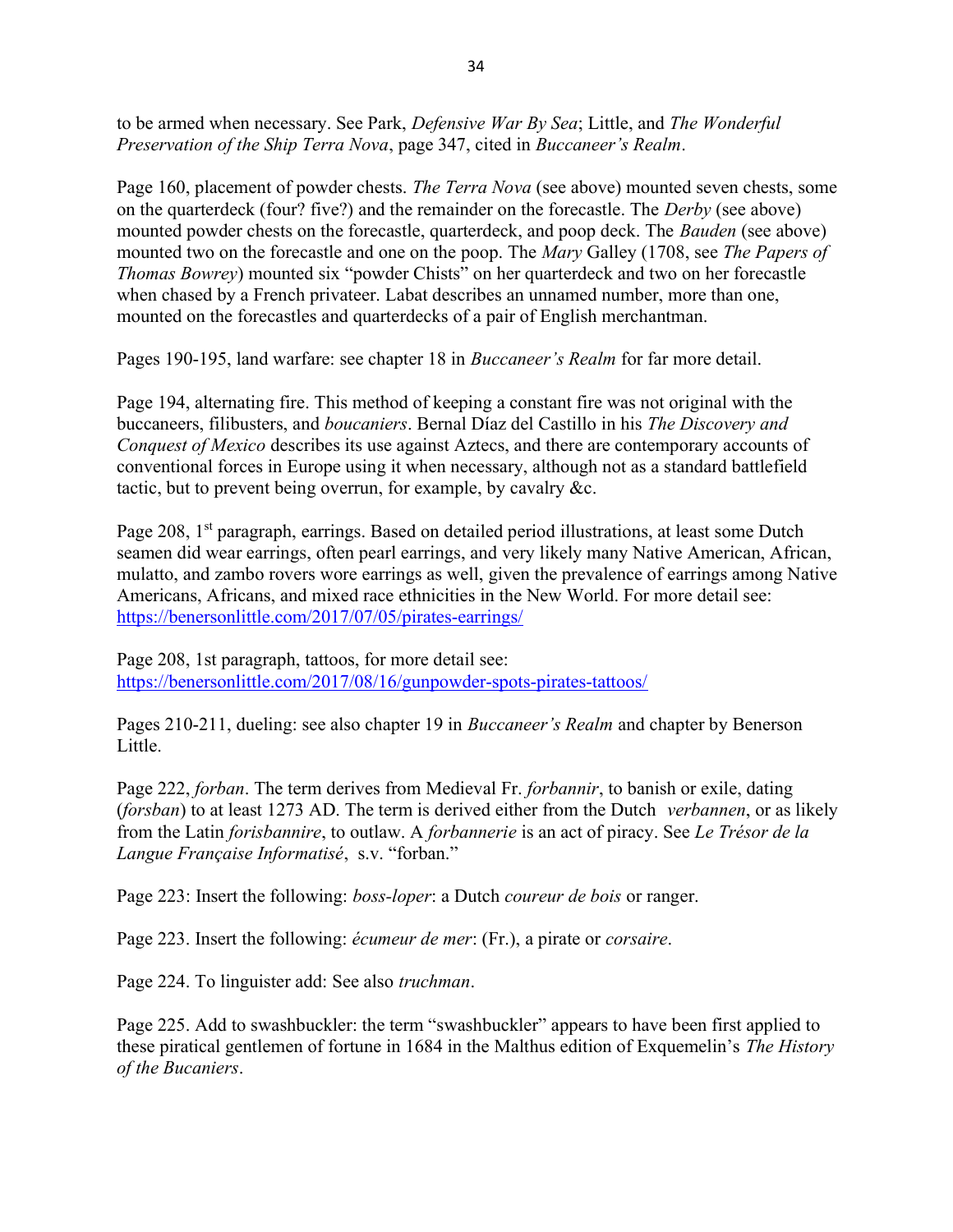Page 225. Insert the following: *truchman*: an interpreter or linguister. See also *linguister*.

Page 226. Add to grommet: Also referred to as a powder monkey, at least from the mid 17th century.

Page 226, musician. Pirate captains John Banister and Howell Davis also had a trumpeters aboard in 1687 and 1719, respectively; the practice was common for centuries. Everard mentions a drummer aboard ship, as does the trial record of Charles Harris and his crew, whose drummer beat his drum on the roundhouse of the pirate sloop during action. Aboard the pirate ship *Mocha* Frigate in 1697 were "hautboys" (oboes), drums, and trumpets. See Taylor, Jamaica in 1687, 49; William Snelgrave, A New Account of some parts of Guinea and the Slave Trade (1727); Everard, "Relation of Three Years Suffering," 289; "Trials of Thirty-Six Persons for Piracy &c" in Memoirs of the Rhode Island Bar, edited by Wilkins Updike (Boston: Thomas H. Webb, 1842), page 289; and the firsthand accounts in Pirates of the Eastern Seas, 1618–1723: A Lurid Page of History by Charles Grey, edited by George MacMunn (London: Sampson Low, Marston, & Co., [1933]), pages 140, 145.

Page 229. Add the following to *barca longa*: Spanish *barcalongas* were rigged with lug sails, or at least some of them were.

Page 230. Add the following to *barque longue*: In the French navy of the late seventeenth and early eighteenth centuries, a *barque longue* was also a category of "small frigate" used for coastal transport and lightering duties. They appear to have been two-masted with square courses, topsails, and spritsail, with no lateen or gaff mizzen. La Salle's La Belle, lost off the Texas coast and recently excavated, has been described as a barque longue of three-mast type, although its designation as three-masted is based on the distance between fore and main-masts: the mizzen step is missing and it's possible it was in fact two-masted. A *barque en fagot* was a barque or barque-longue shipped in pieces and assembled at its destination. Barque-longue was also the term for a Dunkirk two-masted privateer whose foremast was about a third shorter than the main. The Dutch called this vessel a *snauw* (a term that may have been applied to any small naval scouting and dispatch vessel); among French privateers it was called a senau (snow). These vessels were very similar in hull, rig, and purpose to French *corvettes*, and one source suggests that a *barque-longue* was nothing more than a corvette (although du Pas shows them both), and that the name corvette was taken from name of a French naval *barque-longue*. See snow and *corvette*.

Page 231. Insert *chat* (Fr.), *cat* (Eng.): basically a flute with little tumblehome. The design was originally used for ferrying lumber. See hagboat.

Page 231. Insert *chasse-marée* (Fr.): a lugger-rigged fishing vessel often used for smuggling and privateering. Strictly speaking, a chasse-marée was a fishing vessel that carried fresh catch for sail.

Page 231. Add the following to *dogger*: (Fr. *dogre*, Dut. *dogger*). Also *doggerboot*, *dogre-bot*. At the end of the entry, add: Typically used for fishing, as in *fishing-dogger*, and also for privateering.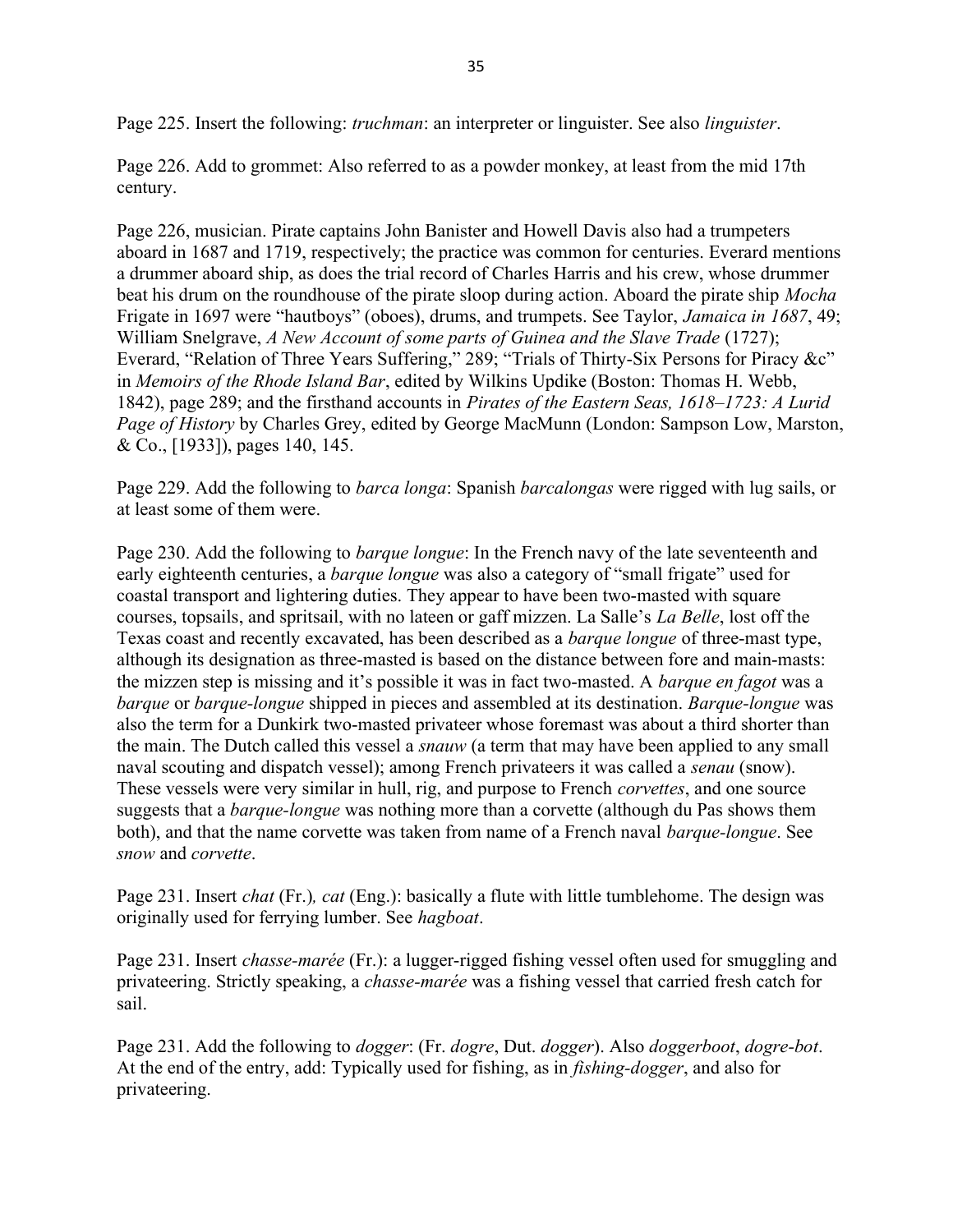Page 232. Add the following to *fluyt*: the fluyt began to be slowly replaced starting in the last quarter of the 17th century by the *hackboat* or *hagboat* (Fr. *chat*) when the narrow upper decks of the flute were no longer required. However, the term fluyt remained in use for some time afterward to indicate a moderate to large cargo vessel with round bow and stern. See hackboat, hagboat.

Page 232. Add to *flyboat* (Fr. *flibot*, Sp. *filibote*): In French and Spanish, a small flute of roughly 80 to 100 tons. In English, generally a pink (by definition of similar tonnage) or sometimes a full-size fluyt. See also urqueta.

Page 233. Add the following to *hackboat*, *hagboat*. The hagboat is descended from the *fluyt*, and is essentially a flute without the narrow upper deck and sharp tumblehome. See *chat, cat.* 

Page 234. Insert the following: *hoeker* (Dutch): a Dutch vessel with a flat bottom, pinked bow and stern, with two masts, the mainmast large and square-rigged, usually with a single sail, and the mizzen small, with a square fore-and-aft sail hooped to the mast. Somewhat similar to a chasse-marée.

Page 234. Insert the following: *hourcre* (Fr.): an *urca* or *hagboat*. Also a *hoeker*.

Page 234. Insert the following: Hulk: Also Hulke. An English term for the rich Spanish urca of 700 to 800 tons which called on Honduras, often as a navio de registro. The French referred to it as the *hourque*, *houcre*, or *ourque*, also terms used in the 18th century for *hackboat* or *hagboat* (from the Dutch hoek-boot). A hulk is also an old ship used as a platform or machine in a shipyard, for example to set up masts or aid in careening.

Page 234. Add the following to *ketch: load-ketch:* a ketch used for cargo as opposed to fishing.

Page 236. Insert new entry: *roader*: a vessel riding at anchor in a road, that is, a protected anchorage with good anchoring ground and reasonable access to shore. A roader is also a vessel anchored in a bay or river.

Page 237. Add the following to snow: Dutch *snauw*. In the seventeenth century, a two-mast square-rigged vessel used for privateering. Its foremast was a third shorter than the main. Probably identical to the Dunkirk barque longue.

Page 237. Insert the following: *urqueta*: a small *urca* or flute; a pink or *flibot*. Also *filibote*. These vessels were typically around 100 tons or smaller.

Page 237. Insert the following: *well boat*: In general, any fishing boat with partitions in the hull for holding catch. The term was often used in the late 17th century in reference to fishing boats, usually French, converted to privateers.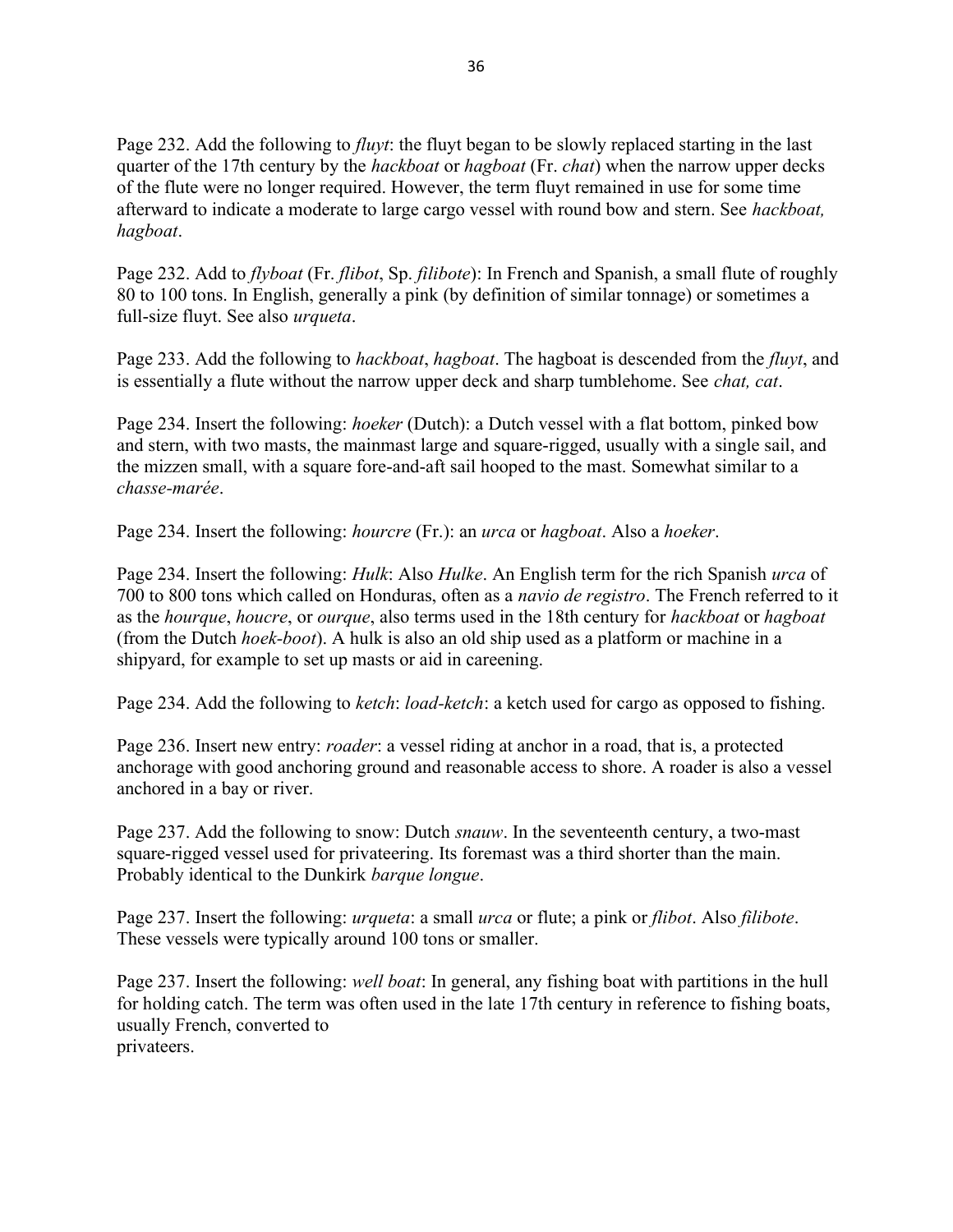Page 238. Add the following to *yacht*: In the New World, yachts were seen most often at New York and in the Dutch colonies, and occasionally at Jamaica and St. Thomas.

Page 248, black strap beer. The sieur de Dièreville, a traveler to Acadia in the late 17th century, describes this beer as a "decoction" of the tips of fir trees, yeast, and molasses fermented for two or three days. The heavier ingredients settle, and the "light coloured Liquor" at the top is drunk. See de Diéreville, *Relation of the Voyage*, 91, 256. The text is in both French and English.

Page 251, add to swivel: maximum range 150 *toises* when charged with 2.5 pounds (French) powder; maximum effective range 150 pas (probably commun), equivalent to 960 feet/320 yards and 400 feet/133 yards respectively, probably when armed with a round shot. See Le Blond, l'Artillerie Raisonée (Paris: 1761), 215-218.

Page 251, add to swivel: Francis Povey in his Sea-Gunner's Companion, page 42, recommended that guns loaded with case shot not be fired beyond 60 yards because the dispersion pattern was too great. This agrees with tests I helped conduct in Denmark with a paterero loaded with burrel or scrap iron, in which the pattern at 60 yards was six feet.

Page 251, modified ranges. Musket shot: 700 to 800 feet (among the English), 700 to 1000 feet (among the French). Buccaneer gun (fusil boucanier): 800 to 1000 feet. Pistol shot: poorly defined, may range from half-musket to 210 Feet (70 yards), and possibly only to 105 feet (35 yards) or even roughly 30 feet (10 yards) if equated, as Duguay-Trouin did, with "yardarm to yardarm" range (his memoirs in English, page 91). Ten yards is in my experience the effective range of the typical flintlock pistol of the era.

Occasionally readers will argue to me that there is in fact no point blank range. This is an argument without much merit other than theoretical, not to mention a misunderstanding of the practical use of a naval gun in a fight. As a shot exits the barrel at maximum velocity, it will briefly fly *relatively* straight, that is, the shot will not drop much over a short distance. This is point blank range: the shot of a properly aimed gun will strike roughly where the gun was pointed. I've quit arguing with certain "engineers" and "physics students" of little practical inclination who continue to tell me that "It doesn't really move in a straight line." Yes, we know this.

Page 251. Add gunshot range: generally equivalent to point blank range. See for example Falconer's Dictionary and The British Mariner's Vocabulary by J. J. Moore (London: 1801). However, it was also a general term that could be confusing, requiring clarification between "point blank" and "random shot." See for example Minutes taken at a court-martial, assembled on board His Majesty's ship Torbay (London: W. Webb, 1745).

Page 252, measures and distances. The length of a French cable was 100 toises (six French feet) or 120 brasses (French fathom of five French feet  $= 1.62$  meters  $= 5.329$  feet), roughly 639.5 English feet.

Page 252, anker: According to *The Merchant's Magazine: or Trades Man's Treasury* by Edward Hatton (1712), an "anchor" in Holland was 10 English wine gallons.